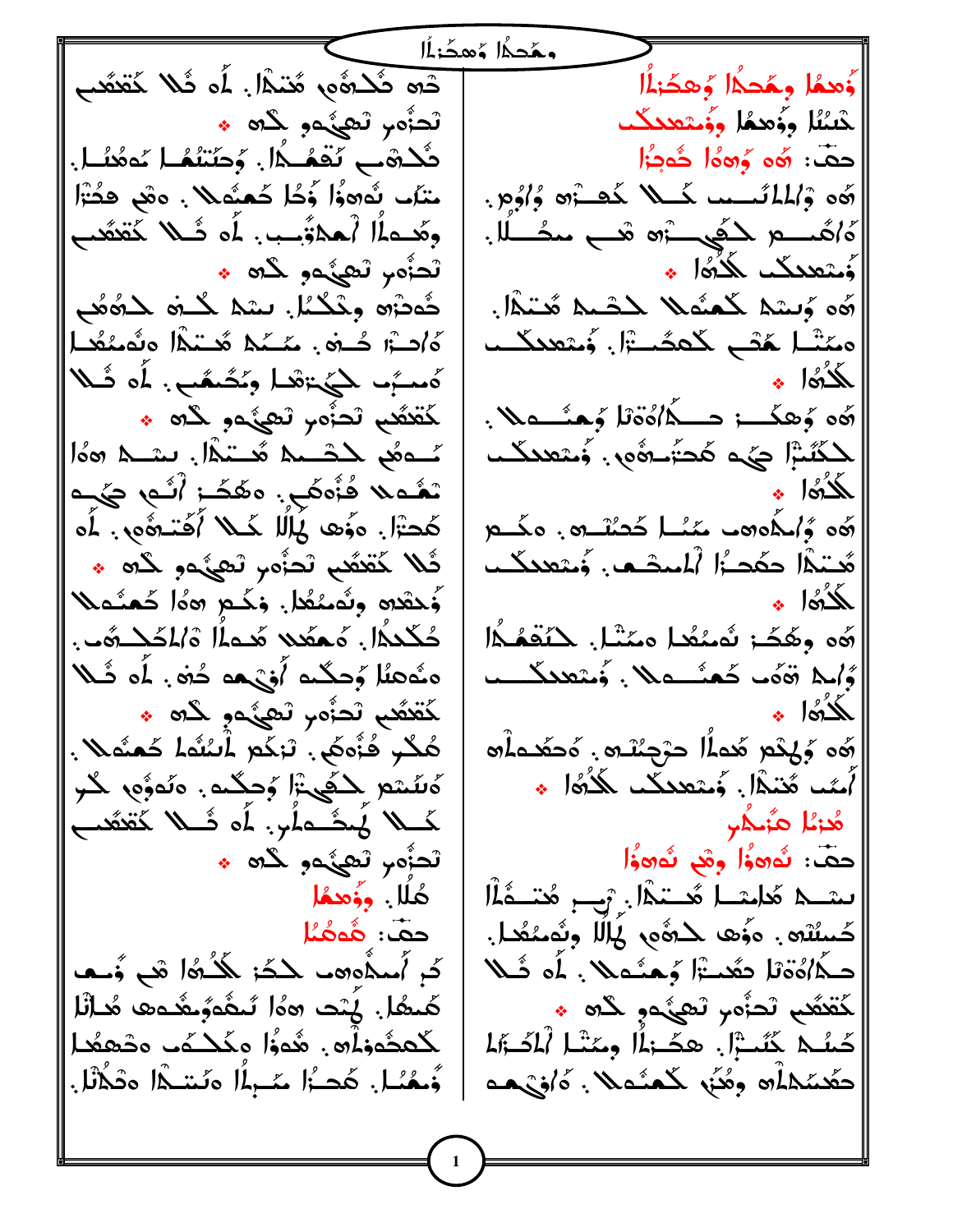| وهَجِدًا وَهِجَزَأَ                                                         |                                                               |
|-----------------------------------------------------------------------------|---------------------------------------------------------------|
| وَكُنَّا لَكُــرَهُ لِكُــرًا هُومِهْـا. وُوِقْدِهِ                         | ەڭگى ەھقىرە گامگۇا كىۋە ھُۈ                                   |
| أَهَم كَمَلاً أَقْتَةَهُ *                                                  | ومُكْتَعَلَ. حُدْدَمًا كَلَّهُ لَكَتَبَ لَكُنُّهَا            |
| خُمَّا وسَمَّا                                                              | $\rightarrow$ 800 $\rightarrow$ 600 $\rightarrow$             |
| دَّبِيرِ هُــزت مَنْعُــرِ وَادَهُ! مَنْكَفَـبِ حَزَّـــرِ هُــدَتْتُو      | ىشىد ھَــ تْتَفَــەەب وُرِكْبْتُــا خَــْبِـاا                |
|                                                                             | كَتْݣُرُو. كَـرُه هُعْمًا وَٱوُحْقَالَ.                       |
| . وَأَسْرَحُوا أَوْمَ الْمَلَمَةِ وَهُمَا الْمَجْمَعَةِ مِنْ الْمَحْمَدِينَ | ەڭتەھدە ھكەئىل. ملىھ ڭىر ھُنّى                                |
| وكَــز لَلْـُـــهُا هُــع فَــكَــلْهــهُ۞. وُاســر                         | ولمشمل لكنة للمنفلا ومنسف                                     |
| وَكَفَاؤُا وَمَنْنَا مَتَبَطَأَ ٱلْمُؤْمِنَىٰ كَلَّهِ                       | كَلُّهِ كَفِّيخُو وتَحَلَّا كَسِطًا. وْأَهْدَ                 |
|                                                                             | َكْنُهِ وَهُكُتْ هُكْفَتْ كَـٰبِيْدًا هُبُنِعْجًا.            |
| أسلَاه وِدْه لْلأَخْفُع *                                                   | وهُـأَمْ إِنَّا دَهْدَتُـُمُـمْ إِنَّا دَعْثَتِ كَــَـد       |
| حَيْبِــدَا هُـدَّةُ٥٥ لـــِمَهِ٥ نُـرِهُوَدُ.                              | $\rightarrow$ 800 $\rightarrow$ 800 $\rightarrow$             |
| َوۡۡالۡكَــِ مِّتۡـَـا وَتَحَقَّـا لَاوُم . وَٰٓيَ ـــهِ                    | إِسْتُمْلَ. حقّ: لمَهُوْ كَجْتُمْ ثَلا                        |
| جُمِعَةًا. أُكُم هُنْـهِ وِنْعَنَــهِ لِلْمُؤْهِ                            | هَعَمَا هَ/وَجُلِ هَعَلَاتَا هَصَنَّتُهُا. مُحدد              |
| ھُە كُېھُنُـا. وقىھڭـىلە ئىنىڭ قى                                           | اللَّهُ مَ مَا الْمُ الْمُعَامِنَ مِنْ الْمَلْمَلَامِنَ مِنْ  |
| $\bullet$ , $\bullet$ , $\bullet$ , $\bullet$                               | اهُمَا كَهِيْسَةِ وَهُيَّةٍ . مَنْ قَـمَكُنْهِــهُ            |
| لحدِّمصلا هُلْــهُــمْ هُـــزب وارلا حمَّــاوُا                             | ەُ مسىلاھ ھىسى ھُىھىسا. ھىئىھىسا                              |
| ُوۡكُل حَنۡوَهُٰلٌ يُرۡمِدُلَّ. ومَنۡـف شَوۡوَ هُــُوۡ،                     | هُموهُـــــــــــه /آلم ههُا. كَــِــرٍ هُـٰزِتَــــع         |
| حَدَهُما وَحَقَدِهِ . كَنْتُسْمَا هُدْهَا                                   | وُحْمَد وَ)مَحْزِرٍ وهُبْ كُلْ الْمَوْجِكْمِ.                 |
| حزُّهِحَمَا. وِدْهِ حَزَى حَمْحَمَا حَمْمِكُه                               | أَوْرِكْحِــِـكُمِ وَلَا هُعطْـــملَا. ههْمَــا               |
| كوداً *                                                                     | َكْخَبِيْلَا وِكُتْكَـٰكُمْنِ. 9% أَهْــُرًا كُــْنِي         |
| حهودًا ورُوهُم کَبِ لَحُکُمْ وَهُ لَا وَوَصَلِ                              | $\bullet$ $\hbox{\tt\AA}$                                     |
| هَعْدَةِ دَهِمَةٍ وَاسْتَالَ هُمِمَا وَهِ وَا                               | حــەُلا مُەھُــا. وڭــــه ھُە اُلملائىـــىب                   |
| كَلّْفِكُمْ وُسْتَدُّهُو . هُدْسُمُسْتَ 10\$.                               | لِكَمُّا. كَم حُزَّا هِمَّا حَبْكُمَّا. حَمَّ كَلا            |
| وهُنُّه آهڪُل تُـههُا حَكْسُرُهُ مِنَّـهُ لَــَـلا                          | 100 كَلْمُكُمْ لَكْمُسْمَلًا . كَمْسَلَاهَا                   |
| ٱهْتَوْهَا *                                                                | كَامِكْتْ مِمْثَلِ شَيْئًا فِي الْمَسْتِيلِ. لَا الْمَسْتِي   |
| ھقتے وُسُمُرہے کُلا وُہ کُنھا۔                                              | كم صَــزا رُهِ مُــهِ. وحُسفُعُـــا                           |
| كوبكست 10% حكسة10 كالمتسمط                                                  | اكَحِكْمِــــــــــەت كُلْتَــــزًا. وِكُــــــأَلِّ هُـــزًا |
|                                                                             | كْص. ەشىم كَتْعْقْعْلْ هْكَبُو كَكَبْرْمْتْ.                  |
|                                                                             |                                                               |
|                                                                             |                                                               |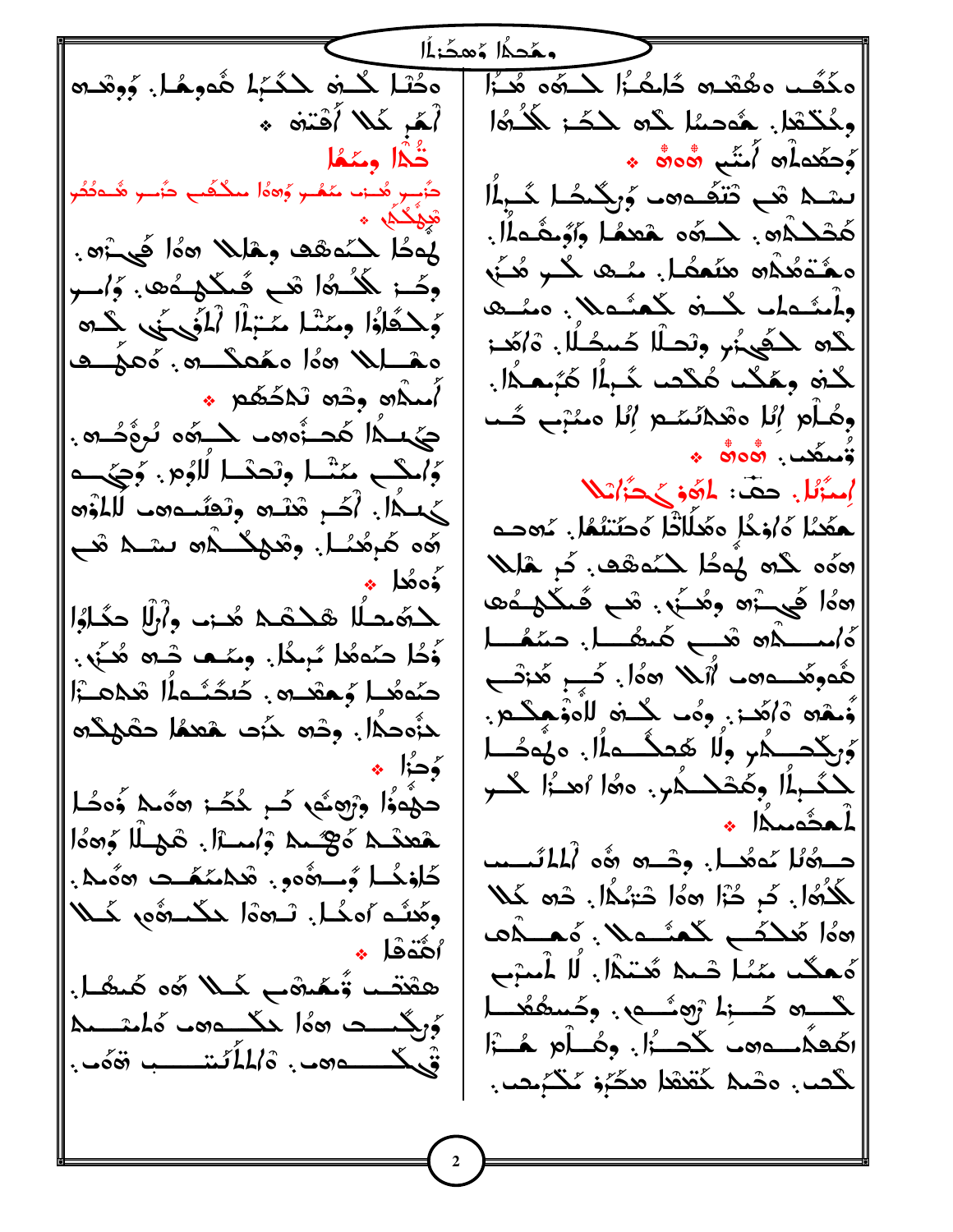وهّدما وَهدَا وْٓهممُا ممُنُوب هُدْا. وۡاُوۡمَعِن لَمُوَدْا هَٰذُانُكُ. هُڪَهُمُلُ وِحْدُّتُكُمُلُ. هَڪُڪُمَا تُمَعْصُ ومُللهُ! حثَمِ خُلْلاً حبُلاً ههُم حَده هُدنِهِ حَكْدُا \* هنَّملاً هَكَزُهُ ۖ إِهْكُلْ وَهُنُّهُ مُّ أهدَّ مُحْتَمِ مَعْدَمٍ لَمَعْدِ. هَعْدًا كَعنُـه\ واَلا تَكَعَـــها لَكـــرٍ. متَعَصًـا مَكْتُمَا وُإِيضَةَا. وْأَهَدْ كُنْ وْهُوشُو هُدُٰا وۡ)ٰ الۡ كَـفُوهُمَّعُ ﴾ جَهْجُهِ . وَهُكْسُمْ هُنْذَ. هِنْسَمُو لَمَحْكَمَ أَفَّ هَٰلَاتْــــــــا. ۖ حَكْتُمَّــــب شَـــوهِ وَا حلسنه المُتَسَمَّ مُستَمَّا مِنَّسَلِ الْمَسْتَمَّاطِي كَمنُه\\. مئسمُعُل صْم لَمُتَتِرَا أَلْمَنَتَ أەتملگەُ بىگىر ، حُثْمَلًا وهُزم كُدهُوت وَوُّمِنِ. كَمُوماً وَمُتَمَّا بِيْدًا وَهُ أَوْهِ ۔<br>لَاحُکْم شَوُا لَّاحُدُ نَصْلًا تَی <sub>کُ</sub>ر ِ وَجُر.<br>کَی اُحَمُاْل مَّکَسِ دَوْمَـُــمْ دَھنگاھ مَتَحَام كَعِجّْزًا. دُمْمَكُلَا لَا مِمْا لَمُعْمِ دُهِكْتِ حكْمحْــوممكّل هُوجميا كـــرو فعُبا كَنْتُمْ حَكَمِيًّا. كَيْتُ هَكْشَرْا مَسْبَلًا لْمُكَصَّرِ ۞هُا. ــقَاصسُــا لِكْـــاتَ وَامْسُــت هُعِيهُم وَجِيءُ! جِيهُولًا جَيْحَيْ! لْمُعْتَمَاً فِي مَقْدِمَا لَّذُهِ مَكْمُكُومَةِ هَكَسُلُ وَحِذْهِكُماً لِ هَدْرًا وَجَسَدًا ومئصه والمؤمعدلكموم \* كَاسْتُكُمْ هُٰذَاهَ تَحَكَّسُهُ مَا لَمُكُمْ ﴾ لَكْتَهُ هُ إستَّأْثَلَ صَفَّ: 200 كَلَّهُ كَلَّهُمْ وَحَيْمَلًا أَكْرِ مْنْسَ. صْمَا أَتْكُِنَا \* منكئها حُوصئـــا لَاصُـــا ويُحكــــــو لَلوُم مْب حەمُل كَكْتُا حْـىم كَتُـــٰٓٓٓٓا. لَيْ ه وَمُنْسَلَ دَهْيِبِ{الْكُحَـٰ;ُا وَفَزَعْتُهُ قُوْمَى. ھكْزە ھەُا كىنشا ەستىد حَعْــــملَّاه مكْــْبْـــــ كَــْـــــــه . لَمَوُّت هُهكُ; لَلوُم شَيمٌ هُتِيمًا. تَغْلُ هَمُزَيَّـم كَتُومُا وَهِيسْتِهِا كَلُّهِ كَرَجِكْتِهِ وَنَكَــــــرِلَمِن مَكْتَمُــــــــ وَهُ حَــــــــــوه وُحكْب. ە۞ە مُحكْتُف ݣُدْ ݣُوهلْدْ ضَّلِيمًا. كَمَّه مَجْلِمَا مَّنَّمَّا \* مَعْبِظًا حَنَّفُوا شُمْعُوا \* مَعْسَا وْاللَّا حَسَمًا كَتْمَالْمَ لِلْكَسَاءِ هُنَّ هُوَ وَاوُهِ . ۚ وَلِيَ وَاحِدِ مِنْ وَاحِدِهِ مِنْ وَاحِدِهِ مِنْ وَ هُدهاُ أَهْرَهُ هُداُ . ىستى بەڭا. كەغنىچە ئەككىز كولىگا أىس حَقَده حُذَهَلُ هَدَءَ تُسقَط كَلا تَقْفَكُم \* عل<u>ى هل.</u> شىھ مُتىمَّا كَــ; مُـَـاةُا كَاسو أَوُمْ. أَسٍ وقْعٍ هُدُوُمُّا. دُهَقُدْ دُمْدُه ة/الْحَسَّالِ. هُڪَبِ هُمُوهَــــــــوه هُ/هَــــز هَيْتُلَا وُحَصَّصَ حَكْحَتْرَا. ۞ ۞ **هُداُوُا** £ە. ۇھتُەھ گىا ئ*ە*دىگەلمى ھ حقّ ـ حُـُـ مُنْ مُنْ مُنْ مَنْ اللَّهُ ذُكَرا وحَمْمًا دَّبِــِر هُــۃِــ مَعْــَــِر وُ∞هُ| مىڭـھَـــح دَّبـــر هُـــەكْدُ لَّكُبِ هَا هُــهِــاَ لَــهُـــَـنِ هَــَــلَــلا شۈڭكە م لْكَعْثَمْلاً . وَلَا تَبْلَا قُبْلُهَا وَلِكُبِ ۞هُ كَعْمَدْوَتْ إِيَادَاهَ مِنْ مَاسْلَامِنَا وَقَاسِرِ هُيَا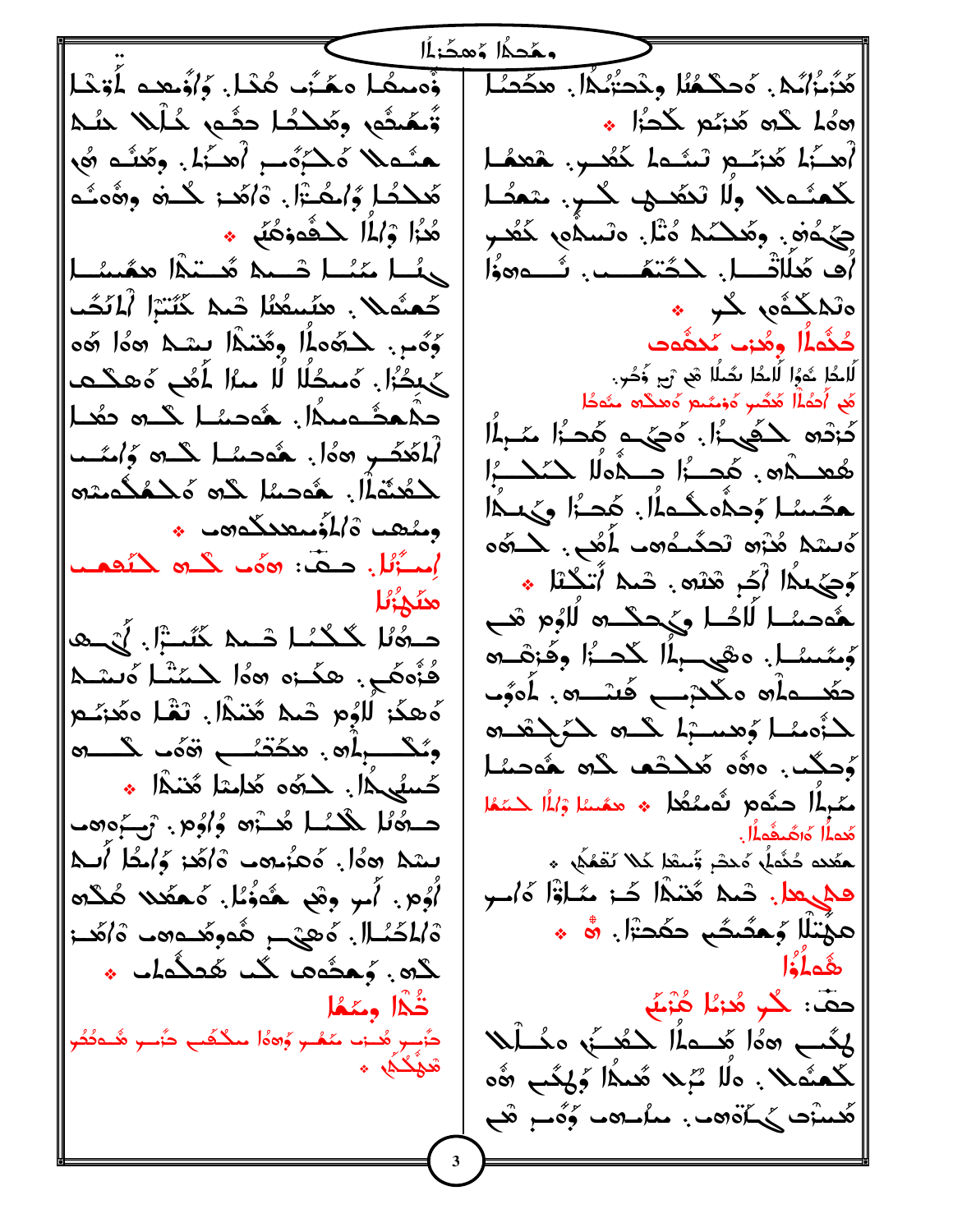وهّدما وَهدَا حَثَى لَحْمَا يُهِدُّ: خُذْهَا أَوْسُا حَصَّــ ادْهَا شَــْمِـدْ مُــْتَمْلَ. دَاوِيَــْبْ نَــْدَادْوُرْد ۇمۇقۇتىر ەھب تېڭتىدۇەب. گۆزۈپ ەھُمدە مُتنمْلْ: ەَاهُد ھُەھىئال \* كُرْهُو. مَمْنُع كَعُدَاُو. مَدَّا أَنَّـهِ مَنْنَكُمْ وَجُلَزٍ أَهْ ٱكْثَا وَجَلَفُكُمْ ٱقَا ﴾ حَقَّ شَاهُمْ النَّصِ الْمَصْطَرِ الْمَكْلَمَ مِقْهَ مَثْلَا لِكَتْبُلُّالَ هُ/لْمُلْكُبْ; /ُوُمْ. هَـُـهِت كَرُاحِفْكَ وَحِمْسِتَ مُنْتَهَدُ كَاوَجْكَا. وَهُا لَّهُ . هُوَصِمًا صَمَّرُهَاً ﴾ لمُوهُوضُـوهِ ﴾ُ ضَعِعُنُـــلَ. وكَــــمِكُو دهُبِ لِلْكُمُلِ أَوْسِعٍ وُسْقِيهِ أَشْبِي أُوُمٍ. هْبِ كَمْسُوًّا كَادَوُبْ لِلْتُعَبُّرُهِ. وَبِسْلِمْ مصرُبِكَهِ . بِهُهُمْ مُسَمِّدُ الْهُمَهُ اهْم أَسْمَحُمْ أَوْخُلْ شَاحلًا ﴾ هَدْرُه شَمْ هُنَمْا \* حـهُنُا لِكَـُـٰا أَوْسُـا حَصَّـٰ هوُا. كَـٰ; حمُّ لَكْتُا أَهُم مَّدُا أَوْضَدُ هُكْـفِ ةُاهنَّا. لَمَوَّت تَحَوُّصًا وَلِحْتَم هَيْمَاً لَكُـرُهُ| لِكَعْـتَمْلَ وَهِنُـمِلاً . هِ مُمَعْب هْرِوْٓا. وهُهُا هوُهِكَاا. هـْه هَدْكُمْهِي کامئب کے \* حِدُّهِ ذَا ذَحَا. هِ لَا أَحِدَ حَدِيقَهِ اهْجِلًا دهُم لَكْسُلَا لَهُمْ هُـ هُـ هُـ هُـهُـ هُ هُ لمثلاكلا . حُثُماً وهُن أُقْبَم هْدًا، هَتْمَ . هِ هُمْهُ هَٰنَدًا هُبْ وَعَمْعًا هُنَّهٖ ٱللَّهُمُعَعَلِّي حَمَّطُ هُدًا ۖ وَسَكَّفَ .<br>حَمَّظُرِ ثَهَةَا مُعْقَدَا وَحَعَلاَخُهِ أُر<sub>ْم</sub>ِنُتَّهَا ا كَمَعُدا كَبِعُمُا وِلِكَمُا لِّكُمُّا وِلَا شَعَكَبُ مِنْ مُحَدَّدُهِ وَلَا حقَّ: همَّسْلا تُهْيُمةَ لِكَبِلُو مْحَلَدُ اللَّهُ أَحْكَمَ نَعْقَرُهُ كَاهُبْقَالَ وُّەمُدُٰا هُء كَمْ لَمُلْـهُا. وَاسو کِـهُمُمَـلَّـ ەقسىم مىڭگىپ ۋالمۇقسىي كىسى. ىشىم لُلْفِجُالِ. كَكْتُبْ أَهْتُبْقَدِهِ ەھَسۇم كَمُداً وَكُتُلْ. ەَئىتىم ھُە وَٰآٰٰٰٓٓہٰذِ ۚ مَكَـٰهُ ۚ رَٰٓبِۖ مُّـَـٰٓهَۢا ۖ حَمُّـٰهِۢ عَلَٰہٗ ۖ وَ  $\sim$   $\frac{1}{2}$ ەقىم ۋاھكاھگىم توڭقىھ . ھُــــــــو قىم هُوصِيًا لِمَسْرَهُ وَ هُلِيْسًا هُسْتَوْلَ. كُتْمِ الْمَامِّسَةِ مِنْ الْمُؤْسَسَةِ لِلْهِ وَحَسَنَةً مِنْ وِدَّاتَّـــرِّه∞ب مَنْتَـــا /ُف هُــــه اُل. وهُه هَ هَدَاهَ مِعْدَا الْمُسَمَّدِ. هَاوَيْهِمْ هَدَهُ حْرَجِئْنَـْ۞ لِكَـْعِ هُـٰـٰهِ/ْ. هُحَـُـٰہِ هُـِـٰمَاهُ۞ حْــــره كَتَبِــــْ;ْل: كَنْتْــــــــــاه مَّحلَلاَتْــــــــل: أَمَنَـٰ كَمْ . هُ١َ هَفَـٰ كَمْ حَمْيَـٰهِ مُنْمَاهِ أَبِهِ. حشەُوَّمە للىگىزە . مەڭخىزە لائىم لْكُتْرَى ٱلْمُؤْمِنُ هُوَهُمُا ﴾ كَمْكْتَبْقَا وِهُمِ كَلّْهِ هُنَّهِ. وَهَا هُرُّم هگُنُرُل وِلْمُكُلُّ حدثُم، حَكَيْكُمْ \* حقّ: أَخْذَنِي وْااهُدْ جْر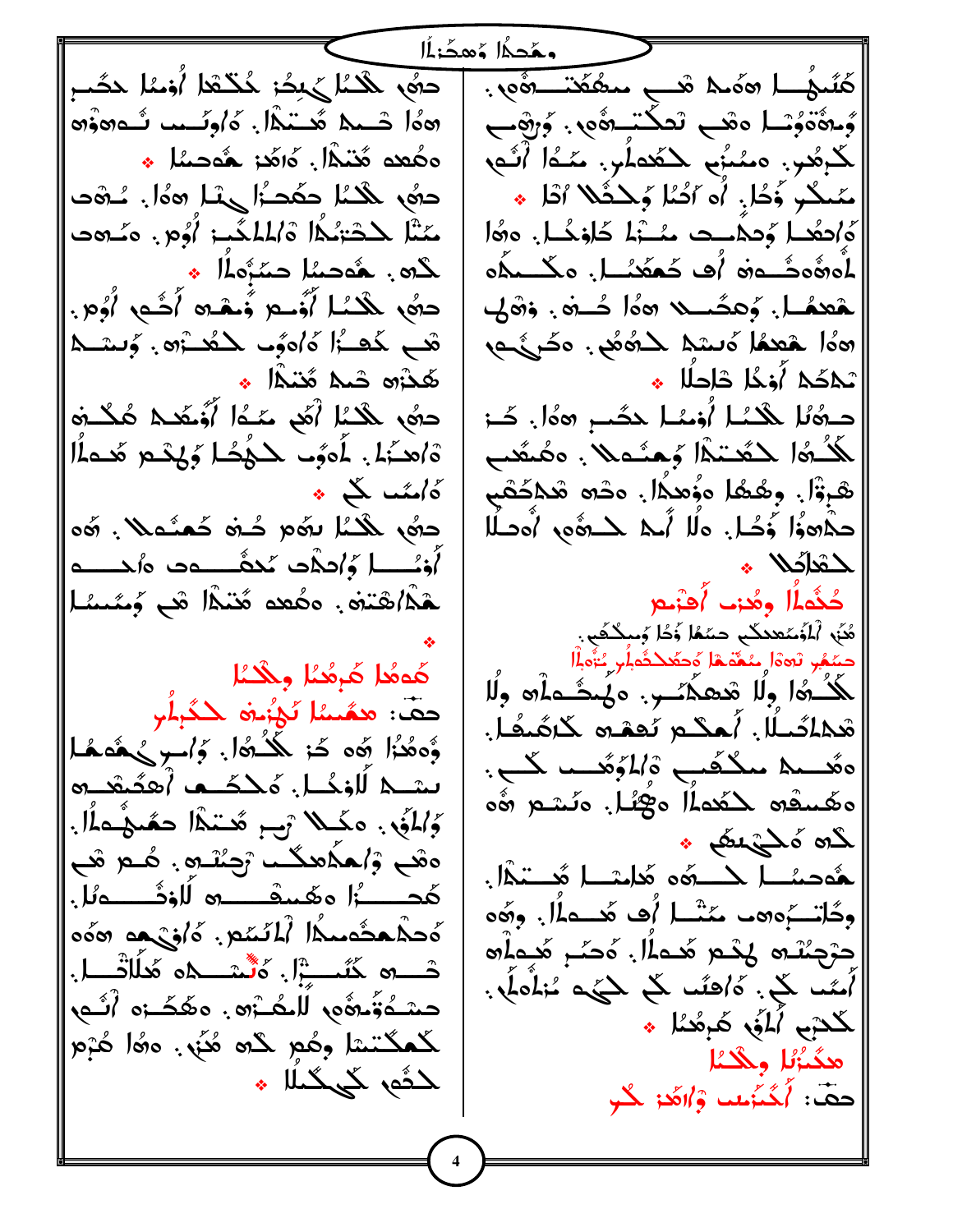وهَّجِدًا وَهِجَزَاً خُونُمُا. كُــرِ حُوصِمُـا مَبُــاٍ وِمُحــما تَعْلُحكُمْ وَاهِقُوهِ ۖ كُنْهَلْ. كُنُّهُو وَّغُـٰلَ كَمِينًا. كَحَقّْقَاءُ مَنْ كَمْدَقَاقِيَةَ وَوُنْتُل. هُجزُه همْل لمُؤْهِد «هُه وُهِنْد». مَعْ إِحْمَارَ وَحَقَدَهُ مِنْهُمْ مِنْ شَيْءَ مِنْ وهُو وُلْمَلا حُكْمُكُمْ حَرْمَدِهُو. هَمْهُكُمْ يُمَّــد 30% نُعْمَـــده . ولَا تَســـأَلَّــ 30% ؤُهِـٰٰهُا وِجاْبِ هوُا جَزْهِجُـٰٓءُوهب. أَٱللا فُـوهُـْهِ وهُــْرَه . وهُـــْرَا وهُوَــْـُـل ههُا حَكَّا هُم فَىكْلِهُ، وَنَكْلًا كُم كَيْمَة وَهِمْسْلَ. وُمُلْ هُدَكَ هُمْلِكُمْ أَنْ لِمُؤْسَسِهِ . هِ هُهْسَمَ هُسْتَيْمًا هَاهُسْتَهِ، وِثَىْلاً ﴾ وَعَنْهِ. وِٱلْعَلَامُكَفِّىــدەف. أَنْفُعَا هُدَدِسُلَ هُجُراً لَي ذُوالَ أَدهَدِ 2% وُاوْهَا لْكُلْمَةِ. غُوُثْنَا لِمُلَاهُوهَا لَمُسَلَّا لِكَعُفِ لَا هُجِساً . وَهُو وُحِكْمِهِ لِمُوم كَىتْقَا. ݣُــْ ھَڪْتْھَـى وَقْتَلَة ٱلْمُكَتَّـْمَ وُهكَــٰ; أي مُـــم هَـــ هُـدـُّا. وُاسَّـــ اللؤم ەكككەەب \* أمسلُه هوا مُسهَد قب هُيعُسلَ. |إسْرُّلْل: حقَّ: لِمَهُوْ حَجَّرُاتِيلا ەگلىگى؛ كەتىسى كەدلىتىل ئىسلا . دەُلا كَتْسَا. بەھ كېمنىڭ ئەۋئىل هَاكَـدَّاهِ فَتَــد أُسو وَحكاِ. هَالمَلَّكِــز وُهُوْسًا. 6لَكَ هُدهاُ أَوْحَقُدِكَ هُكْدُهِ. أَمْلَكُمُ ٱوۡكُسُو ۖ لَمَصۡرَهِ ۚ وَوُهَا كَمَلاً ۖ حْمَاؤُا وِلَا يُأْلَى. حَثَمُّنُا مَبْرِلًا كَحْسَنَة مَالِحُزْا. حَيْءِ هَدْ الْمَبِلَالِ لِمَحْزَمَهِ. وُمِصْهِ . هَمْ أَلْمُصْطَهُلُهُ . هَاهُمْ و لِهُمَا هُبِعْدَاً. حَقْبٌ كَلِمَا وَحُبْهِ كَتْدِهِ كَمْ نُقْعَةٍ. كَبُتْعْا وُهَدُمُن مْتَتْ 10\$ أُوُمْ. شَرْهَ هَشْهُ أُوحَيْنَكُمْ ا الْمَوْمِ، وَحَكَمْ مِمَّو الْمُؤْمِنَكُمْ. وَسَلَم أَنَّهِ هَيَّتْلَا. هَ أَمْكَكَ حَدُمًا أَحْلَ ئەئىمەم ھ حمّه أهْم بصـمْلَمَا الْمَلْمُسمِ هُمَا هُمْ ەھْل بْكْت ھُو كَعْبِيْل ﴾ مُّــداً مَـُـا أَف مَــراً!. حَيْــه هَمْــزًا تَسْرًا وتَزَوَّا. هُوها ذُها وُتَكْتَا. وإِوَّا لمتسمط هُو أَمكْتُما. حكْسوما لَلوُم مِتَوْيَةُ الْمُكَمَّدِ. وَحَكَّدٌ 10\$ الْوَّبِ لْمُتَتَلَ. هَ/هُتِ أَلْتُم هُهشُم كُصُلُتُ . كَمِيْتُورُو وْݣَمْتُمْتُمْلَّا . هُمْشُورُومَا شَيْعَا مُحتمْل حدهُه وُحمْل وِمَتْلِ ولِكَحْمَل كَاهُنْفُــْهِ وَكُــْ; كُلُّــةُ). هُه هِيْمِــْلا ھُعدہ حكّدہ ، ولُهُورَا أُمُعدهِ. هُدماً ا مڤِنُا. حقهگده وُرتُمَمْحدُّه. كَـلا مُحمدًا لِمَحْدًا معُهْوَاْ. هُوُتْـا مُحَلّا حتَــممْعْدِهِ هُفَــهُ(تَــم ). لَمه كَقْفَــا حُدُمْ أَلِّدَهِ \* اكْتْئُبْ كُرْشْدْهِ . اهْدْهِ كْلّْهِ هُوَجِئْتُ حَسْمِ هُدهاَه (الملكُسة وهَ هَ هُسْمَا).  $\bullet$   $\bullet$   $\bullet$   $\bullet$   $\bullet$   $\bullet$   $\bullet$   $\bullet$ هُرِزُهُا. حقَّ: هُوم فَوكَكُوهِ ەُبكُعە «ەُە للەفْدْ« شْ هُجْزَا. كَالْلَّا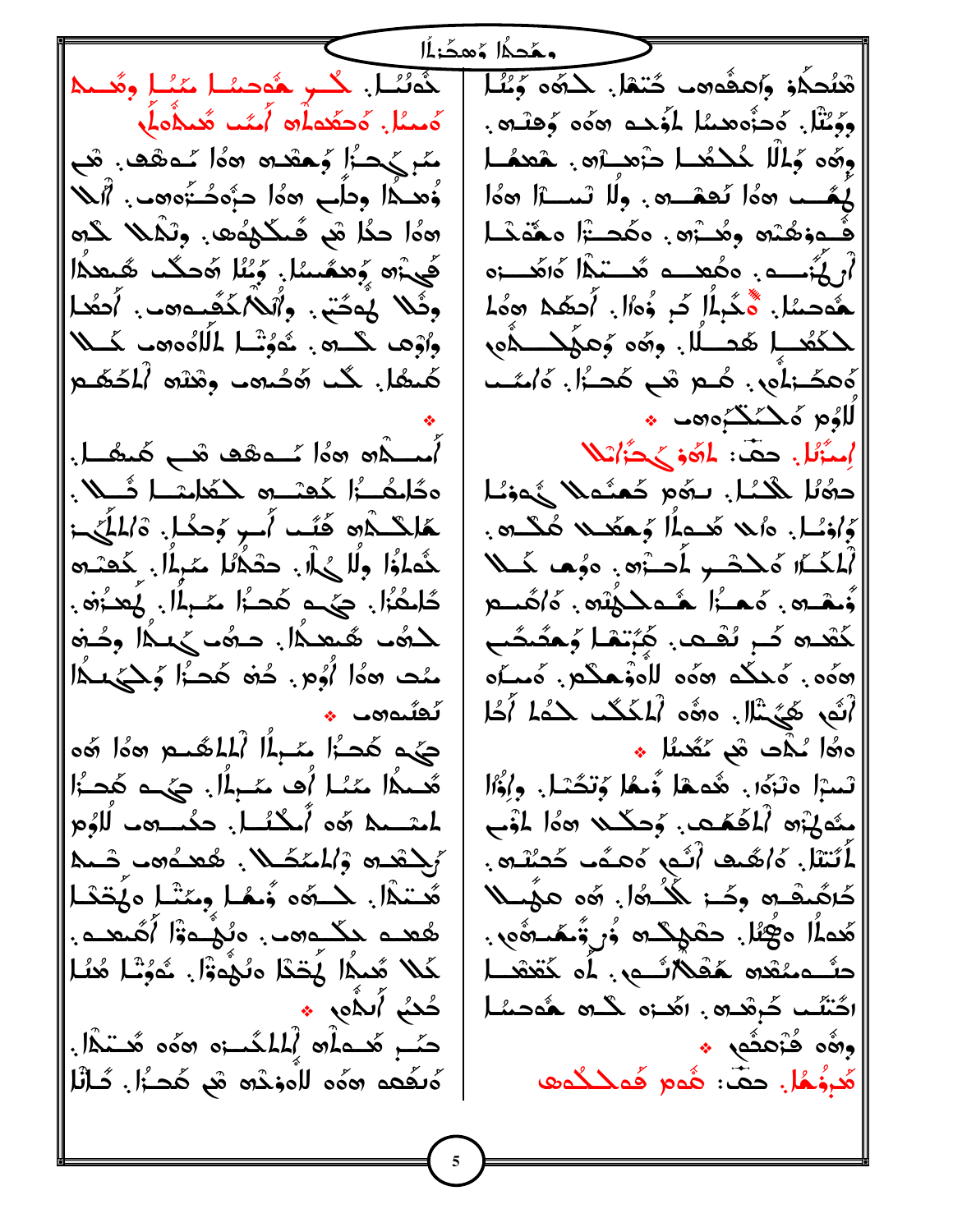وهّدما وَهدَا الْمِسْتُمْلُ اهْمَ مِسْمَى مِنْ الْمُسْمَدِينَ بَعْقِهِ بَعْجَكُمِ حَدَثُهِ لَهُجًا. وَحَدَثَة مْنَزْمِ هْبِ نُــْيِيْٰٓا وَٱحنُــا. هُـدـُّا مَنْرْهُدُا ﴾ أَلْمَكْمِيدِهِ وَهُوَجُّا أَرْبَيْنَ وَمَ وَهُجِدِهِ حَسُ الْمَسْلَمِينَ مِنْ أَهْمَ نَصْرِ الْمَكْ رَضْهِ . اَلْمَصْ صَحْمَلَ وَإِذْكُمْ لَمُكَمِّلًا. مَعَامَلَتَ مَحْمَدًا هْدِخْوَمُلْ أَآخَــْ هَا وَأَهْدَى: كَـمـُزُوْلَ أَهُمَهُ الْمُسْتَمِينَ وَالْمُكَلَّمَةُ عَلَيْهِ مِنْ الْمَكْلَمَةُ كَهْوُوا. هَقَدْ أَوْمِ هُكْلُهِ. وَوُأَرِ 30\$ ေါက်နိုင် စော် တယ لْمُشْمَحِكُمْ. أُبْعُمْا وِشُمِيْكُو. وُرِ70\$ كَعْزُوْا مُحِيط أَهِدُا مِّئْدًا. وَجَلْبُهُا حِبْرَهِ دَيْتُ مَا مُعْسَلِ هُو مُشْتَوَلًا هُوَ مُشْتَرِكًا وَارْ مثروه عقمه مملكه بالمنر انحاني 100 . وَيَجْعُدُ الْمَالُوا وِلْمُتَنَبِّلُ \* كَوْتَكْفَسْدْهَا . وُأَهَا مُسْتَدَّا وُهِنْسُدْ الْأَ دهُم بِلْكُمُا يُهَوْٓا وِكَبْتِمْا بِ كَنْرَدَهِ لَكُمْ رَضَ تَأْسُبُهِ وَمِنْ مِمْ أَأَلَمْ وَسَلَّمَهِ مِنْسَاءٌ كْنْسَلَا وِلْمُكْيِمْتِيْلَا. ثَنْبَلا جُزِكُنِي لْأَخْمَلُو. وهُملو وُقِيْءَ وَمَحْدَو. ەللەسلە ھلڭگەۋەب لمۇر/ەۋىتىدە وَإِسْمَمٍ هَا أَهْدَاً. تُحْصَدُ لَكُنَّهُ لِأَهْبِ لَمَوۡكَٰا ۚ. حَنۡـمَــا عــٰٓوَت كَبِمُــا ﴾ اُوُم مَنْتُلُمْ رَبِّيْهِــوْهِمْ. وِنْسأُهْلُـــوت مَكْفَــوه حَــْزَىٰ هُڪْبِــِ فَاهُـــز وَحَنُّــُــل هُــَ .  $\cdot$   $\downarrow$   $\sim$   $\sim$ فُزُّوهم هْلِلْمكْرِ. هُٔىرِ مِثْمِضُرِ وِيُكِبُرِ ىصقاق بالمُتَمَّ مْتَكَمَّا هَرْدًاهُ مَّتْكَمَّا بِهِ مَاسَفَتْ هُوَكُــدُ. وصْـدهُ هُــتمْا لِيَـنَا أَبـدُ كَنْ حَمَّكِي مُكْتَبِدَ مَكْسَلَاءِ مِنْ الْمَحْمَدِينَ كُنْ هُوَ يُحوَيْبُ إِيَّاءُ إِذْ الْمُسْتَوَى هَذَا اللَّهَ عَلَيْهِ مِنْهُمْ الْمُسْتَوَى الْمُسْتَو مئىلا ھ أَسِيهِ 16% وَمُسِرِ لَمُحَسَّنِكُمَا. وِتَمَكُّب ثَكْلُمْمِ ادْتُكُلُّهُ. كَعْنُبْهِ مِدَّا لَاوُمْ. كە ھەدىئار ككىز مئال. ھَدىئە هُــوم كُـــو حفُصـاً وُهـــكُمْ. رُجِكُمـاً وْالْمَحَـــلا . كَحْصُــْ ڤـــْممْرُلل هُـــم وَحكَــرٍ الْوَهُــدوٰفِهُ أَبِي مَــزِ مِــَـارْةُ الْمَحِيمَـةِ الْمَ لَّكِحَٰزًا هُوَ مَتَعَمُّلَ وَحَشَّمَكَ ﴾ فَقَد لَلْلُؤْمِ كَـالمُوْا وِكْتُــْرَا. وشَــْ10وَا وُهكَــز 100. أُويْكِمُو مُنْذَا لَكُو ﴾ كَــالمُوْا وِمْعَةْتْــا بِمَحْمَــــ كَـــــرَه لَمَا وَمَنْهِ أَٱمَلا تَنْزُو. هَنْ حَمْكَ هَٰذَا لْمَحْــٰمِــٰماْ مــٰہٰلٰٓا فَ اُو اُحِنُــا وَيَسْــدْ وضَّـٰہُال ہٗا مَنْــا بِسْــہ كُــۃ اُنــو وْاهْـــزا. هــزٌم هُـمَّنب هُــتَمَّا ەگر ئصى \* مَّدِمِهِ أَهْدُا لَهِــهِ وَسَعَفٍ يُهْدِمِهِ كَمَارٍ. لِكُمْهِدُّەبْدُرُهُ: تَسْكُمْ وِتْتَعَدُّوْ أَتُبْيَى: هُ/أَا «هُا وِنْھَـدُو كُـھصَــٰٓ; ۚ هَـــِ وهَكْدِمْ وْتْسْأَوْتُمْسْ بْكُلْمَوْهِ كَلِيْجَابَا. كَمِيعًا أَسِلَّاهِ مَنْ مَتَّقَالَ لِمَدَّةٍ ەلّـەۋە ، خۇنىشـەلمە . ھَجـرَفْلَا جـرَف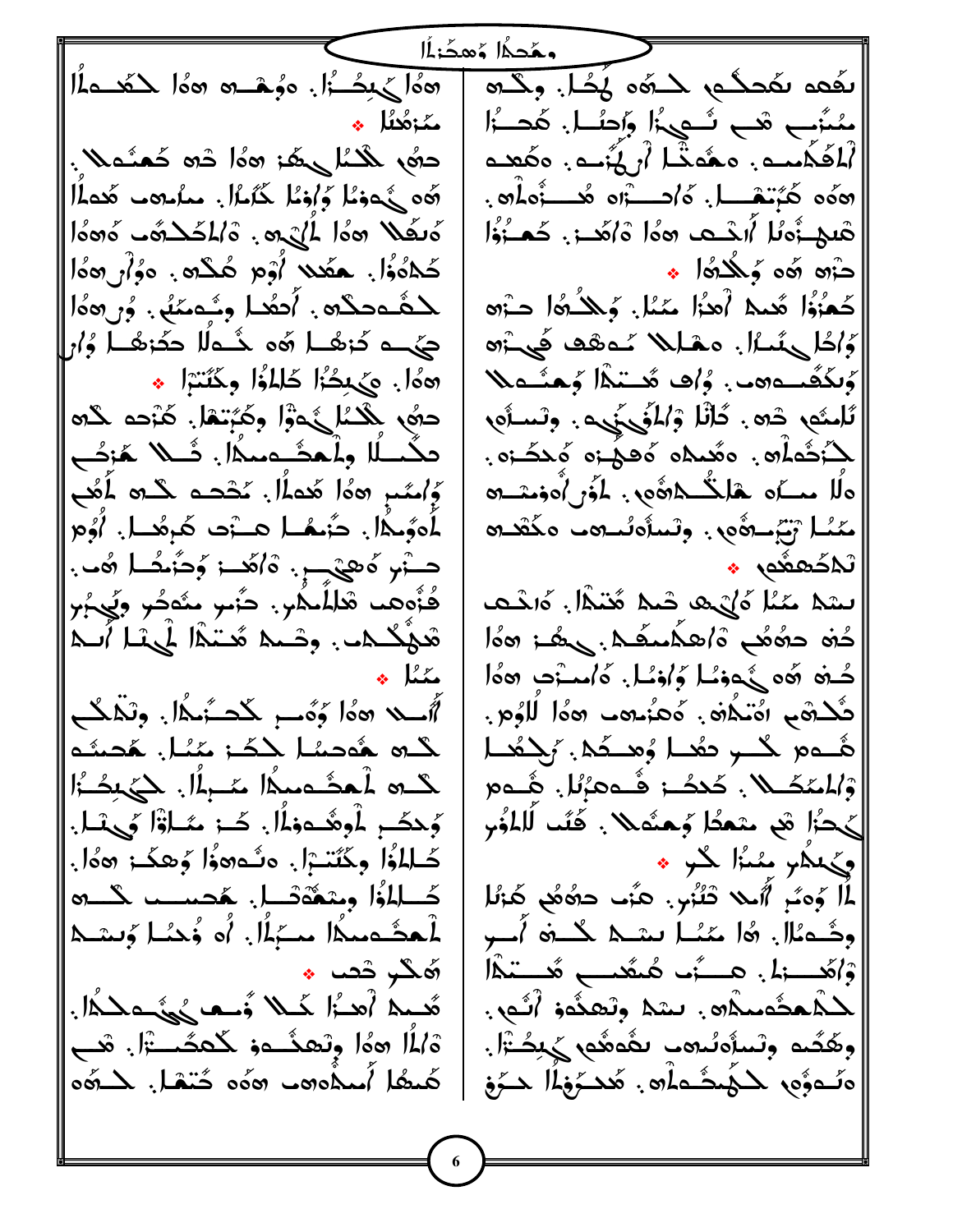| وهَّجِدًا وَهِجَزَأَ                                                 |                                                          |
|----------------------------------------------------------------------|----------------------------------------------------------|
| كَعَنُوْا مُعِيمْ أَهُدْ مَعْدًا. يَكْتُمُا شَكْتُهَا                | وُامِّم حقهگھ حْتِمُلاً. هُدُا وِحُكْفَلَ                |
| وثب أحُل هَللا مُــوسُه في آه                                        | مُعمد دَمُّہُدًا وِمَثَّا. کُحکُمُت اللَّهُ ا            |
| كَوْنَكُفْسُدْهَا وَإِنَّكَ مُسْتَمَلًّا وَحَشَّدَهَا لَا            | الْوُم. حيّه هَجْا سُبِلَا الْمَيْتَ هَجْا               |
| لْأَسْتَهِ ۚ دَمِنْ مِلْأَوْلِمَاءُ ۖ وَسَــأَهُمْ وَسَــأَهُمْ      | مَكَنْدًا. كَتَوَه مُعَظَّا مَمَّا أَفَ مَّتَظِ          |
| ۈَحُمْلَه. مُعمده ەَعهُـ;ە ەَعكَـزِه. ولا                            |                                                          |
| مِيَاهِ ۖ هَاكُـدَاهُورِ ﴾ . لَمُؤْرِيمَنُـلَ أَوْمِيْتِـهِ          | بَاشَعة بِهِ مِهْدَوه السِّرَ مِنْهِ مَصْفَهِ.           |
| <i>ٛڗ</i> ۼۜۥ؎ۿؘ٩ۦ؋ڷٮٮٲٛ۠ٙ٥ڷٮ؊ڡ؋ػڞڝ                                  | ٱوۡتَـٰقَا وِكَحِـكُمُو ۖ ـلَـٰهُو ۚ لِمَحُـلَ عَـٰزَا ۖ |
| <b>تَكْتَحْمَيْهِمْ *</b>                                            | حَمُكُــهِ شُمُّـبٍ ٱلْمُلَّكَــدُ. أَفَ يُـٱتّــةَ      |
| جعّة: لموكّضه أهنّها                                                 | ھُب مَسْلاَھِکُاھُھے. وَيُسْتَ شُمْ19وَّ9                |
| لمحكَّس كُــز هقْده وكُــاللا مُــــــــه و .                        | كَاللَّهُوْ. لِكَمْآتِنَهُ وَمِتْعُدْدَاً. 5هُنْدَا      |
| وكُفُـــدا هُـْحَـــزا مُــــدا مَنْـــا. أَف                        | أَلْمُتَعَدَّدٍ. هُدَمَاً أَلْمُكُنْ هُوبٍ. وَكَذَبُنَا  |
| كَقْدِمِ 2004 كَسْتْرَا وَوَتّْنْصَا بِهِ وَاهْسِ                    |                                                          |
|                                                                      | لأەھھە لمكا كەگىگا .                                     |
| لِنَعْماً وِكَنْوَاه لِحِكْمَ. هَ مَكْرًا                            | أَه أَهْنَا مَمْلًا وَلَكُمُّا هَكُمْهَا مِمَثْلًا       |
| وُوتَنو 30\$ وِيُهتَمَّده . دُلَّهَ كَامَل .                         | هُومُتَىٰذًا. هُو دُمُّلْ هُڢْلْا وِمُنْتَااً!.          |
| هُڪُم هَڪَل. اه پُورهگُشَمْلا ڪُره ۾                                 | هُــاللا 30% وتَعَشَّــهوْ مُــــعلَّفاتِ. أَه           |
| لمُعْ هَدَارُبٍ مَعْجَمْاً مُصِيْبٍ. لا                              | سُــوْت مَتْسَا. كَمُثَــْمَاا ثُكـــوُّى.               |
| أَلِمْ يُتَصَــهِ لِحَقَّــهِ;فَكَيْرَةُي. لَمَعْب                   | ەُ، جامەت خەمُلا ەھَدُا ەئەممُعُدا. ھا                   |
| فُحْسَّـحٍ ثَــهُ كَوُّتَـلًا. هلُا أَبْـمْ فَـاةٌا                  | أَسْمَعْكَ هَـٰلِمَا هِمَٰا هَيْـَآهَ. كُـُــَـرِ        |
| بِكَعْتِبْهُ إِمْسَاءً مِنْهَا جَمْسِ كُنْسِي كُنْسَاءِ              | هُ٥حمْل وُحفُط ٱلْمُعَحَّدِ *                            |
| للعنُـل: امْي هُنْبِ حْـه بِحْـفُنُوهُـل:                            | ﴾ أَهُدَ هُـــدًا مَـُـُـا أَبــدَ. كَــم أَكْــمب       |
| لَمُو تَحْكَمُاْ أَلْمُكُمْتِ وَلَا عَنْدَهُا }.                     | كَكْرًا هِكُوهُنَا. أَو أَهْزًا مَنْا وَكُكْرُه!.        |
| ةالملَسم ولَا وُسعٌبى *                                              | ەُ اھْتَ اُسْمَة مُالَمَّة كَتَبْ مُتَعَمَّلَ.           |
| ذَٰٰا وَحَمْلاً                                                      | هَّنْ فَ هُ مَلْحَلَىٰ. مِمَّنْ أَلْهَ وَلَا             |
| دَّبِيرِ مُنْ مَعْيَنِ وَادَّا مَكْفَبٍ دَّمْي هُنَدْدُرِ<br>شۇڭگە ، | فَمكَىي. ومُصِرِ هُ٥ُو حَمَيْنَا. ٥مَنْا                 |
| حــهُـُل للْكَــُـل اُوۡــُــل حَكَـــرٖ هوُا . كَــزا               | َكْتُعْمَةُومَارٍ. أَو مُحْمَدًا وَمَنْنَا كَعَزُوًّا.   |
| لْمَدُوًّا. حَقَّتْمَا وَحَسَّمَلاً. صُفَّب                          | ووُوْم لَكُمْ تَحكُمْهُ كَلَّهُ هُءَمْدَه *              |
| هْبَوْا وهُهُا هوُهِدًا. هِمْدَكُهُمْ كُـثَة                         |                                                          |
|                                                                      |                                                          |
|                                                                      |                                                          |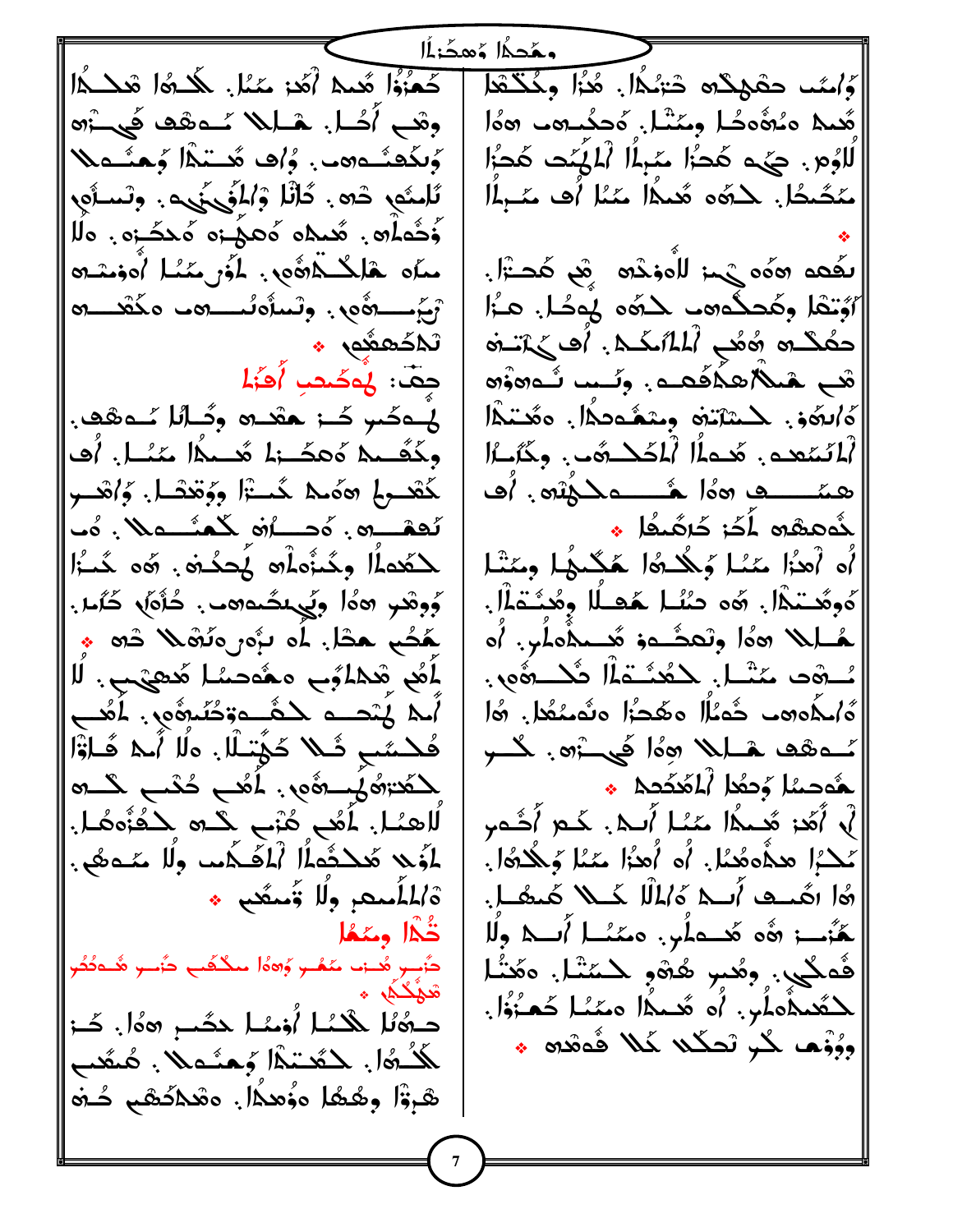وهّدما وَهدَا متحلًا معُملًا. ولَا أَمِدْ كَرْهُمِ أَوْصَلَا والعركم كَمْمَا وُلْمْقِ وِلْمَسْأَ لحقائلا . حقَّ: ٱوُتْقَا وُوْسْعِهِ هُمِعَا حىدُمُا لِمُكْمِنْ بِكْبِرِي الْكُلُّوا بِهِ مِنْ الْمَحْدَةِ حفَيحه خَقفِهِ للهُوْا حُكْشُمٍ. وَوَٰٓاهُمْ كَعنُهلا}س مُذْأَهِ كُلْ. هَنُهُ حَدَّثُهُ وَاحِثُهُ مَا بِ ثَلا مُکْکَب أُوْحُل. مثَمثلًا وُهَزَجِکُه ومئسمة مُحسّنةًا. كَنْݣُكُوهِ لْمَعْدُوْنَ أَهْوَهُكُمْ مِنْ مِنَّةً لَهُ لَا يَكْسَرُهُ وَهِسُمُه وَ وَ مَاءَ وَ مُا أَهْلَ مَ عَقْداً مِسْسَلًا هَجَيْجَةٌ أَحْصَنُوهُ . شَمَّ ئگم \* تَسْبَدُا وَهِكُمْ هِ مِهْمَا أَحْكَسَنَدُهِ حَدُّمُ الْمَنَةَ مَمَّ الْمِرَاسُةَ الْمَمَّاطِ مَنْ أَشْرَاسَةَ مِنْ مَنْ مَنْ هڤَكَيُكُمْ. هلُلُّا حَرَجَةُ! يُنهجَّ هوُا مْدَاوْل: وَاهْدِ نُعْقَاه: مْعُعْدَ نُهْدَوْل: لْحُــة. ەُاوْوُ- هَنْـا هَــ كَافُــا. ەكَــِر وِنَهِنُّو، هُدْرُه. وِهُو وُحْفَصُا مِكْب هْلِلا هَنُّا حُرْهُبِعُا. هِـزُوُا مِيَـلًا هُم ٱللَّهُ ﴾ . ٥ هُوَجِئْلُه هُجَٰا أَسْرُه ﴾ تەكك كە . ئۇلم ھۇتىزە ەشزكىك ِكُثُماً وَهُنِ مُحَمَّد ۔<br>لَامْطُ خَوُا لِّامْطُ نَصَلًا کَی <sub>کُ</sub>ع وَّکُو.<br>کَی اُحَمَٰالِ مَّکَسِ دَوْمَـُــمِ دَھنگتو۔ مَتَحَطُ كَمْخُبْرَهُ تَرِيكُمْ \* مَكْلًا وَحْكُرٍ مْحَكَّاهِكُلَّا. لَمَوْا وَفَكِفَا حكْسلًا وهُوصْسًا وُوِهْتِي زُلَمَلَ كَسْرَهِ نُصْھ دُنُه . مَكْلِمُنْتُوهب هُــْزَا وِكَعْدِهِ آَلَكَنَّاتٌ. هَي أُكَّبُّ! وْأَهكَــْتَ أَنَّـٰهِ نْدْكُمْعُسْبْ. شَالْ مُسْلَمْلْ هِغْنُفْسَلْ. حَمْمُعا وِمُدملُه . هنَّت هُرِمُنَا هُصُلا تَعَمَّدُوا الْمَشْمِ «هُوا حَمَّــ«هُوَا حُمَــُرُوَّا } هَهُمُا أَهْمَى جِمْعُوهُمُ وَهِ وَاوُمِ هُوهُدا هُرِجُهاًا. اهْتَفُوهِ- لَكَحْمَعُهِ وُمطًا وِئُكْسُوهِ ﴾ وقوقها وُوجَّتِكُما . هله الْمَحْمَدِينَ وَهُمْ الْأَمْضِ الْمَسْتَرَبَّضِ ەھْبە ھَقْبُلْ ەۇۋْل وشىھ ئىمپ خْت كَبِرْهُــِدِهِ هُـوَهُمْ الْمُعَمّْـ (مُعَرِّضَة مُعَامَّة الْمُعَامَّة مِنْقَا أَحْرُهُم. هِيْءِ كَرْهُ! كَسَبُنَا هَهْمِلًا لمگنا آتئَبي. ريگوڪيھب ريگوڪيھب أَوْأَمِيَّىبَ أَلَيْهِ \* لْكَعْمُسْلَ. عَدُمْ ذُبِلًا هُبُتْ هُبْكُمْ أَهْلًا وهُوصِمًا نُهْعَد كُنْ هُدْتَ كُنْعَ هُدنُا ﴾ وْهِ مِنْزَمُهِا. هَبِ مُحْتَــةُ لَمَا وَسَعِنَــدَ أَنَّــهِ حقّ بصَحْمِدِ مُؤَامَّا كَاكُنفُـــهلُرِ مِنْنُـــا هقُــــندًا وُهفُـــا كَمِ كَلا مَعْلَى حَصْدَ مُّتَمَّا شَكْمُو مذُه هذا أهدَّتُك رحُسِ. هندكَكم أُوْيْهُمْ. أَمْلَمْنُوْهِ مِعْضُبُكَ بِمُحَلِّلُهُ. ـِهُدَمَنُا لَكُـبِ هُــْبَ لَاكْـدِبِ كَكَـــُّوْمِبَ كَــالمُوْا رُحِكْــــا هَـــحِ هِمُوصِيْـــا. مُدوهُا \* لْكَعْنُسْتُغْشَأْ وِكَنْتْزًا وْكَلْمُسْكُفْ مْكْلًا همُسْلَمْ وَاللَّهُ الْحَسَمُ الْمَحَمَّلُ أَمَاهُمْ الْمَالَ. معَلاده حُذْهَلُ هَدشَہٖ تَنْسقَط کَلا تَقْفَیُہٖ ﴾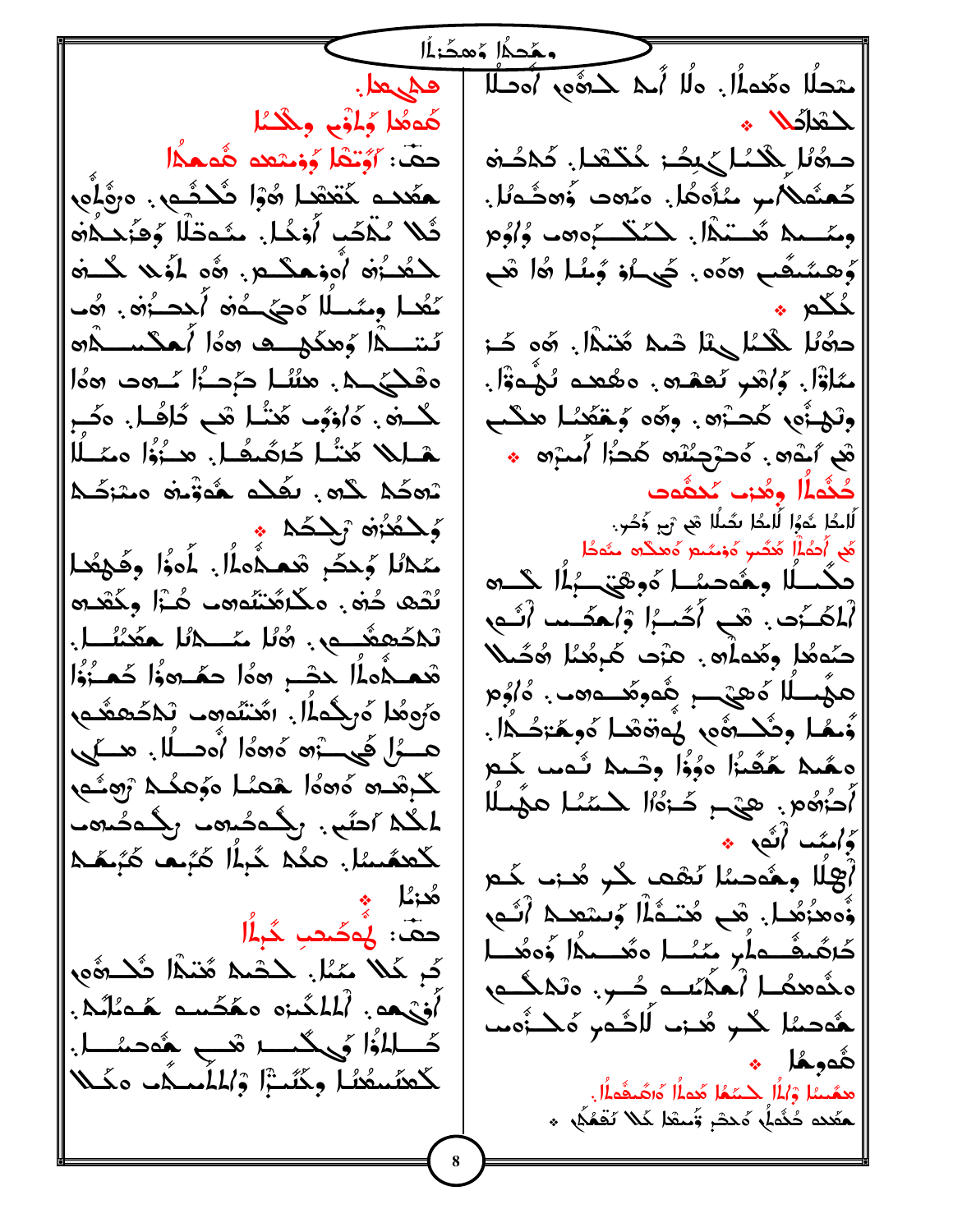مكحكًا وَهجَّنَ ا كَـكَحْزَه وِنَهُمْرًا. أَف تَغْلَ حَكَمّْ َحْمَ *تَيَّ ـَـــوَّهِ*، هُدُهُــا وَ*اَــوَهُـــــه خَـــالا* وُاهفَكُم يُحقِّده هوا كَبِ لَا أُهفُكُلُ . كُمْ وْتْدْا وِكْتْدْهُمْ \* ممْدَمَمْ كِمُا وَذَكَ الْمَرْكَمْ مَدْه أَلَمَلَا ۚ رَبِّي هَدَٰۥ ۖ لَكُـع ﴾ وَاللَّهِ وَمَكَدُّ أَنَّهُ وَاللَّهُ وَمَعَدٌ مِنْ اللَّهَ وَ  $\bullet$   $\bullet$   $\bullet$   $\bullet$   $\bullet$   $\bullet$   $\bullet$   $\bullet$ كَحَزَا. أَيَكُم كَب نُهودُا وِحْتِنُكَالِ. أَيَكُـه لْمُوَدًّا وَّكُلْ. هكَ: هُنَّى صْبِهِ كَتُبَتْلْ. وِكْلِيَّةُوْلَا وُهِكَـٰ; أَنَّـهِ . كُصَرْهِ شَامُـُـل كَــْ هْتَعْمُـْلُ والْعُـُـْمِلُو. كُبْ هُـْمَكْــْتَ لْمُتَمَنُّولَ. أَو أَمْثَلَ هِيَعُكُوْ لَكُلُّهُ ﴾ ەھْمْئْھَا. دېئمنىھە ھُزىھَــٰ ٱاْفْــە. وِثْدِ شَدْ مُنْذَا کُ; مُنْأَوَّا حَرْجِئْتُهِ. هُهصُا هصُماً هَالمُكُمْبِ. مأحنَّوه ولًا رَجُـــا أُخُــــوهـا وتَعجَّـــوها ووهُ! لْمَعْمُلَا هِ صَلَا. كَعْنُعْلَاهِ وَشَعْ شَنْدَ مُسْتَمَلَٰ. هَاصِــَى، أَنُسَم كَـٰهَـمُـــٰٓٓ; ا لكَمَكْتَمُو. وْتَسْأَلْ وَأَوْ مَكْلًا تِيْءَ ەمئەً للوْدُا ەڭھەدا ھ كَحِيَّا. وِكُنْمْ 3% لَكْتُمْ كَاحْتُوْلُو َهْرِؤُهُا. هڭف كْرېڭىغا بُهْءَةًا. هُمحَمَّالًا محَكَّرَهِ أَ وَهُم حَصَّدَه لْحُمْنُا. حَنُسٍ ۞ُه هَعُسْنَا وَسَنَدْ هَكَـٰ; كمنشئ مئدفعه )ُه تُهْوَوْٓا هُم هَعكُلُه لِحُسَّحُمَا. ﴾ُه كَتُسْتَرَا. وْأَحْكُومُو حْسَوْهِ، تُوْمُعُمْل يُهْمَوْاً مَع كِيسْمَهُمْ كَمَكْمَةٍ وَاتَّقَادِهِ مِنْ الْمَهْمَانِ ٥٥ مئعدًا أَأَهُ مِهَمَا ۚ مِكْمٍ مِنْكُمْ مَعْمَدٌ مَعَامَهُ ﴾ اْلِهِ أَحِسْرُنُا حَعُدَدَ ـ آهِ وَحَكَمَــ أَلْ. ةَاهِكُمْمُعْتَ هَوَهِ أُكَتَّ زَلْلٌ وَمِيكُسُلٌا. هَّزْسَةُ!. سُأَلَّا هِءُا كَسْهِ لَلصَّدِهِ وَلَل فِكْلَــهِ لَمَقْمَــةِ وَهُمُـــ وَهِحَمَـــٰٓٓٓا ـَمُحمْرَه شَدْ مُنْدًا ﴾ المُصنَّمة الْمِمَّة الْمَحْمَدُ الْمُعرَّفَة ە،لْمْلَكْــزە ھــذَنْبَو كَمُتْتَــل. تُعْمَــب هُوصِمُا لَحْسِ هُـزم وِحْسِرٍ هُيَـيْنٍ . آهتن كتنبُوا كر حُليلا تمرَّا حُني \* هَعُمُا دَاوَحُا هِ ثَلا وَحِثَى ﴾ كُنْدِ كَنْقُا كُنْ هُدْهَلاً هَٰ: وَهُ أَيْنَا وَاللَّهُ فَيَا فَيْ الْمُؤْمَرَةَ فَيْ ﴾ لَكُاثًا ثَهُ أَنَّصَ آهُتُ الْمُحَمَّلَا ﴾ [ سصٌــم أَوْسُـا وِيُـــةَمِ هَا مَمْزَمْـــلا بَسِرٌ مِهْ الْمُأْبَدُ . خَالَمُ مِصْفَكَ مِهْ لَحْ. هَٰا حَمَّحُوا آُسْرِ آُوسِبُلُا. وُحْمَّحْا ەككىۋە ھكىلا. ۋەگى مەقىل لل مَكَاوَّا هَقَسَ كُلِّ. لَمَ تَقْمَعَ مَنْشَلًا لمَّحَّب \* دُهِ . وَحِسَفَ هَاهُ أُوسُفَ لَكَمْ ﴾ جَـــز کَیِـــزُا هُـــمه کَالِیحْتَحـــب کَاســو لذَّهــه لمُكْعُنــرُا هَــ ذُكُــا مَكْــُكــا. وِلَاحْدُهُ! كَلَّهُ لَمُوسِكِيْ. إِيْمَهُ سُبِكُلُهُ ەفھــە ئۆــەۋا ژېــر كَحــُزا كَبُـمْــا. وِلَا ٱلْمَعْنُوبِ. وَهُوَ ٱهُوَقَّا لَا نَاطٌ ﴾ ۞ۊۉٞۿٳۦڮػؘٸۦڶؙٚٮۮػڗٳ؞ۦٮڬڠڡؙڟؙ؎ٮ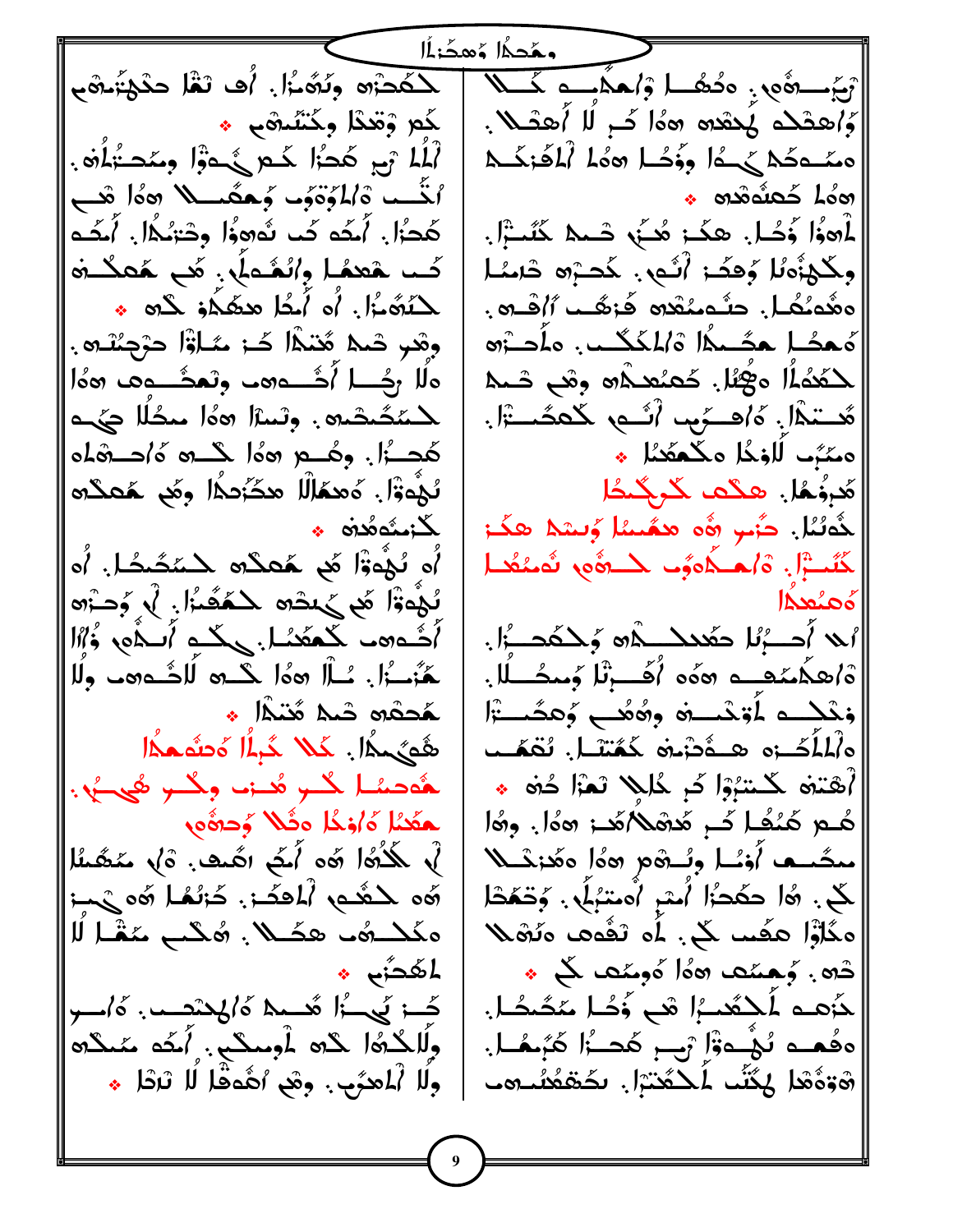|                                                                                                                                                                                                                                                                                                                                                                                                                                                                                                                       | وهكدا ومصدا                                                       |  |
|-----------------------------------------------------------------------------------------------------------------------------------------------------------------------------------------------------------------------------------------------------------------------------------------------------------------------------------------------------------------------------------------------------------------------------------------------------------------------------------------------------------------------|-------------------------------------------------------------------|--|
| مُرِكَبِ الْحُلْ هِكُلُّهُ هُيْ ُسِبٍ حَجَّابُهُمْ الْمُسْتَقِينَةِ مِنْ ا                                                                                                                                                                                                                                                                                                                                                                                                                                            | كَحُنّْا وَائْمُتَ أَمِّجَ هَوْلَ. وِتَمُعَلَّا لَلْوَحُلَّ       |  |
| وْمِ لَا هَدّەُ حَمَّلَت. مَّى كَلِّدُهُ كَسَّدَو                                                                                                                                                                                                                                                                                                                                                                                                                                                                     | أَه نُـُكَاهَنْـــرَةَ . لَكُــّـه هُـــرٌلِ هَا أَنْـقَــقَــرَة |  |
| أَسْلَمْ لَكُتْ. ݣَامْتُو لْكَفْلُوهِ لْلْأَمْرِيكْتِبْ *                                                                                                                                                                                                                                                                                                                                                                                                                                                             | عَبْهِ. مَكَلا يُهْتَمِطْمَا لَا أَهْقُوهِ                        |  |
| حَنْثًا وَحْكُمْ 200 كُمْ أَحْجَزَتْ حَيْجَة                                                                                                                                                                                                                                                                                                                                                                                                                                                                          |                                                                   |  |
| أَهُىعُدِ هُــْٓا ثَــلا . حَــمُحـُّا صُنَّـا هُا                                                                                                                                                                                                                                                                                                                                                                                                                                                                    | وُّەھُدُّا ھَە صْحب وِلَا ممْسَدُات كَـْفَتْنِــالل               |  |
| ، سلمهذ الع <i>محمّد هُشمه ولا مُ</i> رِحُ <i>ك »</i>                                                                                                                                                                                                                                                                                                                                                                                                                                                                 | وسَمْوَمٍ لِكُبِ وَحَكْمَتْ وَالْمُسْمَارَ وَالْمُحَمَّدَةِ       |  |
| كُدُمَا كُبِ لَا هُكْتُدِكَ وَسَمَّ لَكُنُّوا                                                                                                                                                                                                                                                                                                                                                                                                                                                                         | هَلَا هَهُمَ لَكُنُهُ كُمْ هُزَيْكِ *                             |  |
| هُه هُ المُحبَّابِ. هُؤُلِّكُ كُلْهُ مُحَكِّرًا لَّا                                                                                                                                                                                                                                                                                                                                                                                                                                                                  | ھُا ڪَاگُمڪُ جَا لَگَ جَانَ لَمَا جَا لَگُ ھُا جَا اُ             |  |
| أُهْنَى وَالْمَامَدُ أَمَطُلُمْ وَصَفَعَلَمَا حَمْدَ *                                                                                                                                                                                                                                                                                                                                                                                                                                                                | هُه هُم فَزهتُه لهُشُم لَكُمْ نُسْلًا                             |  |
| مَّىمْ كَاتَمْىغَا ەدە ش <b>م</b> ەكەۋلە أَف                                                                                                                                                                                                                                                                                                                                                                                                                                                                          | وتُــدوُّا ۖ حَــُــــع . دوُمــــلا خَمُـــا                     |  |
| دُه مذَمَّزَات کَرِ یُک عَیْمِلاً ﴾ اُمکُـه                                                                                                                                                                                                                                                                                                                                                                                                                                                                           | اكرامشەومات شەھەت ئە                                              |  |
| مَعْىكُلُّهُ ﴾ هُدْمُا هُ٥. وِهُمْهُ أَمْدٍ هَٰذِكَا                                                                                                                                                                                                                                                                                                                                                                                                                                                                  | والَّا وِلْمَحُوْفِ وُهِكُمْ; لِمَالَاً. وَتَعْزَلُ نُهِمُو       |  |
| أَهَا الْمَكَّرْ *                                                                                                                                                                                                                                                                                                                                                                                                                                                                                                    | لَا ٱلْمَعْسَوَّبِ. ﴾ لَكُسْتُهَا هُه أَمَكْسَبِ                  |  |
| لَّىغُـا وِهُــــهاْ أَهْ ا هُـــــع هـَـــــــــــــــه وَالْمَا                                                                                                                                                                                                                                                                                                                                                                                                                                                     | لْمُ اللَّهُ عَلَيْهِمْ الْمُلْكُمْ وَدَّه لَمْلَالًا ﴾           |  |
| سەشرنى ابْتْه . سابْرىھْ اھْ للھڤو                                                                                                                                                                                                                                                                                                                                                                                                                                                                                    | اَحنُـا وهُـــماَه هُـــوْو ــدَــُـــمومـــ. كَـــز              |  |
| قْدَوُسْمَا. 5% وَمَ هُكْعَب 5% هُلَّكُمْت                                                                                                                                                                                                                                                                                                                                                                                                                                                                            |                                                                   |  |
|                                                                                                                                                                                                                                                                                                                                                                                                                                                                                                                       | وَعُمَّا كَــلا مُــد هَقــمه. لَا الْمَحْسَب                     |  |
| ھُـ۞و پۣٛ؎ ۞ە وۡرَكِّىـڡ ھڴـە∞ب ∭                                                                                                                                                                                                                                                                                                                                                                                                                                                                                     | قته ولَمْه هُنْءُ هُه *                                           |  |
| وكمــه لمَكْــةُا هُه أســرٍ وْاهْـــزلمــ. [                                                                                                                                                                                                                                                                                                                                                                                                                                                                         | ىشــەڧ تــــــرە وُوڭىــــز ھـــــــــەئىكال.                     |  |
| $\mathrel{\mathop{\rule{0pt}{\text{\big }}}}\mathrel{\mathop{\rule{0pt}{\text{\big }}}}\mathrel{\mathop{\rule{0pt}{\text{\big }}}}\mathrel{\mathop{\rule{0pt}{\text{\big }}}}\mathrel{\mathop{\rule{0pt}{\text{\big }}}}\mathrel{\mathop{\rule{0pt}{\text{\big }}}}\mathrel{\mathop{\rule{0pt}{\text{\big }}}}\mathrel{\mathop{\rule{0pt}{\text{\big }}}}\mathrel{\mathop{\rule{0pt}{\text{\big }}}}\mathrel{\mathop{\rule{0pt}{\text{\big }}}}\mathrel{\mathop{\rule{0pt}{\text{\big }}}}\mathrel{\mathop{\rule{0pt$ | ەُ اُسْــَرەھە دۆپىگىــەھە كوھكىلگـــى.                           |  |
| وَحْدَانُهُا هَا هَيْ إِلَى *                                                                                                                                                                                                                                                                                                                                                                                                                                                                                         | ەُوخَرْنُعُـا ھَە أَهنُّ حكـْمەت . ھُـُم                          |  |
| خْجَتُكُمَا وَجْتُبْ حَكْمُهَبْ. كُبِّ بَقْتِ                                                                                                                                                                                                                                                                                                                                                                                                                                                                         | مُدهِدًا شَصَا وَهِذَنفُكَ أَوَهُ ﴾                               |  |
| ادەُا لگت نُقْتُعَ. وُاس كَرْنُعُا اكْتَفَاه                                                                                                                                                                                                                                                                                                                                                                                                                                                                          | يُحْتَدِهِ لِكَتَحْدِ الْكَلْكَلْمُكْتَبِينَ شَيْئًا              |  |
| لِكُو. وِتَعَزَّدَتَ لَعْقَدَهَ لَا أَلْمَحَرَّبٍ *                                                                                                                                                                                                                                                                                                                                                                                                                                                                   | كَتَبْرًا أَحِـءُLمْهُوبِ. أَلَمْزُا ومُحْتَمْا هُـهُو            |  |
| فكَـــزلَمُ مَكْتَفَـــا وُهِنْبَــــلا هَا                                                                                                                                                                                                                                                                                                                                                                                                                                                                           |                                                                   |  |
| هَكُمُلُاهُ حَرْزٌلٌ وُحُزَىهُ هَاْ. هِقُدْآهُ                                                                                                                                                                                                                                                                                                                                                                                                                                                                        | مُعْدَيْمٍ                                                        |  |
| حَكْمَا لِحَقُوبِ شَعْمَهِمِ *                                                                                                                                                                                                                                                                                                                                                                                                                                                                                        |                                                                   |  |
|                                                                                                                                                                                                                                                                                                                                                                                                                                                                                                                       |                                                                   |  |
|                                                                                                                                                                                                                                                                                                                                                                                                                                                                                                                       |                                                                   |  |
|                                                                                                                                                                                                                                                                                                                                                                                                                                                                                                                       |                                                                   |  |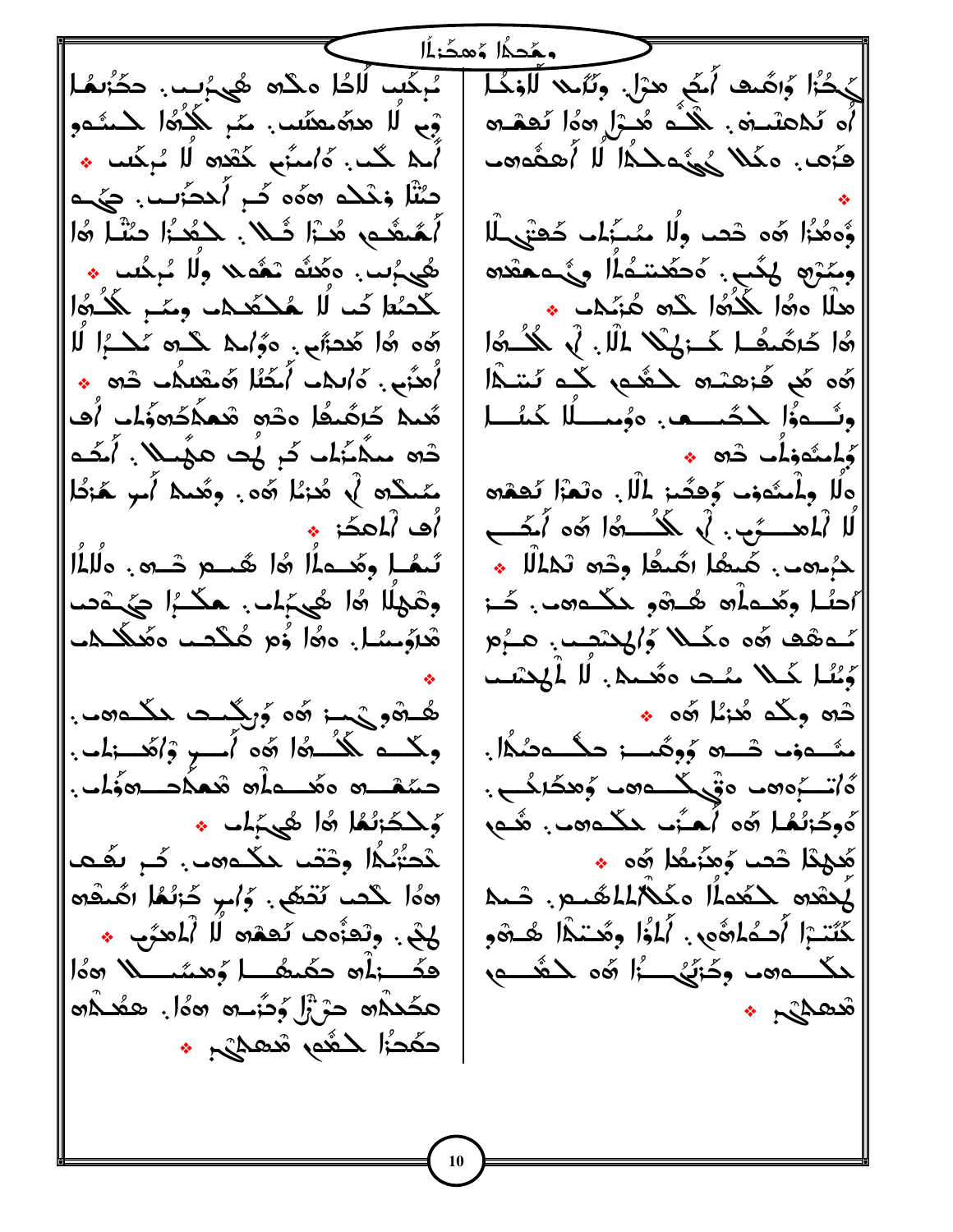وهّدما وَهدَا رَجُد حَٰہٗا خَتْعَقْعَا هَقْعَدَ حَقَّفَ وَهَا كَصْلًا مئمهجُ شَيْئَعبِ أَه هُشُمجُا وِمَوْقُط لِمَحْكُمَا. هُا لَمُعْ أَسْط حَزَّوْحَكَا. ثَلا هَدَفَ حَد مُدتَ، وَثَلا مُتَنُدًا كَبِ ٱخْتُصِ. ۞رَبِّبِ أَسْلَمِتْهِ هَٰٓزَمِيْلًا ﴾ وَذَهَقُدارَ ذُكْرًا وِهُدَهُ أَوْجُعُفُدِينَ ﴾ أَسْلَم كَسْرْمُلْ وِهُدْشًا لْمَاكِيدِيْهَا. ٥هَبِ لَمُعُبِ لَمُحَدٍ. لِمَسْوَّا استَّزَّلَا. وَحَسَّرَت هُمطهُبهُٔهِ گُد مُحثُوب. هُ هَفَطُم كَامِيقِي. وَأَرْكَضِبَ كَانَ أَمْرَةً وَجَعَفَتِهِ وَوَيَاهَ كُوهُما ٱمِنُهُا وِثُومُعُهُا. قَبِي حَزُّوصِهَا وهَّەنُ لمىشك ئىھدەُی. ەكْملا ش مُكْتُمُ وَمُعْكُفْسَة \* ثموةا هُدهكشه \* كُمْ مِنُمْعَةُلَا مِتَعَكَّبٍ. %َتَبِ %كُبِ ذُّەممُا وكَقفعَا حْ**مَ**ُك حكّى. ەُوْمِھُەلُم كَبُلِنُةُ الْمَجْلِمِ أَنَّى وِهُقَكَرٍ. هَي فُ9م تَّى مَمْ هُـــــــــ وهُ الْمَحْمَّمَــــ كَـــــ كَىنُكْلَةُومْ ، وَوْاؤُو لَا أَنَّفِي لَا قَدِيمَتَنِيت كَعِلًا مِكْمَ لِمَوْرُلِ. مِكْمَ لِمُحَصَّلٍ. وُ/َفَ وَّەەُوًّٗا. كَالْمُشْكُمْ. مَنْوَوْلِ كَلَّامُوْلْ. مبُرا هُتْعُلّ كَكْسُورٍ. كَعُدُرُه هُنَّا. هَٰٓ;ُوۡوَ وِكَٰٓبِٱ ۚ لَا قَدَوِكَـا ۖ. مَكَـاوُؕا كَـٰٓ;1َٰا لملكة وَسَغْف حَتَىٰ اصَّفْعَلُهِ ﴾ رُگُےحکَلَ. کَلب وُسُل وَهُہ کُــرِوُهَ. صْلِمْ خَقْفُوا خَلا وأَوْهِدُه \* ذَٰهَ الصَّمُا دَّسِرِ هُــٰۃِـٰ مَـُـٰمَـٰرِ وَاہءَ مـکـُـفَـٰبِ حَۂــٰرِ هُــٰدَتُـُرِ<br>تَعَهَّکُـکُمْ ۔ لَم دَٰائِماً مَعۡدَد حَـٰٓ. أَـٰٓٓٓٓٓٓا أَحۡاتِ فَ حَّنْ زَالٍ. حَــزُوُّا حِكَــزِياً! هُ! مْحَادَ اْزِ. حەُلا مُوھُدا مِنَّاب نُغْمُدًا. نُوھوُا وُحُـا حَنُبِ ۞ُه وَحَنُهَ وِلَا نُعَلَا ﴾ سەة بەلتىرىمە كەمسىمە ۋەئىسىزچ إِسْرُّلْل حقَّ: فَكُمْ مُحْدُلُ كَعفُـــم هُـــــزُا. وُبِـسْــــدْ خُـــودُرْا حَدَثَمَا. حَدَدَسًا جُسِرِ مُصنِف آهيُ ا وَلِحُدُوهَا). وَاحْرَا لِحَدْوَى عَنْعَذَا وَعَتْلَا وِنَمَّنُ!. مَا مَدَّآبِ لِمَعْدَه وَرِيْكُمَا ] أَه كَحْسَبُرُلم وكُسبِ لكُسْمَوْ. وَُت ۞هُ دەُلا لِكْتُا رُؤْمَا ھَستُوَاُفْ ِ وَحَسَّمَلا سَمَكُمْ هُمْ وُهْلًا. شَهْ يَهْمَ أَهْلُكُمْ حُكْكُمْ شَلاَ رَبِّكُمْ!. وقُصِمًا هَكْمًا ھككىئىل. ۋەتتىرە لاگىمھە كىھە ىمَمْ دُوْ كَعِنْدْ . مَعْتَمْلا وَحِفْدَ لْكَـٰزُلَا. مقعَصًا هَا أَكْـِنَ هُـرِهَا هَا هُكُلُّهُ مَمْلًا. أُؤْمِيهُ وَمُعَافَى وَمُحْصَد كُهُ: شُكْهُم هَهُ ده هُ هُ تَمُّدُ أمدُه مدَٰ) \* لحَكَـــرِ 20% مُـ2مُـــا المُوَّــــي هُـــــو مُــــو . دەُىُل لْكَــُـل آهُــ;ە لْمَــُــْمـىدُا. ثَــلا ه مَعْد الْوَج حَكَمِ أَهَا هُوَ مَدْمٍ \* آۇمگىل كاۋەئىلۇۋە . بگىشئېئىل ۇيىشى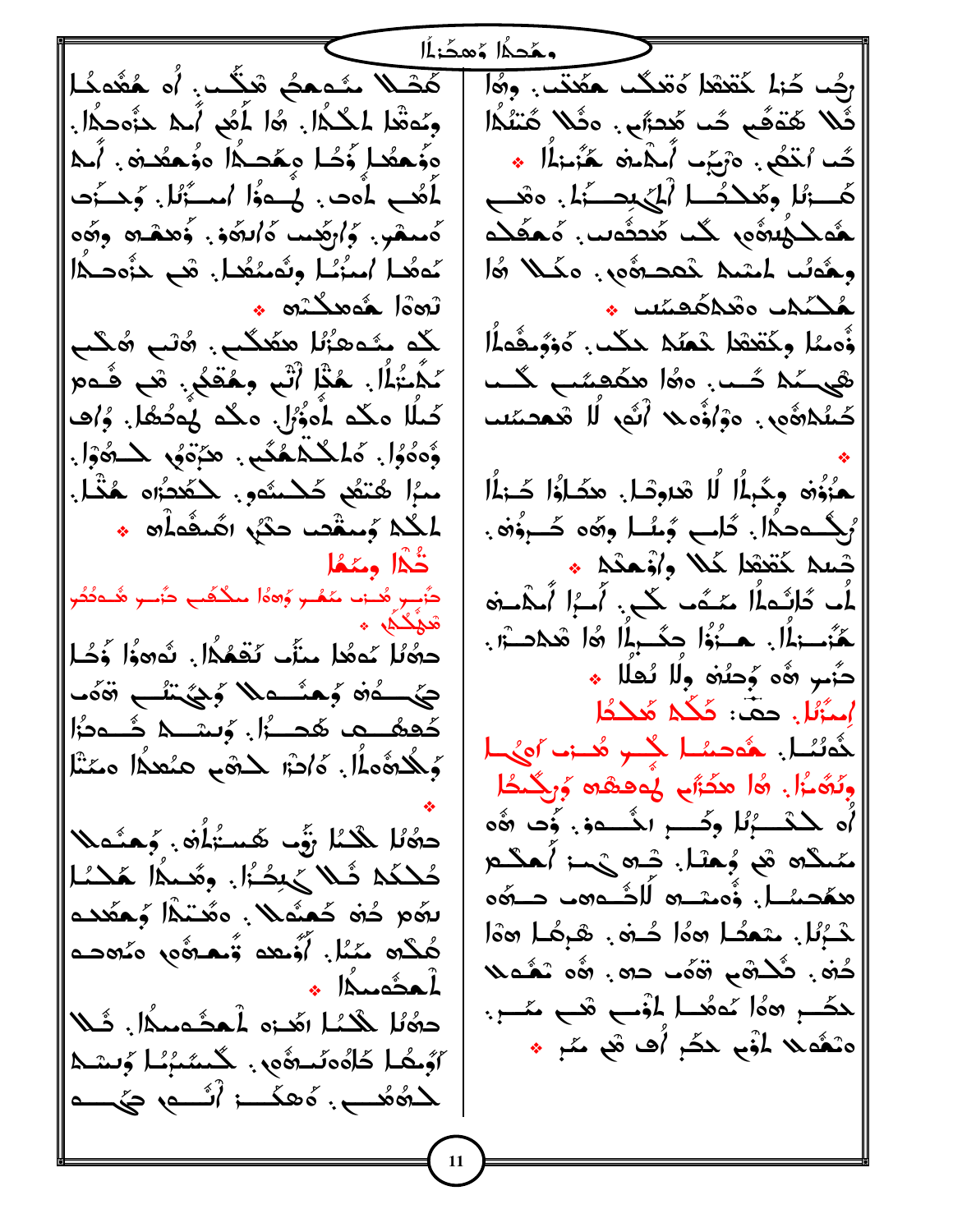وهَّجِدًا وَهِجَزَاً كَحتَن مِنْ مِنْ مَاوِنَـــب هُجَـــٰٓ; كَمَــا  $\infty$ اً . أُولُب  $\infty$  أُولُب مَعْهُ اللَّهَ \* Joansie مُحتَمَّاً. مَحْصَد 200 قُومُعا هِمَّةُ هُوصمُا حَسَمُا وَلِحْمِ هَدهِمُلَ وَسَدَمَ  $\cos \theta$   $\cos \theta$   $\sin \theta$   $\sin \theta$ هُ رِمَّا لِحِمَّهِ وَاصْحِبِ أَنَّهِ ﴾ لَحْمُدُهِ `` رَبِّ كُنْتُ إِ. هِ هُدُ أَ لَهُ صَلَّ مَّمِ هُو قُطْلَ حْتِكَبِ. ﴾ أُوصْعِ وُحْسًا. وِسَنْنَا سَبْرِلَمَالِ. اوَّىلا خَاوْنَىشَى، كَافْتَوْب بَقْفَ خَصَكُمُونَ وَسَرًّا هُلَّ وَالْعَصْبُونَ. أَنَّـمٍ وْأَهْــكُوْمٍ ۖ كَــوْهِ مَكْـدَّــوا  $\bullet$   $\bullet$   $\bullet$   $\bullet$   $\bullet$ ڤـــەم مُــــزم ەكـحكــــدە. وحُلُــــو حُذُماُ وهُنِ أُهْنِم وَهكروُّا. وَهكُمْ حَكْمَةً وَٱخْا وَخَعْفُدٍ هُنَّه ٱللَّامَعُنْدَكَبِ حَسَّمًا أَذَٰلَٰا وَسَكَنَّفٍ.<br>حَسَّمُو تَحَوَّا سُمَّفَـقَا فَحَقَّدَخُمَلُو سُرّْهِاْ لَّا مُرِكَّىبٍ. ۞ه۞. هُ/هِنْسِـنَ كَلِّهُــُّبَرِ همُسْدًا هلا وُسْعْدا ﴾ حمُّل لَكْسًا صْلا مُتَمَّا. لَيْ هِ مَا إستَّرْمًا حتَّة: فكسب لكب لمُؤخَّره هُنْزَه وُاوُم. دهُلا هُنا الْمُفْرِسُمْ. ۇمىلُلُو يُوءُل ثَكْـرَ وَبِكَتْـل. وكَــلا كَــز مَعْـل مىاسىھە ھُنَّى اَلھُوم وُوْھْما. كَاحْصُب تَيَهْدِقُومٍ. مَعْصِكْمِبِ إِذًا وَتَعَكْسُوهُومٍ. كَعَلَّا مَيْكُمْ وَمُتَعَمَّدُهُ لَكُمْ مَتَّلَمُونَ. كُمْ هُمْ الْوُمْ وَهَكْمْ وَقُومٍ كُمْكْتَ وَوَوْمٍ. ةُ/هَـٰـٰٓ; لَكُـٰدُهُ وِهُـُـٰهُمْ أَلْمَلْكُـُـُدٌ. شَمّ هُ اووُم ذَلِهِ حَيْمٍ هُدَّ مَوْمِهِ ﴾ ِّىٰدَّبِ شَهْكُمُرٍ. ۚ كُمْ كَمُشَّا كَامُحُفَّا أَكْرِ كَلاَ مَمْا كِصْدْ مُتَمَّالِ ٱلْمُكَنَّوَ أَهْمَــهِ رُبْكَــُــهِ مَكَامِـــهِ كَـــب. ضَحْدَةُورٍ هَي هَلاَا لِمَحْصَلِمُعُمُا وَخَنْتَهَا ه تسكُّله حيَّى ه هُدُرًا. وحُسِرَ المَكَّسَرَ أَلْمَلْمَسَمَّدَ مَكَنَّلاً تَهَيْسَوْهُمْ. أَهْمَـد مَمْلاً كَحْرَبِ \* ِ هُوَجِيْنَا وَأُوَوُنَدًا . دُفْـَوَوْٓا مَنْقُبَـو كَحزُّەكُداً ۞هُا خَعجُهُمْا. كَاوْحُـا شُكْــة كَحَزَا. كَسِيَاهِم كَافُط كَلا قُـهِ هُده. وُ؎ەُدۇل ۇمتىگ شىزىگالكىگىز ھىبى مْتَشَمَّلْ فَتَّزَه كَتَعْمَلُا. هَاجَبَ مَّتَه لْمَنْهُ مِنْ الْمُسْمَدِينِ مُسْتَدَارِ. وَمُوَهُنَا كْمِصْـٰماْل مْحْصُر هُدْرَا كْمِصْـْرَال رَهُـــبِــبه هِهُ أَــُــــهِهُوا). كَـعنُــــمْلا حلُلُه وهُكِمًا نُصَمُعُدهم من \* وثنعداً وهو الا نُرْوَدُ . وكَلا 16% نُورُوُا والصركم كَاللَّهُ وَ حَشَكْتُهُمْ يُكْشَفُونَ \* كَمَعُل وَلِمُحْكُلا وِلِحْمَلا المُدْرَه الْمُعَ اللهُ . الْمُعرَّمَةُ حقَّ: وُسِيُّا لَا تَسِيُّا حقّ : هُوصمُا لَّكُو هُزَت هُا مِثْمُ صَدْمٍ مَدْرًا. وَكُمْ هُنْدًا ٱلْمَعْنَـٰ. كَـٰٓ; مُنَاوَّا وَٰٓرِكَا وِلَاوُم تَعَـَّوْهَت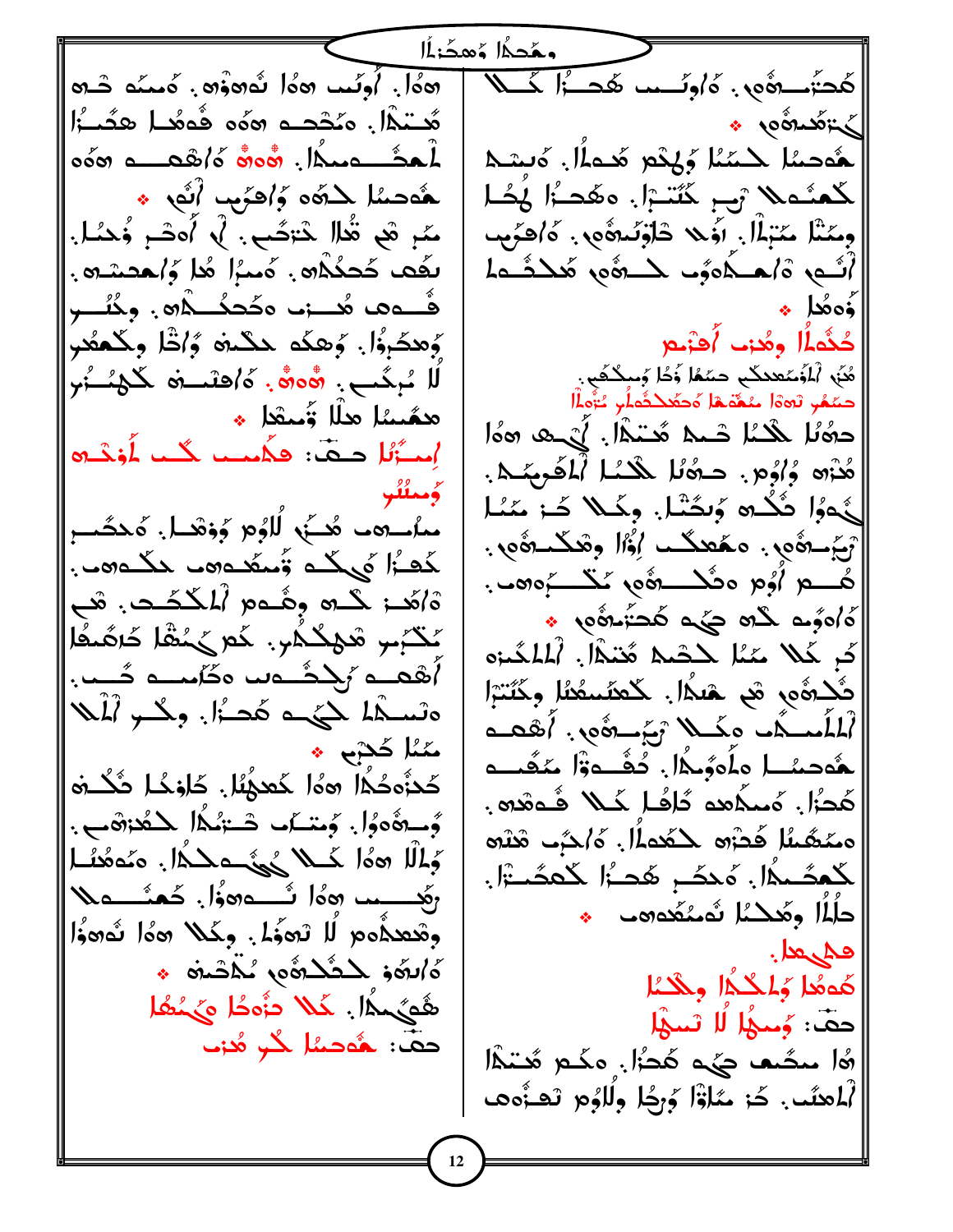وهّدما وَهدَا لْحُونُمَا. دُمْسِ ۞ مصَّىمًا وُهكَمْ ۞ ال وسملاً 00 /اوا و/هنا لمساء حَرِّهُما وهُنُن اكْتَفَا وْتْتْ. وِوْْوْهْنَا وْتَنْقْلْ لاكتُتْ هَيْءَ هُجَنُّدُهُ رَّةُهِ كَحِكْمٌ. هُمْلُو لِمُوتَ لَا هُمْلًا ﴾ لْمَوْمَ الْمَسْتَمَامَ الْمَسْتَحْدَا الْمَسْرِجَ كَمَنْتُمَا هَٰا هُمْ ٱحنُا وُٱوُم بِفَـم. وَيُـما هِهَا لِكْعُنُو هَكُلْ: وْٱلْمُؤْهَّنِيتِ هُــْتِ هُـا وُالْمَلْحِ. حَثَّفَ هُكْشُمَاً وَلَا خُصَّا \* هُذِبًا كَمِلاً هَٰذِكَيْنِ ٱلْمُؤَكَّبِ كُلِّ مأَوْلُمْ فَكُاسٍ. وَهُمْ كَكَامَوْهِ لَمْ كُمَكُلَّهُ ٱلْمُوَدِّيبِ هُٰذِبِ هَٰذَا کَمِ اهْبِعِي. حَاهُب هَٰذَهُماُ! وَلَا خُدَءُ!. هُدَهُه هُوَدِسُو! هْلًا وِلْمَيْء وهُكَ رِكْمًا هَزَمْا لِمُقْدَأ ودْرَه مْلِيكْمِلْهِ. أَسْلَا سْلَكْبِ وَادْوُمْ وكُعب أَآوهُـڡ. وكَرِمُنا وُبِكْـهِ هَه ٱلۡلَّا امَّـفَـا هَـت حُـرِ هَلا . مكْـــرَّا مَكْكُفٍ. هُكْفُرُوْمِطًا هُوَ هُرُوُكِ \* أملا لكو حُسُرًا هُكْسُ مِسَرَى. وِقَاؤُا ذُكُلُّ وَحْدَهُ مُجْدَفِّكُمْسٍ. لَمُؤَجَّلُ ذُكُلُّ رُهُت لِّيْمَالِ مِكْلَمَاوُمٍ وُلِيَّتِهِ مِنْ لَهُمْ ومَعْسَا وَجَهْدِ أَنْ الْمُسْرِجَةِ الْمَحْمَدِ ا الْمَ صِحْمَى مِنْ الْمَدْدِينَ مِنْ الْمَدْهُمْ وَالْمَدْمَامَ مِنْ الْمَدْمَامَ مِنْ ەْكَهُمُعًا ھەدْما كەش. ھىسەت ثلاجلا \* مَّــوَدُّا قَبْدُ ا دَزْوَدُ ا هَمُحِــلا . وَوَّا كَعْشَا وَاْسْمَى 10\$. 5كَمْ شَدْكَكْتْدَا كَرْهَبْهَا أَنْعَجْزًا هَشُيلًا وَ مَجْرَهُا وَهُنْتُنَا း ၂၀၀ ဆုံ هُذَب لِمُسْدَهَبٍ. حَتَّى الْمُمْسَدَهُ وَلَا أَهُد: إِمَّا لَكُسٍ هُنَّ لَمُّوْهَفٍ. فَكُسَب لَّحْسُنُــرِ هَعْــُــد حَفَــدٌ. كَمُعْـا إِنَّا مْدالكد م لِئُبُرا فَعُل كُلُّه حَكُما أَخْوهب. وفُحْما وَقُسْقُلُ حَكْمًا. وَهُذُرِ هَكْسُبَ وَٱلْمَا وُّكُل بِكُعب أُحْمَدَ و . حَكْرُكُم وَبِكُتَ حدُا ﴾ شمسه بَكَل هَدَّهُكُمْ كَلَمْهِ الْمُعْرِبَةَ حسَّمَكُمْ وَحَـزًا وِهُمْ هَٰذَوَنَـبٍ. خَجَـزْهُ هْ الْمَامَ الْمَاحِكْسِمْ. مِثْلًا مَتَكُمْ تِمْـدِ لَا يُعْبِ مَــرِمُّا هِكَـزٍ. وَحَزَــهِ لَلوُم وُاهُم؛ هِءَا. هَاهُمو تَتَمَّا هُب أة/لمكّكب \* كەشرىق كام مۇكىنىدا، مەمە مەنىز حَيْثَ هَشُدْهَ لَا ، مَكْرَؤُنسَتْ وْأَهْشَرْهُمْ أَلْمَا حَدًا. مَكَبْ! وَحَبْبِ أَمَّ ەكمىس كەھەب حكَّبٍ. أَفْجُمْتَ ةَاتَّقُطْ وَلَا أَلْمَظَلَ \*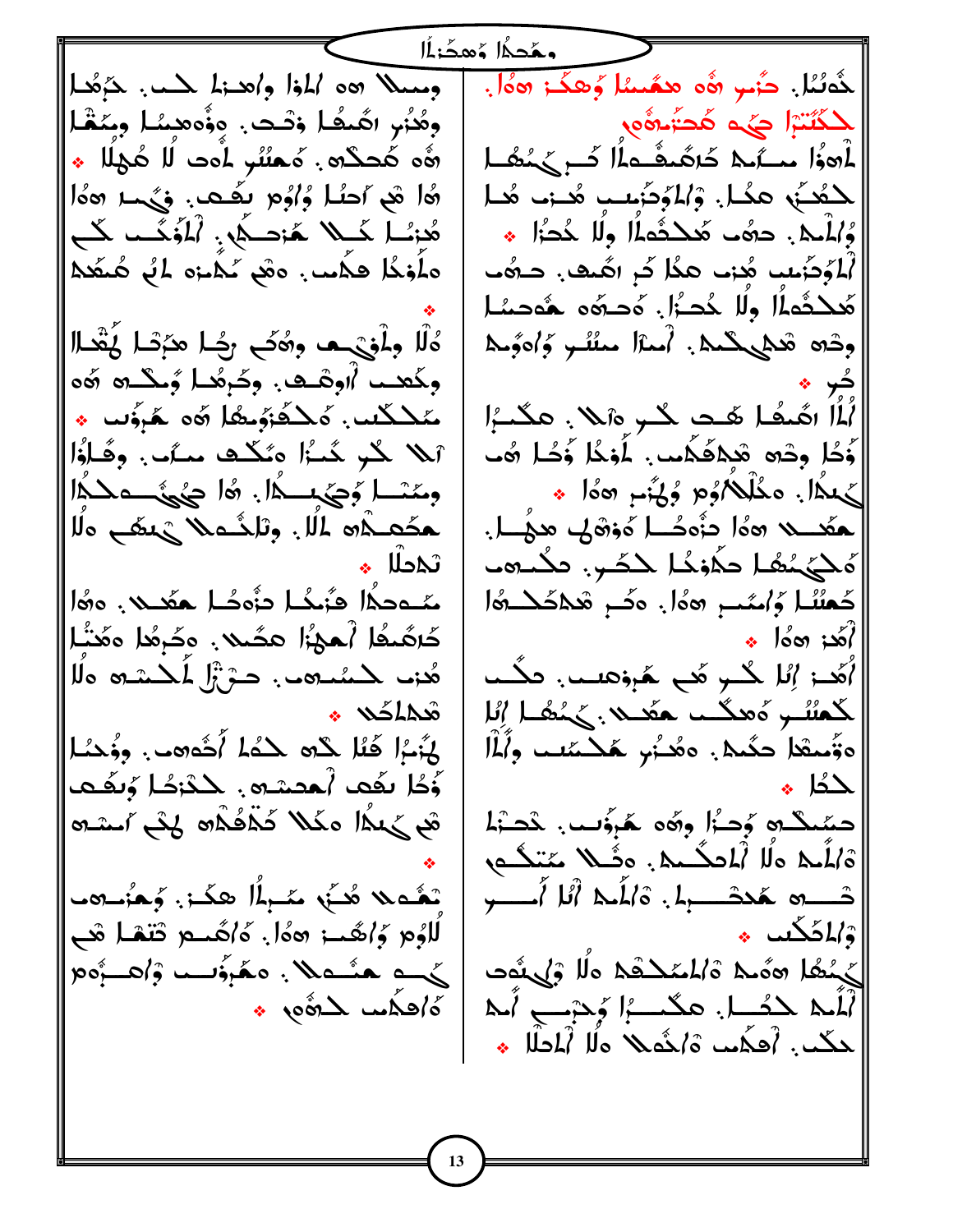| الْمَصْدَمُ الْمَصْدَمُ الْمَصْدَمُ الْمَصْدَمُ مِنْ الْمَصْدَمُ مِنْ الْمَصْدَمِ مِنْ الْمَصْدَمِ مِنْ ا<br>اللّه عَنْدُ الْمَحْكَمَ الْمَحْكَمِ الْمَعْمَلُ اللّهِ مِنْ الْمَحْمَدِ الْمَجْمَعِينَ الْمَالِينَ مِنْ الْمَ |                                                                   |
|-----------------------------------------------------------------------------------------------------------------------------------------------------------------------------------------------------------------------------|-------------------------------------------------------------------|
|                                                                                                                                                                                                                             | تَلَكُم الْمَا مَمَّـ إِلَىٰ كَلَّىٰ اللَّهُ وَيُحَافِظُ          |
| دُهكا * المُهمَّد                                                                                                                                                                                                           | أَفْ كُتْ مِكْتُرٍ. ەَؤْمْ خُمْكَكُلُهُ شَقْلُو                   |
| هناه السلماني بالمستشكر المستعلم                                                                                                                                                                                            | وەتت دا ۇيتىگانا وئەد ئىرۇپ ھ                                     |
| وُهِسُمُهِ وَهُوَ هُمِ ٱلْمُؤْهُوبِ. تَوَوُّصُلُ                                                                                                                                                                            | لا مْحَصَّىب أنبا ولمصلا للنُبعي. حَبْهَا                         |
| ەڭستار كَتَف مىيە. وَقَا قَتَسَكَ كُلّ                                                                                                                                                                                      | كْتْ ۋەھىئىپ دْاھىلاشىلا. بْكَىفْل                                |
| <b>َكَعَثَرِعَلاَحُورِ * *</b>                                                                                                                                                                                              | كما لماه . سِبْكِ كَسِيْرِكْمْ هُوَ الْمَاءُ أَسْدًا              |
| ؤَدَ ۞ُهُ هُـمحُــــب مثلُـــا وِهُـــزب                                                                                                                                                                                    | قُەزىگا وڭللېتىر لمەت ھ                                           |
| وَقَسَعُدُونَ مُحَدَّقٍ وَسَدَدُوا لَكُرْبُونَ.                                                                                                                                                                             | مْسِي كِيْسَاءِ لَا حَقَّصِيهِ كَيْسٍ. وَيَشْيَدُ                 |
| أَه وْْهِمْلُـا. كَتْفِ مِــَرِهِ. وْالْمَعْـٰـٰهَيْـِ                                                                                                                                                                      | ھُنُو وائُھًا ھوا. وَذَكَّى لَاوُم وَفِيَّى ا                     |
| da Jacob, a la partida                                                                                                                                                                                                      | اردُ وَنُعْسُمُهُمْ لِلْمُؤْمَنُ وَلِيُوْمِ وَالْمُؤْمَنَ ﴾ [الله |
| هُوصِمًا كُدْبِ وْاهْلَمْكُمْ. هَكْفُدا                                                                                                                                                                                     | لَّىقىھ وِھُــُو ھُا اُمكا كَـــَــَ مَنْزَكَــا                  |
| كَافِكُمْ هُتَّى كُلِّي. حَنْصِرِ ۞ه اكْتَفْلِ                                                                                                                                                                              | ەۋەھىئا خەي كەمئل. كېلۇ گېنىل خىھ                                 |
| بَوْهُبِ كَــْهِ ـ وْهَــْهِ وْيَعْصَبُ لِمَا مِنْ مِنْ مِنْ                                                                                                                                                                | هُعَمَاؤًا. دُاوُم وَلِئُبِ دُه مُدَافَقًا *                      |
| ثكىكا *<br>لَمَوۡمِكۡا كُنِ وَحِقۡلِـكُمِنِ. كَـبِلا كَجۡمَعُـل                                                                                                                                                             | َّتْقِرَةُا وَثَنَّقَا وْاهْدَا ݣُــا. امَّـفَا مألب              |
|                                                                                                                                                                                                                             | ەھْھكۈۋىپ . ەڭلە ۋېسازا كىسۇە                                     |
| لْحَكِمَكُمْ حَبَّبٍ. مَعْصَدُ لَهْصًا لَلْوُم                                                                                                                                                                              | مَنْھڪَلَ. ھُي ُبِ هُووَمَدومت مڪنو                               |
| هِ أَلْ وَهِمُا لَلْلُؤُا وِهْنُو بِفَعْبٍ *                                                                                                                                                                                | $ \alpha\lambda ^2$                                               |
| ذُكَرًا وسُمْأَ                                                                                                                                                                                                             | كَمَا يُهْمَكُمُ تَمْصُرُ الْمُكْمَنِينَ مَلْكًا . هَذَا          |
| دَّبِــرِ هُــزما مَعْــرِ وَ3% مىڭگىب دَّنــر هُــدَّكْر  <br>شۇڭگە م                                                                                                                                                      | حْيَاهُكُمْ الْمُنْقَّدِ مِسْآمٍ. وِهُنَّهُ                       |
| حسوُمُل لِلْمُمُمَل لَمِيلًا هَوَٰا وَحِسَرًٰا. كَن                                                                                                                                                                         | كَعْلَـكُمْ وَيَسْمَدْ حَكَـلٌ. وَلَلْوُمْ نَعْشَـدْهُ            |
| لَكُــُهُ  حَثَّــُدَدُهُ وَـعَــُـمَــلاً . هُ/وئـــب                                                                                                                                                                      | All + Ing                                                         |
| مَعْسِلًا وَكُلْتُوْهِ أَمَرَ مِنْ ذِهْرِ وَكُلْأَمْلَ                                                                                                                                                                      | هُكْسُلٌ وِهُكْدُا لَا لْمُلَوَّهُ بِ حَيَّا هُو                  |
| 0; المكاملات . 0, -0 000 مسعر ً0                                                                                                                                                                                            | هُــِـمكـٰهُلُو وهُـــاُو رَكَــا. امَّـمُكَــا ٱلْمَا            |
| طُّدةُه، مَعَكَسه لَكَعْفَلِهِ *                                                                                                                                                                                            | أمكامكا لكسسو. معسَّدُ لَى هَنْمِسْمَ لَل                         |
| حمْلًا حَكْمًا سَحَّت حَيْجَ كَحَزًا. هَءَ                                                                                                                                                                                  | آراؤەك پە                                                         |
| كَةِ مُطَاوَّا وَهَامِيْهَا هُسْتَمَّالٌ وَرَكْبَهِ                                                                                                                                                                         | رِكْبِحْمِ وِهُنُو هِيُهَا لِمُؤَلِّدٍ. هُم وَحَلَّا              |
| وِلْصَـٰٓؤُهِنَ. لَاوُمِ رُكِـتَعَــِهِ. وَاوِنَـــب                                                                                                                                                                        | هُه صْمِمْ كُلّْعِ لْمُشْمَعِ. هَضْهْ كَلّْـه                     |
|                                                                                                                                                                                                                             |                                                                   |
| $\bigcap_{14}$                                                                                                                                                                                                              |                                                                   |
|                                                                                                                                                                                                                             |                                                                   |

 $14$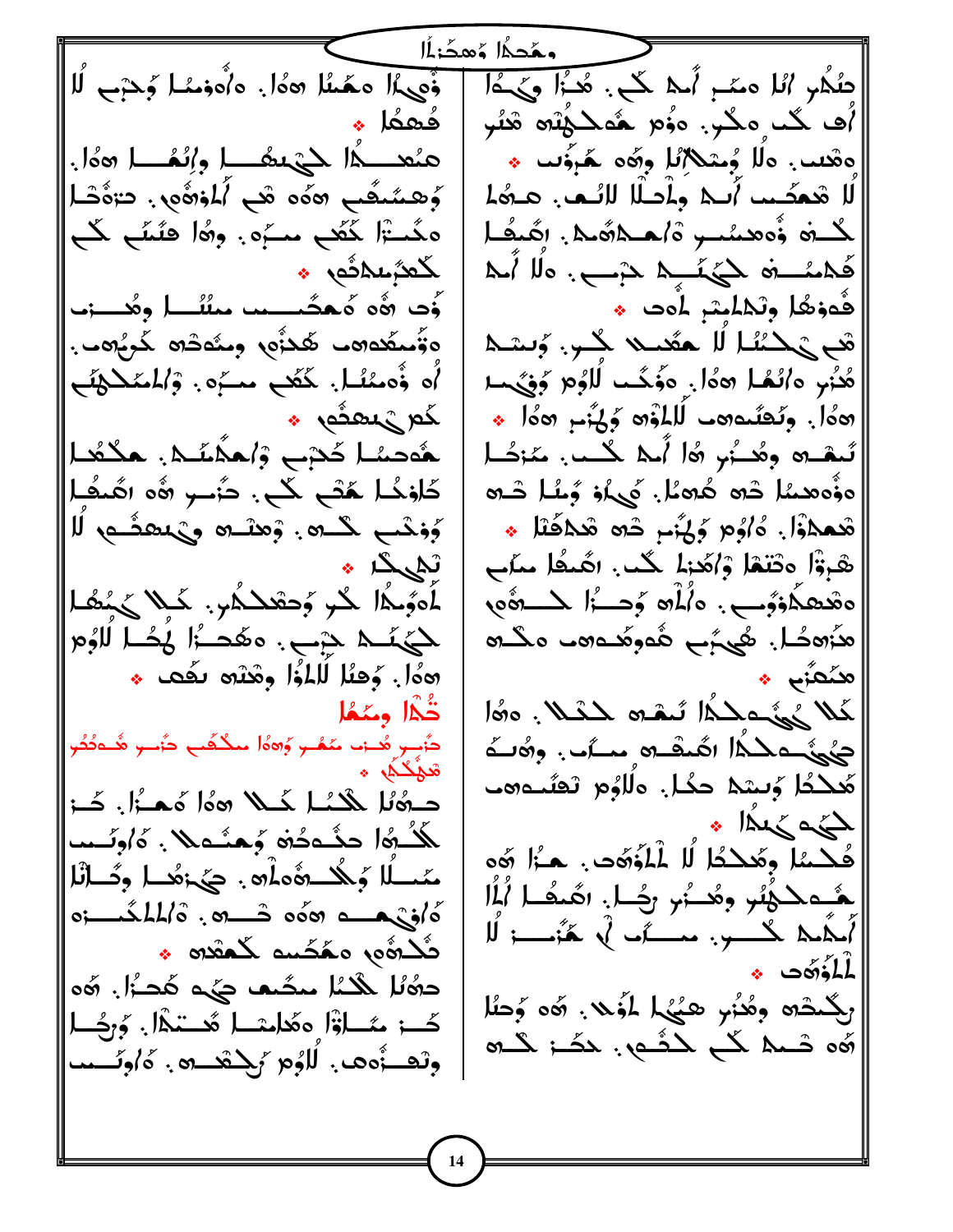وهّدما وَهدّنا ەڭلا. ەھكىر لاۇم كىككەمە. ئَــووْو وَامْـــ مَّــتمْلْ. وَخَصَــو لِمُقْتُلُهُ مَعَلَّكُمُ مَا أَهْلِي هُدملا فُوشًا هدُنْ \* حەُلا گْتْلا. تْتَبْ ھْغْلَا. كْغُدا ھْجلَا هلَسِمُعُلَم وَمُكْرَدِهِ وَأَوْمٍ. لَمِكْمِ هَذَا ذَهكا حَكَمٍ هدًا. خَذُلَكُمْ. أَمْسَعُست حَقْمُتْعَةِ ۚ وَهَٰهُكُمْ كُنْتُهُمْ ۚ وَاصُلَّا 800 ). عَنْجِيمًا ۚ هُه كَــالَا هُهَـُــــــز كَافِكُـا. وَلَا هُـْحَكَـٰبِ ۞وَه شَبِ وِشْـ۞ لحَمْدَ والْمُحَمَّلُ الْمُسْدَّمِ لَلْوُمِّ ەَكْتْكَرەھە. أَهْدُا جْثُكُم هُـا مقحقا ه | كُثْمَلُّا| وهُزم كَحْقُوب وُٱلْمَاءِ. وِتَسَرَّا كَهَدُو \* لَٰامُلِ هُوُا لَٰامُا نَصَلًا هُى رَٓج ذَٰحُر. حقّ مككّم ثَهوْزًا وُالْمُعْمَار هُم أَتَّمُلْلُ هُتَس هُوْمَنْنَ هُوَمَنْنَ عَلَيْهِ مُتَّذَكُرُونَ مُتَوَجَّل دەُنُا غەمْدا وْھُھە وُتْدَا. ەتقىد كَعَسْفَا أَهْلَكَ وَكُمْ فَيْ أَيْنَ مِنْ كَمَثَلَهُ تُكْبِهْ هْقُلَّال. وِنُــع هُوهْـــو هْنُــدْ ِهَٰٓ;حَدًا ، مَكَحَرُا وِتَعَزَّا ِٱوۡذِمَا وَمَٰلِكُمَا هُدهاًا. هُبِ شُوهرًا ومَنْقَا. هكَنْدُ لَا مْعَصًـــب هوَا. مْكُــْـلا هُوْا لَالْمُوه ەَھكَ; ݣَݣَالْ رَبُىكْل. وەُه أَهْكْس كْتَه وهَدماً كَلاَ 30\$ هُزَى وَيَعْدِمُ لِلْكَدِمَا شَكْلا هَلْمُلْكُمْ \* ەتعْزَا أُوُم هُمْ حُمْكَيْتُه ﴾ حـهُمُا ۖ حَكْسُا آهَــزه ۖ حَمَحَسُـاً. ٱوُخْمَـا هُوصمُلُ لَاحُلُ وِهُبُوْ 100 حـَرْهِ كَــلا كَاهُةتُمْسَدِهُم، . حَدَّسَـهِدُا وَبِسْـَــِـهِ قُودُهُهُ . وَهْيَجِبْلَا كُلْحَنَّا وُهكُمْ كَالْلَا كَاەْتَكْتُەم. لَمْوُتْ كَنُّەمْدَا وِكْتْتْت دُاوِيَـــب هُجـــزُا وخُــوبُلاً. حكِيَّتـــرَا أَلَٰهٌ كَلاَ نُوْسُوُداً. حَنُوبِ 60 وَأَهْتَهَـب كَرْهِتْدَهُ لَمَلاً هَدُّو \* هَدُا لَمِحًا كَبِلًا هَدُا ﴾ المُعْنُ مِنْ الْمَسْرَعِةُ الْمُسْرَعِةُ همُسْدُ وَ}1ًا كَسَمًا هُداًا هَاهُدفًا. حَْهَنُمَا. حَْهَدِسُا حُسْرِ هُــزَب وِحْسَرِ حَقَّده كُذُهَلُ هَدَءَ تُسْقَط كَلا تَقْفُلُ ﴾ هُيمُو . هَعُنُدُ هُ/وَجُدُ هَفُلاً وَحِثَمَوهِ . وبلصرهه كَمَعُدا وُاوْحَكَا وِلِكَنَا كَيْمٍ مَعْصَلاً كَمِ أَآوِهُفَ. هُ هَعُلاً هُدَلَٰا حقَّ: هُوَّوَا أُقَّىٰهُمُلُوم ەككى ھىگىمىلا ، ەۋھىم كَتَبْسْرَا وُّەن ەَمىبُّ كَبُل ھُەمِھْل. ەَاھَىزم وَسَٰحِثَمٍ. مَلا شَمْعُل وَلِحِدةَمٍ هِكَ; هُوصسُا وآوُوهُا. كَمَنْكُمْ وِقُصِيدًا شهككصب ەقزۇھى كىگىشى . كَيْتُ مْتْغُدْدَا شُدْهْوَا وِتْسْبْ. كَاهُوْلَا كَحتَمَىْتَدْدَە لْمُكَمِّلاً. هُمَكْنِي هُدماًا وُاحًا لِحَمْدِمًا حَمَّةٍ. حَيْتَمَا وَحَسَّدِ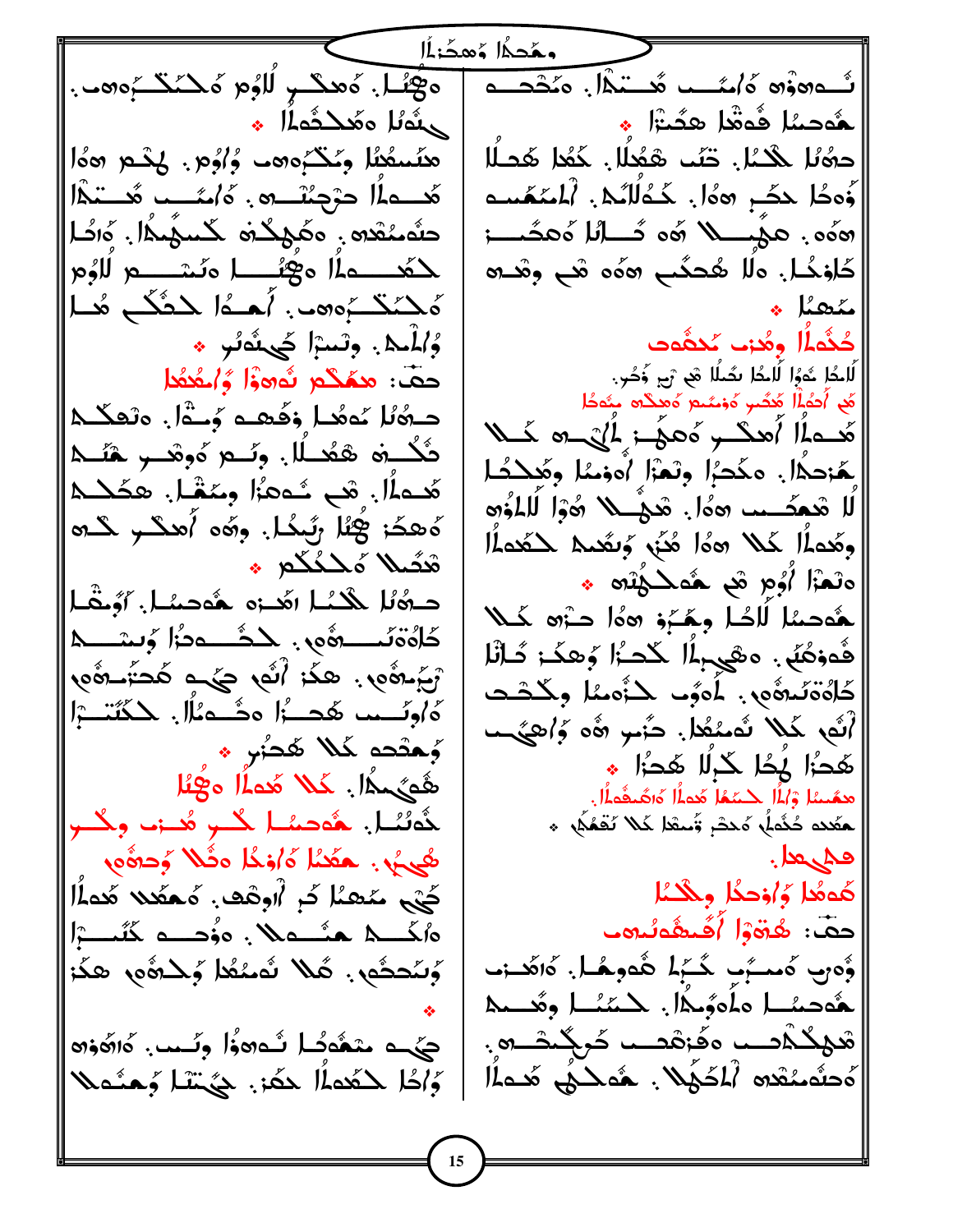وهّدما وَهدَا كَفَّا بَعْمِهِ. حَقُدُه وَجَزًا وَحَدَّثَهَم وْسِلْلْمَارْهِ \* مدًّا \* أَسْلَلًا مُدَمَّاً شَي أَهْدَدًا. هَكْشُوهُمْ اذُما 30مَكا هُدهاً هُد هُيمُومُ وَ عَدْمَهُ طُــدَّاه أَهُـــز. وُـكْــف مْلكُــمٍ هُــمٍ كَتَتَا وَلَا أَوْحَكُمْ وَوْمَعَ كُمْ كُوهُفْ لَّحِيمَّتِ وَقِعَدِهِ مَدَّرًا مَعْتَمَّا مِنَّد ھًا وُسكُمْ. فَكُلَّب كُلُّه لَمْوَكُمْ كَاوَقُـا مىگىمە ھ مَّىكُلُّه وِمُّىلًا تَمُّل كَب بِـ16. مِنْدَوْ |أَهَٰذِ كَنِعًا تَعْقَلُهُ حَقْدِهِ . قَبَاؤُا وَهَوَا كَحِدُّهِ حَـــدُا. هَـَــز كُنُـــرُهُ! يَـــلا وَهكْـــرًا هَ٥ لَا تَبْتَكْـــــــو. حَكْتـــزًا وْااوِتْكَ. يَمَلْا يُهْدَدُهُمْ لَكُمْ يَحْكَمُلْكُمْ وَالْمَحْتَ مَدَّدَهُمُهُ وَدُّدْتُ مِنْ مَكْتُمُهُ وَمِلَّا تسرًا كله أَمَّا هَالِهِ \* كَعِمُلا يُحِمُّل وُحِكِت أَاوِمْكِ. كَاتِبَت يُحسُده لَأَالًا هُ أَهْدَا هُدَا وَ وَهُد كَفُل وكُب أَحْلَفُكِ. 6 مِنْ الْمَحْلَفُ َكُلُّه ۖ أُوْخُرِ وَلَا يُسِكُرٍ. شَرْوَٰٮ شُمُّا فكُلِب لْمُنْهُ هِنُمْلًا ، كَمْحُمْمُوم كَمَعْدَ حَكْمَهْدَ. أُسِو وَكَمَلاً هُكَسْلًا  $\rightarrow$   $\lambda \lambda$ o $\lambda$ / $\hat{\rho}$  og | دەُب وَهُنْز (30 ھ كحسأا هُه وَاعْكَسَبَ أَلَمَقَ حَصَيْفٍ. ئىمكىي مئتىمەم كَذَب: 10%. وڭىي هِمَّتْمَا لِمُحْكُمَا هَنِّي مِيهُد، حَكْمِهُا ەڭد ئەھلا كە /ۇھگى. وقىلُو ۇمگىر مَعْدَمَ الْمُسْرِبُكُمْ سَنْمَهُ . كَلِيَحْمَدُ الْمَعْدَ كَحزلُه وكَدَّس هوُا. وِلَا تَلْفِخُم لِمُوت  $\cdot$   $\sim$ حہُ ا حَعُل كَتَتَالُ أَحدُكُمْ حُصْرٍ. حَعُدلٌ كَعِدْتِهِ ۖ وُمِنْتَ 1،0\$ 1،0\$ وَأَهْدُوا مِنْكُومَ بِمَسْتَدَوِي حَرَّهُا حَـٰدُوَحُا أَحدُّے حُـُـرٍ. وَلِي مُجُوَ حكَفِيحُـــر حَوْصـــه . هُـمَــهَــا مثمّــه ملا لَل أَبِ 1⁄2 أَه مُنْهِ }! . لَا يُسبِّيهِ إِمَّا لَا ِكَمْوُومِ. وَهُلاَ وُاكْتَفْ هَٰا هُڪْرِ ﴾ لَا مُسْآمِدٌ كَــَـدٍ أَهْ وُهْسًا. وِهُــمدًّا هُه المدلك \* هَا أَحَمْحَهُ مَعْدَهُ مِنْ مَصْرٍ. كَمَحْمًا حَــــُمَّـــــهِ ٱلْحَدِيْثِ لَيْسَبِّ ثَمَّ ٱلْمَجْــِــا مىشەھلىھىي كىللۇپ ەلمۈكىپ چېچەڧ. هُهمَّد هلا. هُدءُ! فَهُما كُلُوهُ لَا ئېدگىر ھ ەلْسْرًا مْكُىلالْمَا ەُابْد. ەھەُتْت ھُھُج مُّدهه شُلا وُوُّب کَ ٖ دُدُّب ﴾ وُوْبا هُىكُمْ هُدَاًا ﴾ وُسكُمْ. وِلَمْمْلا مُحَمَّا وُهنُـه\\ حَقُـهِ هَـ;وُب. ه/لُـهـ، شَـح گھڑىلىگى. ۋاپ كىر مىل ھەڭ گەلى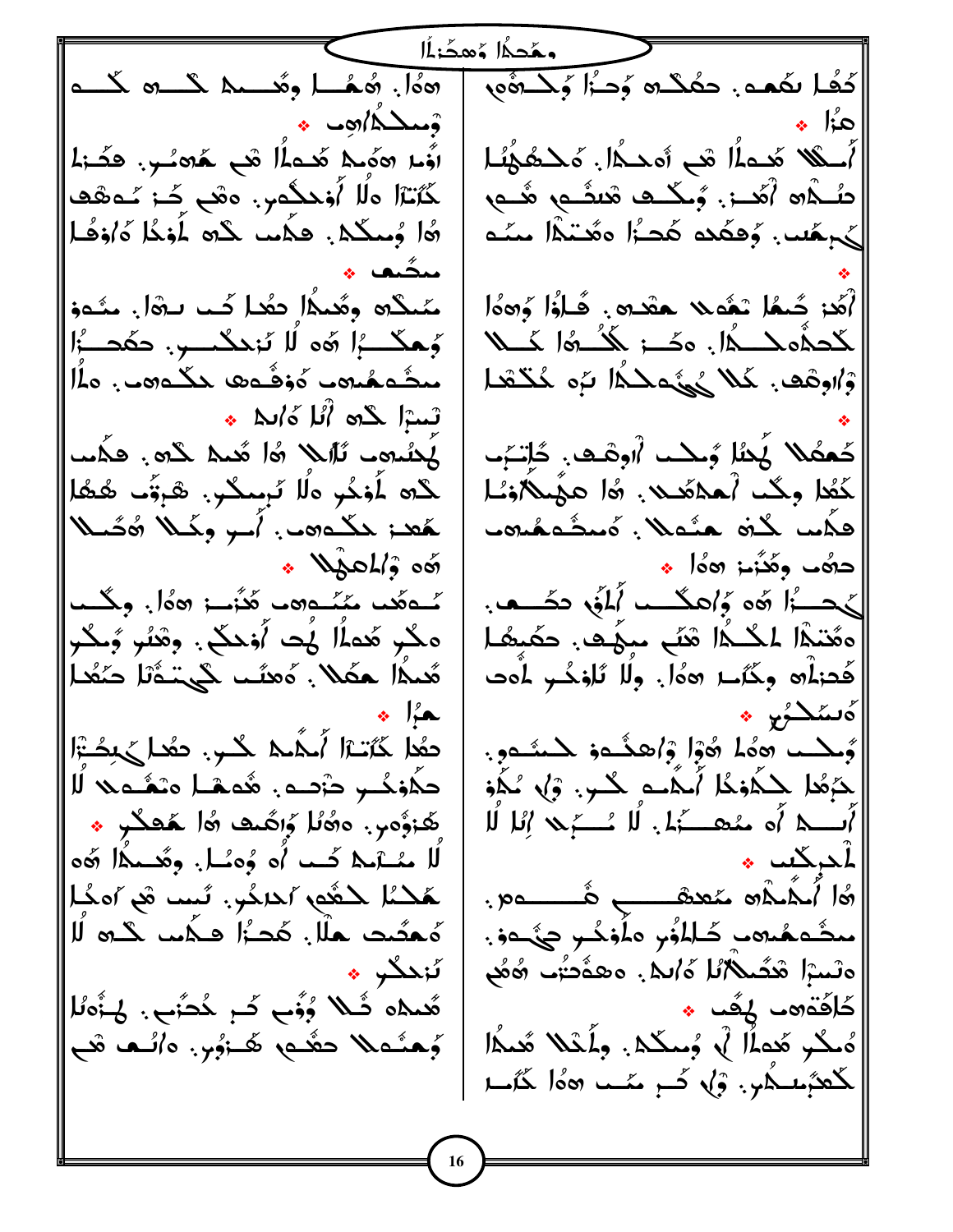وهّدما وَهدَا مَّنْمَا لَا أُوْهِحُو. ۞كِحَٰٓا هِهَْمِلَا وِهُمْهَ وُّڪَاهِب هُدماُ! هُدِ وُ}هُدنا ۽ مُنبِاُ! هُب هُوْا وُهِفُلْكُمْ. هُزَاهِهِ هُـُمْلَكُمْ |ۇسگو ÷ أَمِرٍ وَأَهْدَاءِ. إِنَّ هُمْ هُدِهَٰا هُدِهِكُمْوَوْلَ \* لَّفُلا دُه حَقْبٌ هُرْجٌ مِنْهَا تَعُدَلُ ﴾ هكْـــرُا حكَمْعًــا لَا فُـمْــا. تعُنــا لَ جَمِعْـ: ﴿ أَهُمْ حَمْدٍ حَمْدٍ ﴾ [الله عنهم] ومُصْنَحْ أُحِـــَّأه حَكَـــــرِ ٱلْمُـــالِ. هُـــــمِّ  $\alpha_1^2$ מלך באסק $\alpha_2$  . כלל האשר האלך كَتْݣْسِرْهْبْ ذَاكْسْلَا سْتّْبْعْفْ. ەكْلَاۋ أأذقًا هُزَا ﴾ تَسْأَلُ هُومٍ هُدهِهْكُمْ \* ئُفْتُومٍ كَمِنْقُمَا وُحِكْتُمُومَا اتَّمْتُكَ. لَمَا لَكُمْ هُدَاً الْمُأَ هَالِي. مُنْجَلٌ هُكُنا ا ەۋەھىئا ومئىھا وشىھ آلموڭىز. ومئىت َهۡكَـٰكُـٰكَـٰبِ. وۡ﴾ كَعُـٰٓزُٰٓٓا تَـُقُـٰهَـٰ اتَّـٰلَ. كُلُّهُ هُلُّي أَفْ أَآوُكُت، هُ‰ا مُحَمَّا لَل هَٰا وُوۡفَ کُمۡ هُمۡ مُکۡـٰعُدَا ۖ. ئېمگې پ لَكُعلًا أَوْحًا أَوْهِــُـهِ لَـُـبٍ. شُووُا وَمَنُـح ذُكرا وحَمْلا -<br>دَّىـــو هُـــزى مَـَــهُــو وَهوَا مىڭــھَــى حَبَـــو هُـــوصُـُو<br>هوڭــكـمُه \* هَهُه فُتَكَـب. كَحَهْـه كَعُبا هُوَجـه الأمَّاه مكتَّدها والمُعامل من الله مَصرًّا هنَّوے هوُه دُــوٓنَا هڪُوــزُا وِلَحُعُــا.  $\cdot$  of Nor $\delta$ لْمُمْ فَىكْلِمُصْ. ەُھقىقىم كەن. فكُس لَاه لَمَوْهُا لِمَعْنِي وُسِكْلًا. وِتَهِزُّهِ، هَدُا. هُهِهْمُوُّا. هُهِكُـوهِب أَوْهُدِ وَصَدَّدُ الْمُشْدَمِينَ مِنْ الْمُسْدَمِ. كَحزُّه۞ ذُككُم هْلُـ۞. وِلَا لَـٰائِـُمُـٰـمِ بَقْطِ كَــِةٍ كَيْحَــُّزْ مَــُّدَ الْمَــْفَا. ەلككلا كمرشرى \* مَعدهی أَبط دَه لَا تَهوُمِ \* دهُلا هُنا وهُددًا تَعكّم. حَالمُوا رَّهُا هُمعُدُ هَ أَمَٰى هَٰا شٍ شَۭ حَعْمِـزًا وَهِــلَا هُــتَـهْا. ۞ تَوْتَحَـلْ وَصَـانًا مَقْاً مَتَعْقَدِهِ حَكَمٍ. مَهْلَلاَف أَوْيَهُمْ كُدُرًا. وِكَمْلاً تَرَيْسَةُمْ وَهُدَا هُسْمُ هُد أَسِمْ مِنْدِمًا . هَذْبًا أَلْبَهِ فَأَحْذَوْبِ لِمَدْوَّةٍ مِنْتَمَا مَتَبَاطِ وتعُدى وَالْمَلْكِ كُلِّ \* هُوم سِّكْعُلُ ولَمَا هُوم سَلَفٍ. وقَدْه حِيثَهُمَا لِلْكُمُلِ هُذًا وِجُسْتَابِ كَمِلًا هِدًا وُهِهُمِلًا خَاوَجُمَا الْحُمْسِينَ وَٱسْتَرْوَهُمْ هُوهُدٍ صْمْ كُتْتِرًا. هِكُمْكُمْ كَكُمْلًا. ەق كەھە كېھكتانگى. دۆھلىھ لمۇمگى ەڭسان كىمئىمىلا . ەۆھىزە للۇم شى مئةًا هلًا \* أحسارًا. هَا هِمْسِ هِ كَعْسِهِ كَسَمًا \* oûsîk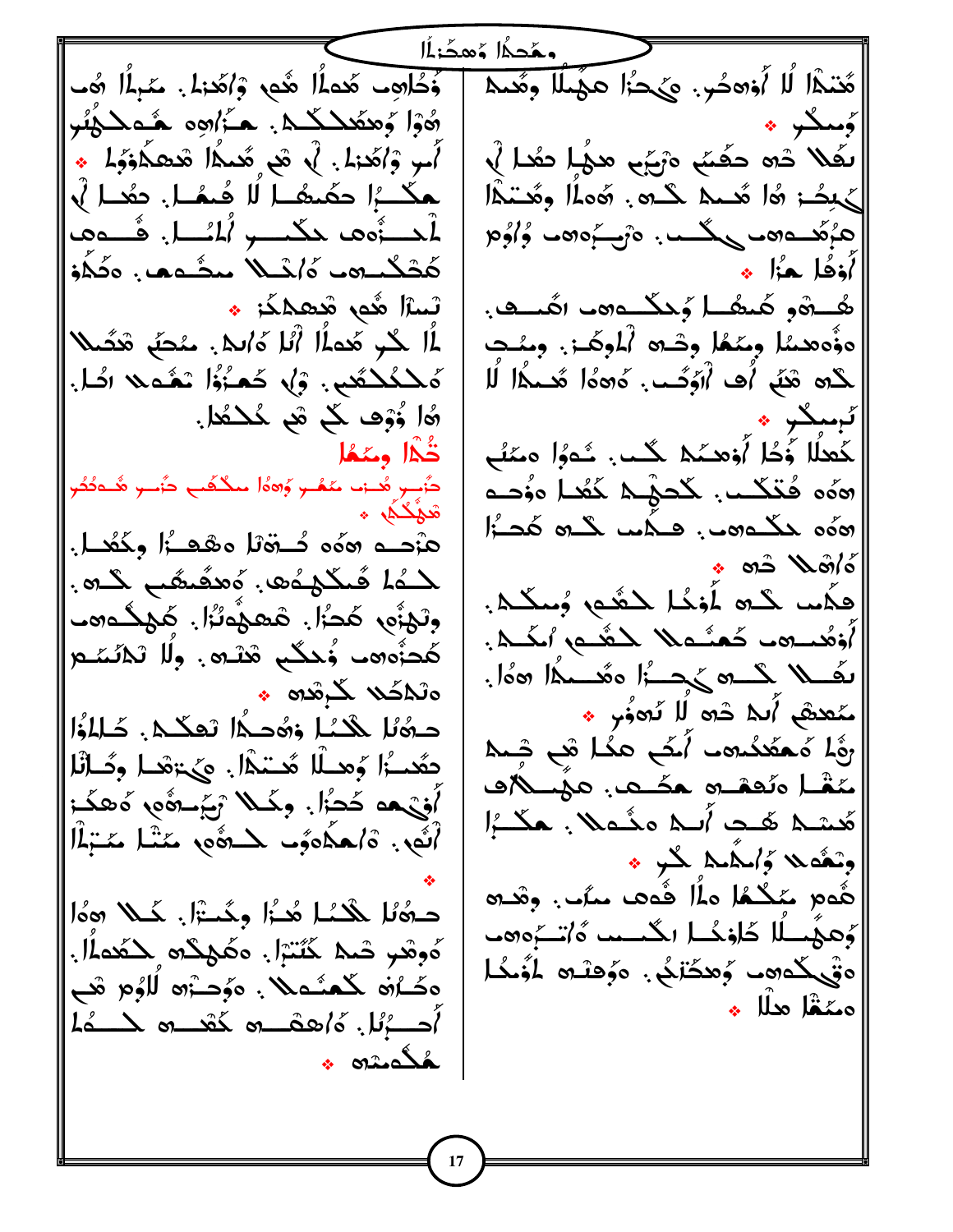وهّدما وَهدَا ەُە وُحِكْمِنِــدًا. وُهْــا كَـــلا كَنْجَــا. دەُنا لَكْنَا كَبَا هُموهْا. ەنگەۋە هْلَمْشُدُه وَتَعْصًا. مَعْقَصْدًا لَحْمَقْدِهِ كَذَبَــزة تُـعفُم هُوجِـبُل كُـبِسبُنُل جُرْا وَلِكُلُّهَا. وَسَيْمَ لَكُمُنَّهُ لَا هُڪُمْ أَنَّهِ. اهُدو، وُسڤددگ لگُهُ/ \* هُهِ وَإِنَّ هُهُ أَهْدًا لَكُمْ لَمُعَةُ وَهُنَّمْ!. أَهُ/هُبِم أَنَّهٖ هُي أَحَزُنُا ﴾ كَثْمَلَا وهُنِ أَقْنُمِ كَافِسْ وَاحْمُسُمْلًا بِفَعْفُصَا مِنْشَارِ. هُنَّهُ ٱللَّاضَعُدكَـــ دسَمُا أَذَٰا وَسككَـــدٍ.<br>دسَمُر ثَــهِ أَ سُمَّدَهَا وَحَكِّلاَثَــدار خُتَّمَالُ وُسقَعْكَمَا لَمَدُّهُ ﴾ هُه وُبِشِيمْ وِمْسِ دِهُمُبٍ وُهَشَبٍّ!. حمُّلًا ۖ هُنَّا ۖ وِكِّنَّمَاۢ الْمُزَكَّدُ مَّننَع ۚ رَبِ ەُ/مُىم لَارُم ەَكْتَكْرُە كَكَرُە مِنْ. كَحَرَٰا. ۚ وَحَكَمِيكَا. وَهكَ مَعْمَا. حَلْكَ وُسقَدْكُمْ لَلْأَهُ \* \* أَهْلَائُمْ أَوْحُدُهُلْكُمْ. ضُمْعُوا صَّنِ أَحْصًا حَدْدَسُا لِحُسِنِ هُدَيْتِ وُحَصَّدُا وَعَشَارٍ. ة/مسرًا. حَعْكَلَـــكُمْ وَلَكَيْـــه كَحــزًا. وُ۞هُما حَسَّـٰهجُمْ وُمصُـٰماً وَوُهتَـٰـاً. أَحْصًا لَحْشُمِهِ\$ا وتَعَصَّــمْ. حَكَــرةُا وُسقىنگ لَمَدُّهُ \* أأسرًا وْالْمُوْهَمْ \* كوبلام المكنوب حەُمُا لِمُسْلَم شَلا خَتْشَمْبِ. نُمْقُمِ لْكُمْ قُلًّا وُّءَهْنُوْهُمْ . حَيُّ لَمْكُمْ قُـلًا ھمَسُل لَكُـ16. وَىسْـط كَعنُـ24 . كَمُنْسَبٍ. يَسْتَهَمْ لاَ كُسْسٍ حَشْسًا لاَ دَوَّت شَهْرٍ مَاهُمْ اللَّهُ اللَّهُ هُشَاءُ اللَّهُ مِنْ اللَّهُ مِنْ اللَّهُ مِنْ مِنْ مِنْ اللَّ هُمكْشُّى حِمُّلًا حُكْمًا ثُلاً مَّتِبْكَى ۖ. وكَتْتْرَا. حْكُلُو كْرْشْهْ وْسْقْعْكْتْ \* هُوصِمُا مَبْرِلًا تَهْلُغُونَ كُنْ كُلّْ مَمْتُلْ همْسُل لَكُـرُهُ|. وِهُــمه أُسـو وُرِجُــل. كَمِعْدُمْ أَلْقَهِ . وَشُوتُهُ أَمْرَهُمْ كَاكُمْتِهِمْ ةُالمَنْسُم أُسِرٍ وَهِقَةٍ كُلُّهِ ، هَٰاهُسُمْ  $\sim$  (21 لَّاوُم مَكْنَكَ وَهَبَ. كَــُمَلُو كَبِرْهَــِدَ وَرَجْزًا وَوُسْعَدِكَب indelle : حقّ: أَهُل وصَّهُا همُسُلم لَهُدُهُ! وكَلا لِمَصْدِ هُتَمْلَ هُه وَحَكْسِـــــدْلُه وكُــْمِشْـــه لا اتُــــا ەڭگال ھەرا خىڭلانا ۇھقصە . ڭىسللەھ لِكَعْدِلًا. دِكْيِكُوْ وُسُلَّا وُحِكْبٍ هِـزًا ممستقبض بالمشك وهفه مسرير وفملأ ەككىلا. ۆمىقىنىڭ ئاڭگا ھ ۇمەتىدىك ھ هُه وُحِكِمَاْ ٱلْمَحْف حِرْجِنُلَه . هُمَّاْ ھىمَسْلا لگُاھُا وَاسىر كَرْتُعُالِ. مَّىما ەمئىنَز لَارُم شى ھُدەلَما. زُمىھْدىكىم كَحْكَـــز مْكِيْـــكِي. كَحْكِكْمَــــــەت يكدُها \*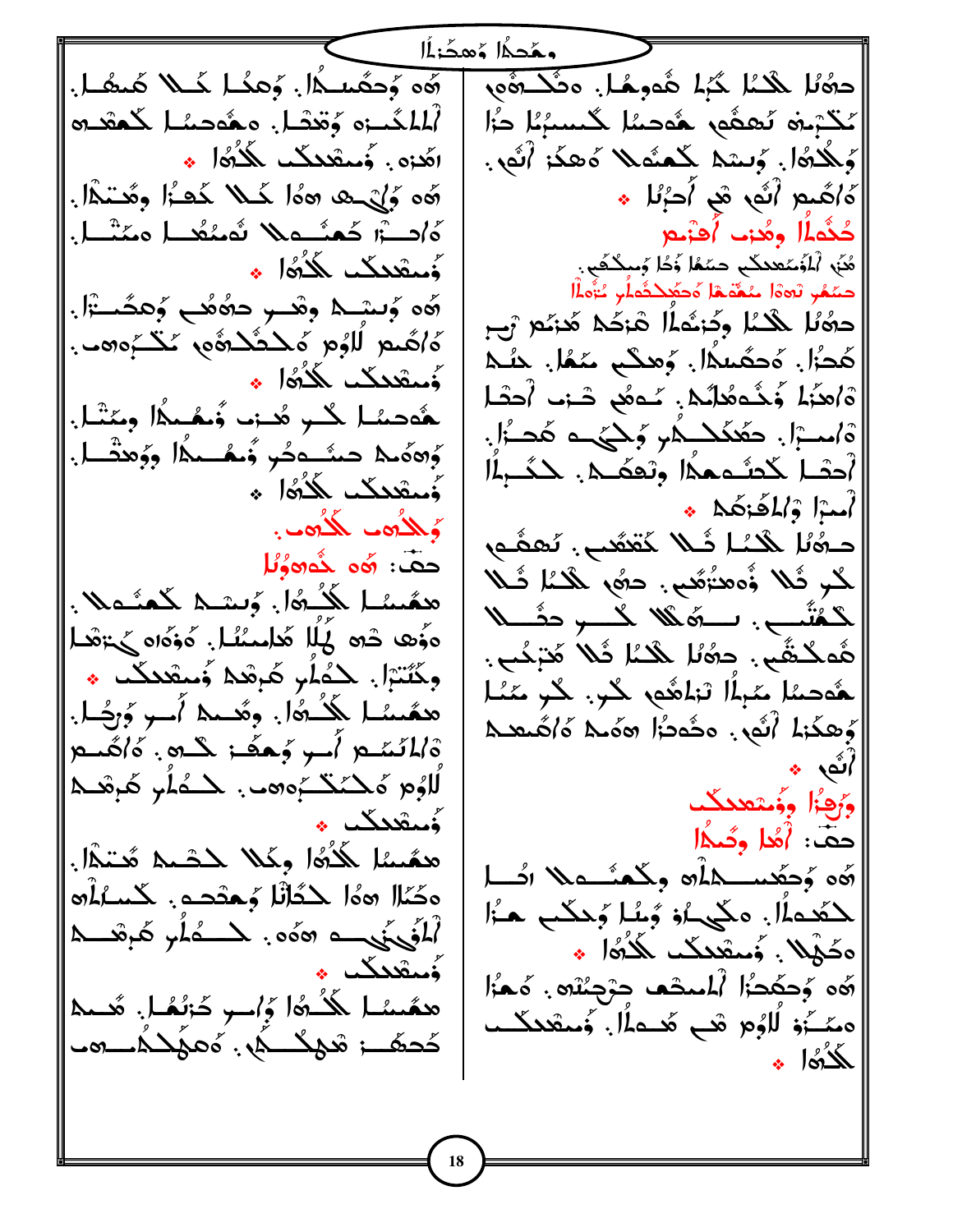وهّدما وَهدَا كَسِتْرَا وَكَصَـزَه هَدَــْرَه حَسْــةُوَّــوَّةَ بِهِ ۇسقىكك « ه هَڪُزه هُ٥٥ لَملا شُمْقُدِهِ ﴾ هُحكَـــ هُـــزُ، وكَـــع هَـلَاتْـــل مكَـــع ھكىئا كَدُّەْل. وَٱس كَنْتْرَا. كَعْشُەھ لَمَكْتَبْ إِ. تَسْبَرْا كَعِنْهَــٰٰهُا وُلِكْــٰرِ. كَعْدَاْ الْجَهْلْ. كَالْمْكْدەت ھُھُّدەت ەتقىسىم قىيتىپ كىمقۇشقى قىس حَيْ—هِ هُـدُّ. كَـــُمْلُو هُبِقْـــِمْ ههُصْبُ. كَنُوهُا وُدًا وقَدَمَكُم \* أنسقدكما » همَّىئا لَكُـ1ْه). وَحرَجِئْنَـ9 سِيَــ4 50\$ نَّسْعَد هُوَهِمَا كَعَثَوْفَارٍ مُنْ وِكُمْ كَتَتَـــْ مأەوَّــدًا لَلگـــەەملُر. ھێٮــــ لِمَاهُم جَمِعُتْ: ، هَوُه لَمَالًا كَمَلا أُىك شَى ثُلا خُونْزُه هُمنُعكَا وَوُتَعْصًا كَتَتْرًا. حَدُاُمٍ كَبِرْهُمْ وَسَعْدَكَتْ \* حَقَيْلُ مُحَكِّلَب حقّ: هُلَا وِحُوصِمًا حقُّوم مَحَلَّاثًا أحدَّمندا مَبْرَأَ حقّ: مُوهُلُ حــةُلَّا مُهْمَــا بِسْـــهِ هِهُا لِكَمْحَـــزَّا مَّەمُىُلْ. كَمْلا مُنَى حَجَّىجُمْلُرە حَدَمُومَ ەلمىشىدە كىكىسەلما. ھە كىز مىنىل وَهمَّـــٰٓ; }. هَــاَ | حمَّـــهاَ | هوُـمـا كَـــلا حَرْجِئْتَـــ9 . هَ/الكَـــي كَـــــ9\$ كَـــــلا نُمْهُ وَمَعَلاً لَمْ يَهْدَ مَـْـهِ حَـدَكَ لَمْدَخُـلَـ صةَهُم، وصنَّا سومٌ عادة وهڤُمسعة مِنْ أَاهَبَ لِمَحْمَدِهِ } لَّكْعَضُرَّا. وَهُكْعَفُوهَ خَزْهُ أَ هُا شَيْئًا هُوَا هُوَا شَيْئًا وَيُسْتَفَّ مُوهُمُا. هُــْرَه وُٱوُم كَــْــمِّـهِ هُــْمَدَّا كَمِلًا أَرْبَعُ:20ما ولْمُلْمُسْدَ0ما : كَاحَمُسْمِ لَّكَمِنُه لَا . هَذَا مَثَمَّا حَزَّمْنَا وِهُومِهَا مُكْلَّه هَىيفُة لَكْعِيْمَىْلا وُهَٰذَا حُفَوُّا أَمَيْهِ هَدُا لِهُمْ وَتَعَالَى الْمَصْرَاطِ الْمَحْدَمَةُ كْْاوِنْــىــ ئــْــەۋە ھەڭماڭقىنى كْاڭمـــــــــو لِخُوْمَا. وَتَامِدًا لَاِوُمْ وَكُنْكُرُوهِ \* لاهدُش \* هَمَمـــه ههُم للْمؤخَــه ضُـُـــهُم كَــأَلَٰا كَعتَوهْمِ لِمَحْتَمِ الْمَحْسَنَ هُوَجِسُمْ ىڭنْا ەھَككا. دەڭب ھەدىئا كې مكَّدٌ مِنْ مَكْتَبًا. مَكْعَدُوْهِ كَتَرَبَّكَ مَنْ مَنْ الْمَرْيَزَانُ أهذَّب . هُدَدَسُه لِأَرْسَعُنِسِ وُدَهُنَهِ ا هُمَدًا هُمُكُمُ. وأُلَمْه لَكِيمَه أَوْخُلْنَا مَنْ الْمَوْحَالِ كَرِفْتُو كَبِلَا حَجَمَةً أَنْ حُدَمَنَا لِلْحُكُمِنَةِ ﴾ مُحْشَالُ \* لْمَوْدِهِ هَٰلَالْتَا وَمِمَاهِ لِكَتَٰزَا أُمِرٍ كَزَالِهَا. لْحُرِ لْمَحْْمِيكُا. تْغُمْلا مَّحْكُم ٱضُلَا ٱلْمُلَّكُمُور حَكَّحَةُ! ٱمِن مُّصَدًّا. وَيَسْتَدَاهَ وفَأَكُم كُرِيكْتُـْدُهُ ﴾ أُدَسُّرِ مُنَّفَّدُهُ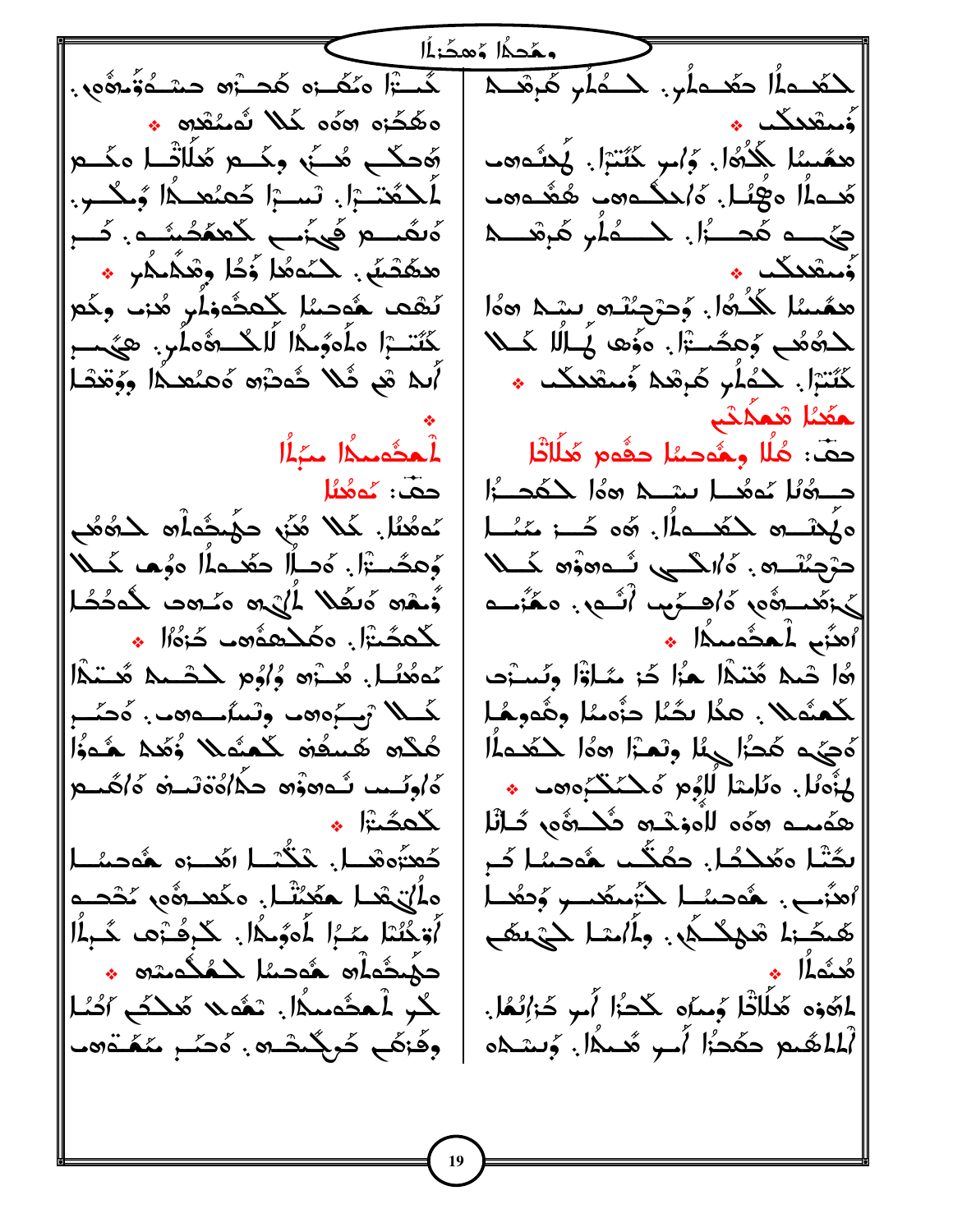| وهَجِدًا وَهِجَدَ أَلْمَ الْمَسْمَدِينَ                       |                                                                  |
|---------------------------------------------------------------|------------------------------------------------------------------|
| وِهُه لَحُعُما وُرِيْحُتْ هُنْزُه هُا هِسُتْ                  | كَنُما مُتَمَكِّلُه وَاحَّمِ أَوْمٍ. وَهَا أَهْبَا               |
| كَالُوْمِيكِ ﴾                                                | كَةَ الْمَحْمَسَمَا كَبِيًّا كُمْ كَكَبْتُ *                     |
| <b>ـمثَّ دَــُـُـُ</b>                                        | هُزْسًا لَلْاسُومِ وقْسووْهُك كَالْمُلْاط                        |
| دەُنُا مُەھُل. ھُـەھىي مُـْبِلَمَّا ەَاھُـنِي                 | لْمَمْ هُدَهْمَا هُزْهَيْبْ دَهُ الْمَكْمَرْ.                    |
| هُوصِمًا لِمُعَلِّدُا مِعْسَلٍ. وِمُـ20                       | ىۋە كىمئەللا ئەۋئىل كەلەئىل كەلھەت                               |
| لكعد وُهڪُمُل ومَنْدَل ڪَيِنَه هُوهُده                        | مُحَمَّـــوت وَأَمِيـــــرْه الرُوم وَأَصَّـــُتَّــــه          |
| لمَنْكُم خُلْقُدِ *                                           | $\ast$ ယ်ပင် တည်ရှိစ                                             |
| هلل وَرُهْزُا                                                 | هَهْلاً وهْحَكُمْ نُعْفَ خُتْعُهُا هُتَبَيْب                     |
| حقّ هُوهُمُا                                                  | لْكُمْتُمْلًا . حَمُّلًا مُّمَعُماً. تَسْتِرًا هَنْزَهَا         |
| تتقبل مأجوه ووذملقا لمحر سمعه                                 | ەُتْمَنْتَ أَوُمْ وُهْدًا. وَهُ أَشْتَمَا هُنْتُمَا              |
| لَحْقَمُوم الْكُلُّهُ أُوْرِجًا وِتَوَدَّا مِنْمَكِمَا        | کُ: مَنَاوَّا لَکُلا هُمْ رَجِّهِ وَ *                           |
| جَهْدَ هُجَرًا. وُهجًا مَعْيِدَوُّا أَحَدُّدُهُ مَنْ          | صْحَمْ مُحْتَمَّا كُـ: مُـَاوَّا هَاـــو هَهْتَـلَّا             |
| كَذّْبُرْا. هَي يُء فْنَها لِلْمُنَا وِهُدَدًا.               | وُهدُمُّ حكَمَّةً). حَوْمُ لَا مُوهُلُّ وَيُـب                   |
|                                                               | لُّەھۈھ ۇسئىبُىل كىلا كَتَتْبَرا. كَالْكُسَرَ                    |
| وهُـدوْحُلُـدەُّە، م ملّــها آســــا ەُحكَحــُّا              | أَنَّهِ هَجَكُمْ كُلُّهُ وِكُلُّو الْمُحَشَّمِيكَمَا *           |
| هُم حَـفُزُهِ مَا وِخُكْتُوا. ۞۞ ۞                            | أسماأس حيثما لمسكنا للمشامر                                      |
| حنُلًا وحْكُــٰ مْحِ بِمَغْـلِ هَوۡرَكِـل مَغْـلَـلَّا        | ەڭگۈڭگ مەملا ەڭگى ھەسىر                                          |
| هكَــــلا . للْكُــــوَٰا لَا مُحَــّـــمِلَا مُــــولَا      | أؤهباابر وضُلْبُهُم هُسَفْهكُس أَسْلَمْكُمْ                      |
| حَسَّدَتُهُ مَ يَعْتَمُوا بِهِ الْمَرْضَانِ مِنْ الْمَرْضَانِ | دكْت . دەُلا مُەھْل ھەر ھُتىدۇ، =                                |
| حُــوتَعْصَنَ وَحَــُـومَلا وَوَوْسْــع لِلْوُم               | كَنز أَمكَ كَالْكُتْبْ وَٱلْحَدْ؛ وَالْكُلْمَ صَبْحًا            |
| لَيْ هِ شَــمهُ مُسْتَمَّاً. هُـَــهُه مُهمُناً               | مُتَـٰٰهَا کُ; سُلَٰۃًا مُحَـٰٰکًا مَعُسُنًا *                   |
| كِمْلَكْتَا هُـُـعْ هُ/هُـْعْـِينَ وَهُا يُحْــَـْرَا         | كَنْتُمَا إِنَّا وَلَائِلْ هُوَ لَكُنْتُمَاتِ ٱلْمَلَوُّنَعُكُمْ |
| ەإِنُغًا هُنْدِ وِكُمْ هُوَصِيْلِ هُزْسًا رُّہُورُ            | هُ/اهْتُحُمْ). حَمُّلُ مُوهُدًا. تُووُّى جُتْرَهُا               |
|                                                               | وَىصَّلْ وَوُحْمًا بِثَنَهْـا وَوَا حَكْــم                      |
| هُدُّكُمْ خُتْرًا عُـدْي حَكْحَـزًا وِهُــزَهُمِ              | ئُكْمُلْ وْ/انْكُـد كْلا كَـ; عُلْقْلْ *                         |
| لحَكْرِهِ ۚ هُوبُمُل لِمُكْتَلَةَا وَحِشَهَا ۚ وَاصَلَا       | }لَكَرْثُوب أَس هُنْا ثُلْاه عُوها وعُعد                         |
| كُطْــْــْمَــْدَا. وْهُـــِي مُـــْمْدَا وُهَنِّــِـه        | لْمَكْتَ. حَاوُلًا مُوهُمَا. هُـوهَتْ شُبِلًا!                   |
| لُهَىنُعُل. دَمْنْهِي لَكُتْزَا وُ3% لِمَوْجَلُهِ لِمَالِ     | كَاهَن، هُوصِئْل كَالْمُحْصَرْ أُصِحْصٍ.                         |
|                                                               |                                                                  |
|                                                               |                                                                  |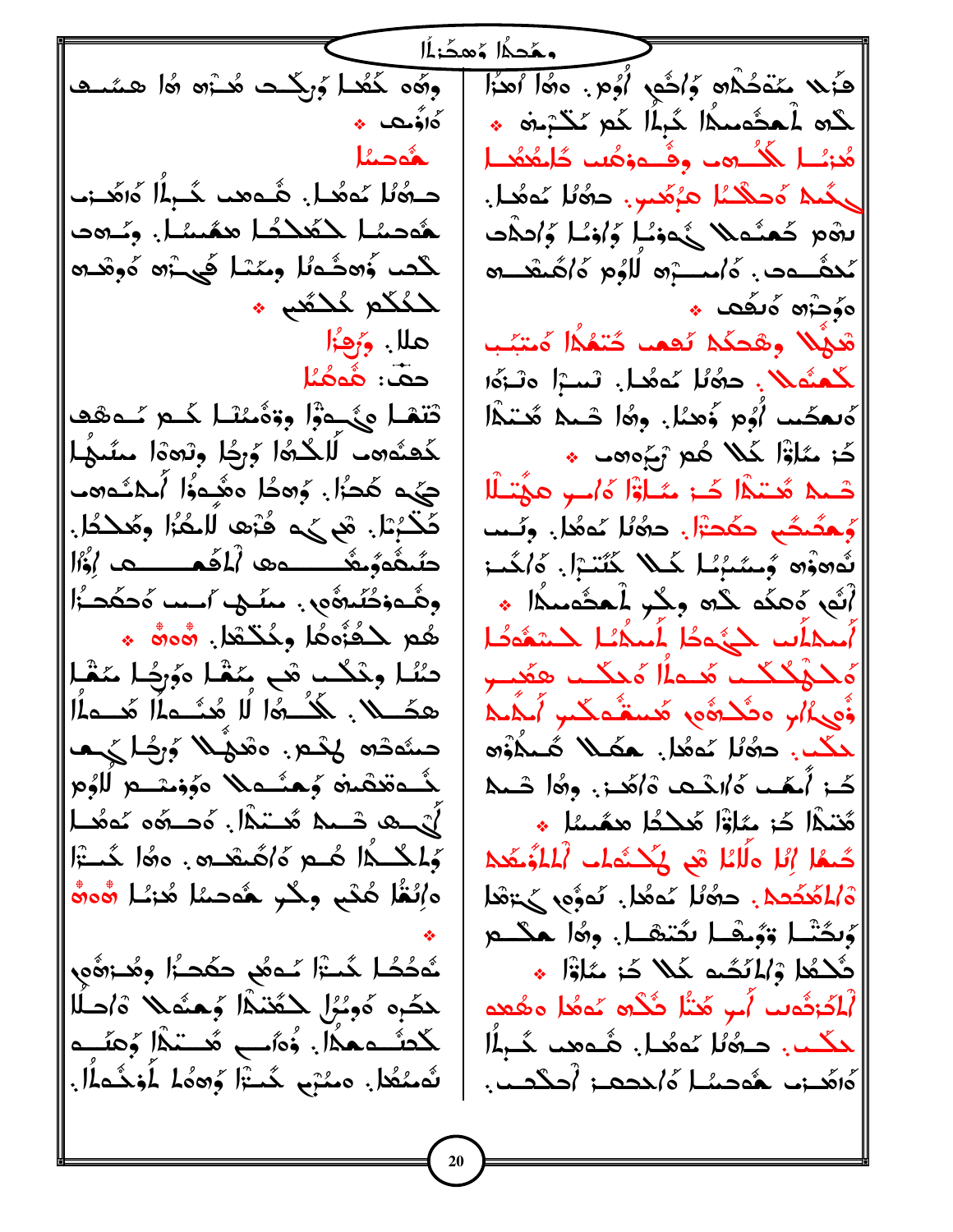| $\sum$ $\ket{\hat{a}}$ $\ket{\hat{a}}$ $\ket{\hat{a}}$ $\ket{\hat{a}}$                                                                                                                                                                                                                                              |                                                                                                      |
|---------------------------------------------------------------------------------------------------------------------------------------------------------------------------------------------------------------------------------------------------------------------------------------------------------------------|------------------------------------------------------------------------------------------------------|
| حَقُّلًا مُمَعَّلٍ. هُمْ دُهِ كَعِنُمْهَا . أَسِر                                                                                                                                                                                                                                                                   | لَّتُمْتُ الْمَكْلِمِينَ وَالْمَكْسَلَامَ مُنْ الْمُسْتَمَارِ                                        |
| مدُٱوكُـــا وَـُــــود وَوَهَــُــولَا. ومَـَـــَمُــا                                                                                                                                                                                                                                                              | ەھَكْتْتَا. آەھُىم مَّيْسْتُ مَكْبِكُلُوْسِيْنَ                                                      |
| مُتَنَكَّأَ. كَتُكْرُهِ هَا وُاوُمْ. وُهِسُبُفَب                                                                                                                                                                                                                                                                    | ەمتزكى كىلىكىگىم ھەھ *                                                                               |
| اھْ كَهْبَ وَمِنْسَلَہ كَے اُوْ وَمِنَا ہَا                                                                                                                                                                                                                                                                         | إمثال حقن لمفوج حثاثلا                                                                               |
| $\frac{1}{2}$ $\frac{1}{2}$ $\frac{1}{2}$ $\frac{1}{2}$ $\frac{1}{2}$ $\frac{1}{2}$ $\frac{1}{2}$ $\frac{1}{2}$ $\frac{1}{2}$ $\frac{1}{2}$ $\frac{1}{2}$ $\frac{1}{2}$ $\frac{1}{2}$ $\frac{1}{2}$ $\frac{1}{2}$ $\frac{1}{2}$ $\frac{1}{2}$ $\frac{1}{2}$ $\frac{1}{2}$ $\frac{1}{2}$ $\frac{1}{2}$ $\frac{1}{2}$ | هَكَنَا }اوْخَا. كَذَاتْا وَحَنَّىنُغَا. لِمَحْدِدِهِ                                                |
| دەُلا مُەھْل. مَدُا لمَكَسب. وَٱوْمَعْكُمْ                                                                                                                                                                                                                                                                          | كَاهُوْهِ حَيَّهِ خَرْبًا. كَرِ أَخْبَلا عُـهِـقَف                                                   |
| هەُ لەڭلە ۋاھىزا. لمەرَّى كىركا.                                                                                                                                                                                                                                                                                    | ِهُعْدِهِ . كَحِبُّا حَمْحِبًا مِلَوْهُا أَمْرِ                                                      |
| وُلِمْع مُدءاً!. وعثما الله وكُمِكْت شَد                                                                                                                                                                                                                                                                            | ادَّهُ الْمُلَّصَّةِ مِنْ الْمُسَلَّمَةُ الْمَكْلُمُلَّةُ الْمَكْلُمُلَّةُ الْمَكْلُمُلَّةُ الْمَكْل |
| ھُہ <i>تَحْمَحُولاً : هُمنَّے تُلَّسْلُ حَعْـُماه</i>                                                                                                                                                                                                                                                               | oهُ). دَهُدْتُ ذَهُدُهُ كَسَيُكُمْ 1⁄2 كَبِي                                                         |
| ومتحل والمحاشرة المستوفين                                                                                                                                                                                                                                                                                           |                                                                                                      |
| حەُنُا مُەھُل. وُەھُل مِنْفَعِيْهَا. تَمْلُغُم                                                                                                                                                                                                                                                                      | وُرِيْحَجَمِ وِلا هُعجْجَاًا. مامسْرًا خُبِيَاًا                                                     |
| هُوصِمُا مَنْتُمَا وَهُتَمَالَ. كُلِّي كُـز مَمْتُمَا                                                                                                                                                                                                                                                               | ∥وگڅک∆ډ ∻                                                                                            |
| وُهكَـــزا إِنَّـــهر. المُوَّب لَكْــــرِ هُــــزما                                                                                                                                                                                                                                                                | حــهُمُا مُــهُمـــاً. حَـــم مَّـــتمَّــاللهُ حَـــز                                               |
| ەھْيىبەا لاشەر. ەَھىزەمە ھەرىما                                                                                                                                                                                                                                                                                     | مَـُــاَوْلَ. ەھُتَّىـــو نُـُـْھَـــە حَرْجَىُنْــِـه.                                              |
| ەْككىي قْمىقدا چ                                                                                                                                                                                                                                                                                                    | ەڭۇشا كىر شمكاتىب. ھُىدە ئۈےۋا                                                                       |
| كُثْمَلَا ومُحزب أُكْزَمِ                                                                                                                                                                                                                                                                                           | وِلَهِـنُومِ هَوَهِ هَدَ:هِ . هَعَنـُـا وَاوْخُـا                                                    |
| هُنَّهِ ٱلْمُتَعَمَّلَـٰتِ حَسَّمًا ذُكَا وَسِكْـكَـٰبِ                                                                                                                                                                                                                                                             | هلگ هُنُه. هَمُحزًّا آمرْه حرْجِنُدُه.                                                               |
| حَسَّمُرِ ثَ9ةًا عُمَّقَهَا هُحَمَّدْخُواُرِ غُزَّهَا<br>دەُلا رُهاْ لَەوە كُر. ݣْلْتَبْرا وَكِي                                                                                                                                                                                                                    | هُدَمسُا لِحَمْدَدُودِ. وكَهْلا هُدهاا                                                               |
| كُحسْرًا. وتسلِّلُه حسَّمصُر رَجِّسوهُم.                                                                                                                                                                                                                                                                            | كَسْرِ هُــدلم». دللوُم مُكْتَكَبُّدُوهـ.                                                            |
| وَلِمُسَمِرَ أَلَيْهِ كَسُلُسٍ. كَمَيْسِتْ كَوْكَاه                                                                                                                                                                                                                                                                 | • للمشعر صرْبة بصةْ\                                                                                 |
| كُسِرٍ هُــُـزٌو . وُهشــا كَــــوهُوم وُسِــبت                                                                                                                                                                                                                                                                     | ذُكر مِنْمُ                                                                                          |
| ئــــــمئمُدر. حَزَـــــــر وكَـحمَـــــــرَّ الرُم                                                                                                                                                                                                                                                                 | دَّبِيرِ هُــٰۃِٮ مَمَّـٰـٰٓ وَاہ اَ مَكْـٰکَبِ دَّنَــٰہِ هُـٰـٰدِکُمْہِ<br>ۿۄٚڴؼؘ                  |
| وُحكْب. هُ/مُتقَدِه مْعِ كَقْتِلُه *                                                                                                                                                                                                                                                                                | حَسَبُهُ لا مُوهَدٍ مَوْجَدٍ مِي وَمِ مَعْدِ يَبْلَى                                                 |
| حَدُّمُا رَحِـُّا هُبُـمُـا. عَنْـا معُـتَـمَّا هُا                                                                                                                                                                                                                                                                 | ەۋْمَف كَتُعَلّ. نْمُمْ قُبْلَكْيْتُو ۋَارْتَدَو                                                     |
| وُسَّي. وَهِكَا أَنَّهِ كَا هُكْشًا هُصَّاف                                                                                                                                                                                                                                                                         |                                                                                                      |
| آئُم کُلّ لِمَحْبُب. تَسْزُمِهِ کُلّ کُلّت                                                                                                                                                                                                                                                                          | وُحِكْمُا هِكُمْ هُو ٱحْدَهِ. وَلَا تَكْتُمُكُمْ                                                     |
| كَتُسْرًا. وُهِكْتُبْ كُبْرِ هُبْ شُمْرَةً!.                                                                                                                                                                                                                                                                        | ∥ەتككلا /ْئُو *                                                                                      |
|                                                                                                                                                                                                                                                                                                                     |                                                                                                      |
|                                                                                                                                                                                                                                                                                                                     |                                                                                                      |
| 21                                                                                                                                                                                                                                                                                                                  |                                                                                                      |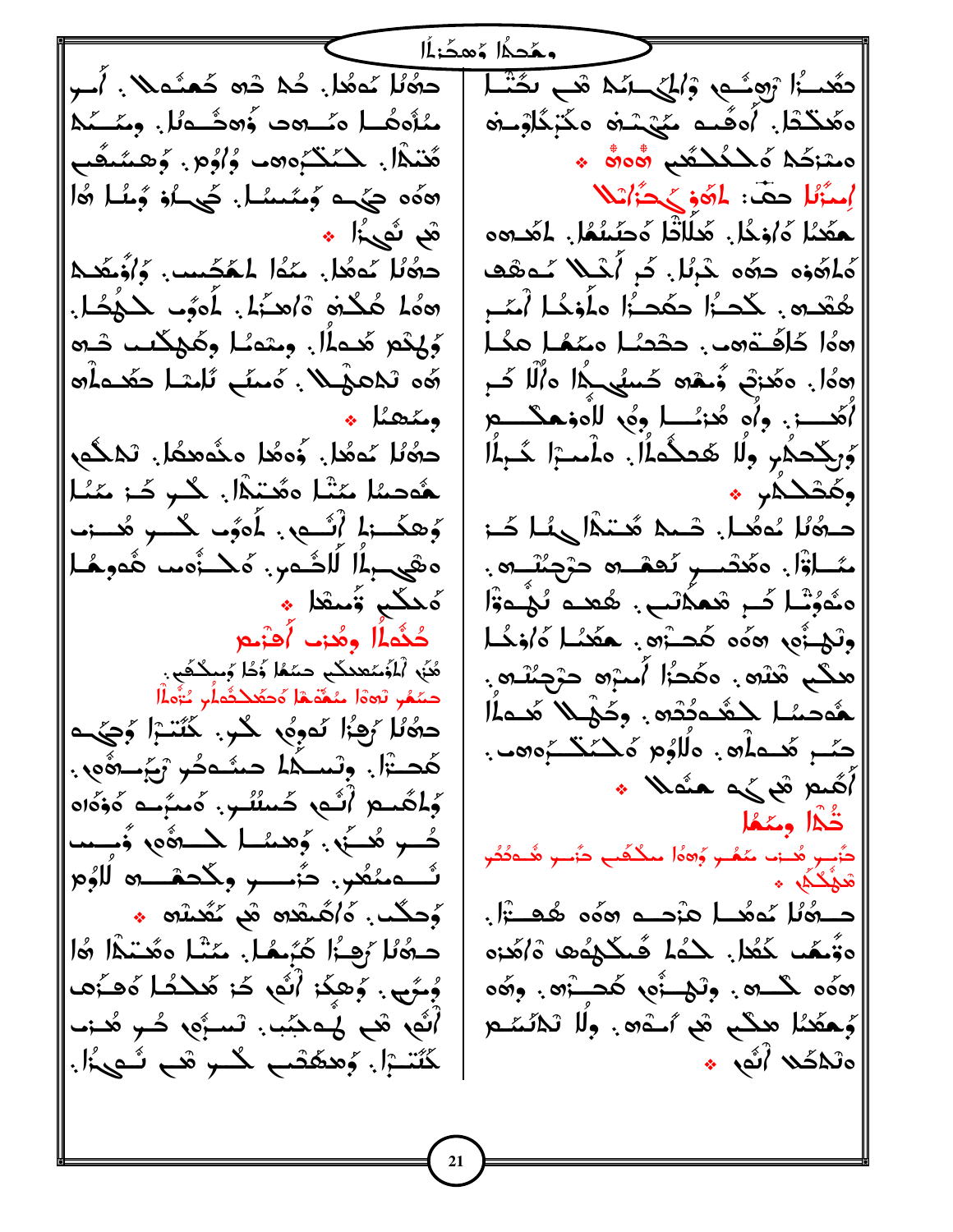وهّدما وَهدَا مَتَعَفَّعٍ هُوَجِبًا حَكَمِيدًا وَأَمَّعِيدًا ۖ وَفَرَعُتُ حَكَيْلُهِ وَهَٰهَا ٱهْدَا هُوَجِبًا ا آىگە جُمْلَال ھ دەُلا ئەھْدا ئىھمى كە ھەدىئا مىرلما هُا عَمُـا صْـمِ مُـتَمَّا مِكْتِ كَـلا لِكَــٰ; هَٰلِكُــا). وِكَاهُـدْهِ مَى كَعَــزُه وَرِكَـا. هَحكَحــزًا حــزًا وَـحُكُــرُه! شَوْــلا لِحْرْبِهِ ثُمِنَ ذَرٍّ مِنْ مَجْلِمْ هُمُوهَا. فُـدوٰهُهُ. وُلمسْــدْ وُدهُــا وِوُكُــداْ1ه حَــِهُمُا مُعَمَّــا نُــعوُّى كُـــرٍ. مُّــتَمَّا تَعْمِكُمُو. هَمُمَّةَ مُعَمَّةَ مِنَّةَ وَإِجْمَعُـا وَتَامِنَا لِلْحَمَّنْتِ وَٱلْمُؤْلَّا وَشَيْحَتَ أَوْيَ هُــَــو وُهِتَدِهِ شَيْ خُكْلُو. وُحْكُمْتُوا بِشَكْلَا تَبَرْءَهُمْ. وتَعَفَّمْ لَمُعُر لَكْمَعُمْلُ \* صَّلَـــوَّى كَتَنَـــْزَا. وْالْمَلْمُــــزە وە َە كالحكمكب هُ هِيْمِ هُـدُلْمُ جَـدَهُ هُ وَحَسْدَدُه حقّ: حوّه رُهِّ أُوْلَمْ لَّكَهُمْ هُدًٰا لَمَلاً هُهْدًا أَنُّهَا ﴾ إِنَّ وَهُمْ يَمْعُلُ: هَجَّنْهُ الْمِمْثَلِ لَهِمْ، ذهل وحمال دَّبِيرِ هُــٰۃِٮ مَمْـٰـٰزِ وَاہءَ مَعْـٰکَـٰبِ دَّۂـٰـٰزِ هُـٰـٰدَکُنُ مكْعَنْتْدَا وَحِنُمْكَ فَبِي الْمَالَ آمَرْنَ وهُا وِيُس كُلُّه مَمُمَّا هِهْمِلَا رْيَجِيفُو. دەُنا مُەھُا. نُەۋُە كَقْفَا. كَعْكَدَا هُوهد هُجد گُله هُوجسُا وِهُوشُو اكْمَعُلْ وَسَنَدْ لَكُمْتُمَلًّا ۚ وَالْأَيْلَا لَحُمْلُهِ ھلُىئۇن فى تَاسىر مَنْسَا وَھكَ: كَـالمُوْا حَعْبُ: 5 مَسْعِرِ لْلوُمِ 16 هَـصْـ المحتَم مرح ابتثقت كَفْلُوهِ . أَجْ مُكْمَوْرُهِ . كَنُوهُا وَكَمْلًا مَنُى كَنُعُلِ حُـقَةَلِ ٱ/قُتْلِ. كَــلا كَحــُّر أُوْثَده لَهَنْدَا هُنْدَٰوُهَا. وُسَكِّعِ 200 أَوَّالَ وَيُوْهَدُ وَسَتَبَيَّدُ ﴾. وَحَكَّدُوها هَٰتَاا وَوُحِكُما تَلِلُوم 200 . لَمَحَقَّبَ مَحِكْد بِكَيَا دَزْوِيهَا. هَا أَحِكَمَكُعِد وَمِكْمٍ مَكْفَى وَمَنْ يَمْشَى وَالْمَرْضَى وَالْمَرْضَى وَالْمَرْضَى حــــةُلا عُمَعُـــا. أَهل أَـعَـمُـــا وَإِحدْت أَتْرَەە بْ كَرْسُلْ وَهُوَيُكُلْ ﴾ هُدماه . دَوُمُبِ هَذَا وِلَا سَارَا سَكَلَا \* ||إستُّال حقَّ: كُمْ هُنْمًا هُنْمًى | حِبُّهُ لَا مُحَمَّلٍ. ثَكْتُوَى ثَنَّهْلٍ. وَكَهُل هُا ذُهُــا عَنْــا دَـــم هُــتمْا همُسْـا هُومُا نُهمُّــهِ هُوصُــاً. كَسَّـُـا كَعِنْهِ لَا . وُهُم هُوم هُت قَلْبُ هَاهُد هَمُنْ أَوْسِيْكُمْ يَكْمِشُوكُمْ . كَارْتْزَا عَتْبْلُ كَـــرَه ــمُوجِبِيّاً. وَلَا قُــم جُــرَة قَصِيدًا لحصَّمه كُتُسْرًا. هكسانه لهةُهُب كَعِنُهِلاَاهُدِ وَدَّى ِ. اُهِلًا هَيْ آهِ مِمْلًا \* متمائز صنّماه مَسْتُمْلُمْ مِنْ فَسَمِينَ مِنْ مَسْتَمْلِكُمْ لِلْمُسْمَدِينَ مِنْ مَسْتَمْرِ حُثَّمَلَ اوهُن، كَحْقُوت لَّاهِ وْالْمُنْعَمْ هُھِكُمْ. هُوَصِمَا لِكُمْهِ لَٰالظًا غَوُا لَٰالظًا نَصَلًا هَى ۚ رَبِي وَٰحُوِ. كُمْ أَئِمَلَّا كُنَّصُرْ كَوْسُتُمْ كَانْتَكُلُّهُ مِنْدَكُمْ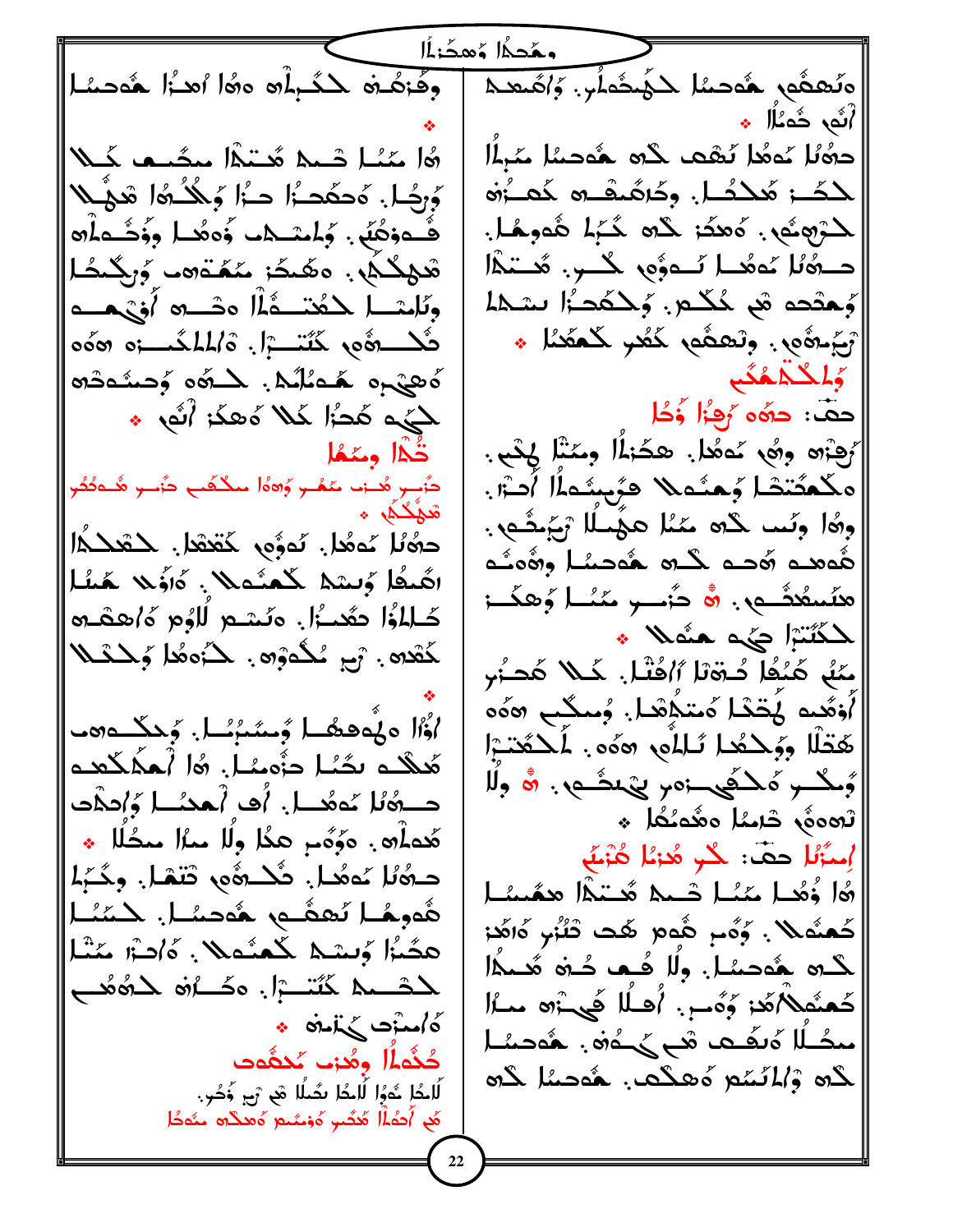وهَّجِدًا وَهِجَزَأَ أَه كَعِدًا مَعِ هُقْمَ لَآتِ، وِتْتِب وُاهِجُبِ أَنَّهِ . مَحْده هُوَدِمُا فُوهُدا رةُهِ حَسَرًا أَسْكَبِ مَثْنَا. حَسَوُبِ جَمْعَا مَحْسَكُمْ مَتْبًا. دَوْقْسًا نُهُــز لْلْحُكْتَا. هِتَمِيزًا حِمَّىبِيدًا. وُهُبَيلَ بِيهُمْ هِوَا أَمْكِي مَنْتَا وِحْصَبَ أَيْنَ هَدَاؤُهِ وَمَاءَ كَعِنُه لِلْكَمِنْ أَوْمُلْ مِكْتِدَةٍ مَّدَاً . مُعدَّو لَاهتَنقا \* صَرْحَ مَسَرًا لَهُ الْمُعَامَ الْمُهْتَمَا عَهَيْهِمْ أَه يُهْمِكُمُ الْمُعْمَوْهُمُلْ. هُولًا يُوهُكُمْ متمدَّد \* هُــِهِ مِـْـــرِ هُـــزم هُـهمُـــا همُــــزُا هَمَّسَ دُهَ. أَمْكُنُا وَلِحْبِ أَهْدُا. هَا وُهِكُمِيكُمْ أَنَّقِي. أَهِي كُمُقَلَّ وُاهَةٍ هَذَا ا امُعُا هُنهُ لَهُ عَلَى الْمَعْدِ بِمُكَمَّرُهِ وُاكُلُّ وُحكُم هُءٍ. هُم أَكُلُّ وَلَا حَقَوْنُـلُّ هُمَّنَى أَلْفٍ وَهَيْتَهَا نُـوَوُّى وَهْبِ لَحَقَــهِـدَــدَا اُمُــعـدة الْمَـــمِــة مَــتَبَـــا خُمْل وسُمُل رصاْا كمصفاْ المرْيح صرْبِحْهِ رصْصف دَّبِيرِ هُــٰٓت مَعْــٰو وَاهءَا مَـحْـُفَـٰبِ دَّنَــو هُــٰدَكُو همُسْدُ وَإِلَٰلَا حَسَمًا هُمِلًا وَاهُبِقُولًا. لْمَنْزَا حُرِ هُٰذِ ۖ كَـٰبِلًا هِكَــٰ;لَمٰرٍ. وُجِـُـٰا حَمَده خُذُهُ) هُدهُ, تَسْعَدْ كَلا تَقْفَكُ ﴾ وَوْهُا أَهُنزَ هُدُهَ . هَ نَصْحَتُمِ ۚ كُلُّـرٍ أَف وقليى ويُممُعل حِمّة: وُسِيْرًا لَا تَسِيْرًا ﻜَﮕْﺘْﻠُ. ﻫُﻪﺣﯩﻨَﺎ ﻓَﻠْﻨَﺎ ﺣﻤُﯩﺪًﺍ. ؤُﻣُﺪًا. أَوْحَقَالِمُلْكُمِ ٱلْمُنْسَخَلَقِ ﴾ رَهُ، انْسُوْمَ، الْمُسْتَمَّا، وَهُمْ الْمُسْتَمَّارِ لَّبُهْ هُوهُا وهُعَهْدُ كَعفُر. مَخْا مَّەھُـــا وَىــْـــــمْ رْجَ ــــوْهِ . فُزْەھْـــە وِخُلِّعُداً. هـُزَّا هِ هَڪَـٰز أَنَّـهِ شُمْعُدا لْحُمَلَهُ وَّحُمَّا مُنْكُس، وبثعد حَسَّعُر وُّحْلًا لِكَلِّ. لَمِيرًا صَّـومُو. وَهُصِكُـوه مئتْاً كَالْمَدْ وُنْعُمْتُوْهِ وَعُصَّمَدْ كُمْ لْمُزْبَدِّ مُكْلُكْتُوهِ بِمُعْمَّعٍ لِلْؤُسِرِ أَهْنَى هُءَهُ حَنِّبٍ مَمْاً وَبِسْطٍ هُدِيلاً فُەۏۿؙڵٜ وُهكُمْ وِهُوَجِسًا هَي شَيْلًا ۖ فَـوَهُيم. حِلْقَا وَسَتَنَا هَذَا فَضَرَ شَمْعَ الْمَشْرِ الْمَشْرِ نُهْعب لْحُرِ هُذِب حُدُحِسًا ذُخُا. كَالْلَ أَلْمَكُمُ ١٤/٥ كَالْلُّ وَحْدَ تَسْزُونَ. هَنْت حجْوقهْل. بِحَتْلِ حَبُّالٌ. وَاحْقِفْلُ حَفْلًا أَوُم كَرِمُها. كَسْأَسْمَتْ ذَالْمُشَالَ. شَيْ هُب كُنْسُملًا. ومُنْتَ شَبْطَ أَتْكُنْتَنَا. قَصْلَالَمَا. ەقىپ ئَكْتَفْــدَّمَّى . ݣْــــو رَّهُ هُوصْلا لِهُ وَسَدْ هِكَّرَ أَنَّهُ \* Kusaal كُثْمَلًا ومُدن أُهْنُوم Leiod هُنَّهِ ٱلْمُتَعَلِّكَ حَسَّمًا مُخَا وَسِكْفَةٍ. حقَّ:قلَّاسا هُا لِمُذْتِها وِقَزَوْمَعُل حَسَّمُرِ ثَ96ا مُنْعَّمَا وَحَكَدْثَهِ أَرْبَعَا الْمُؤْمَّاتِ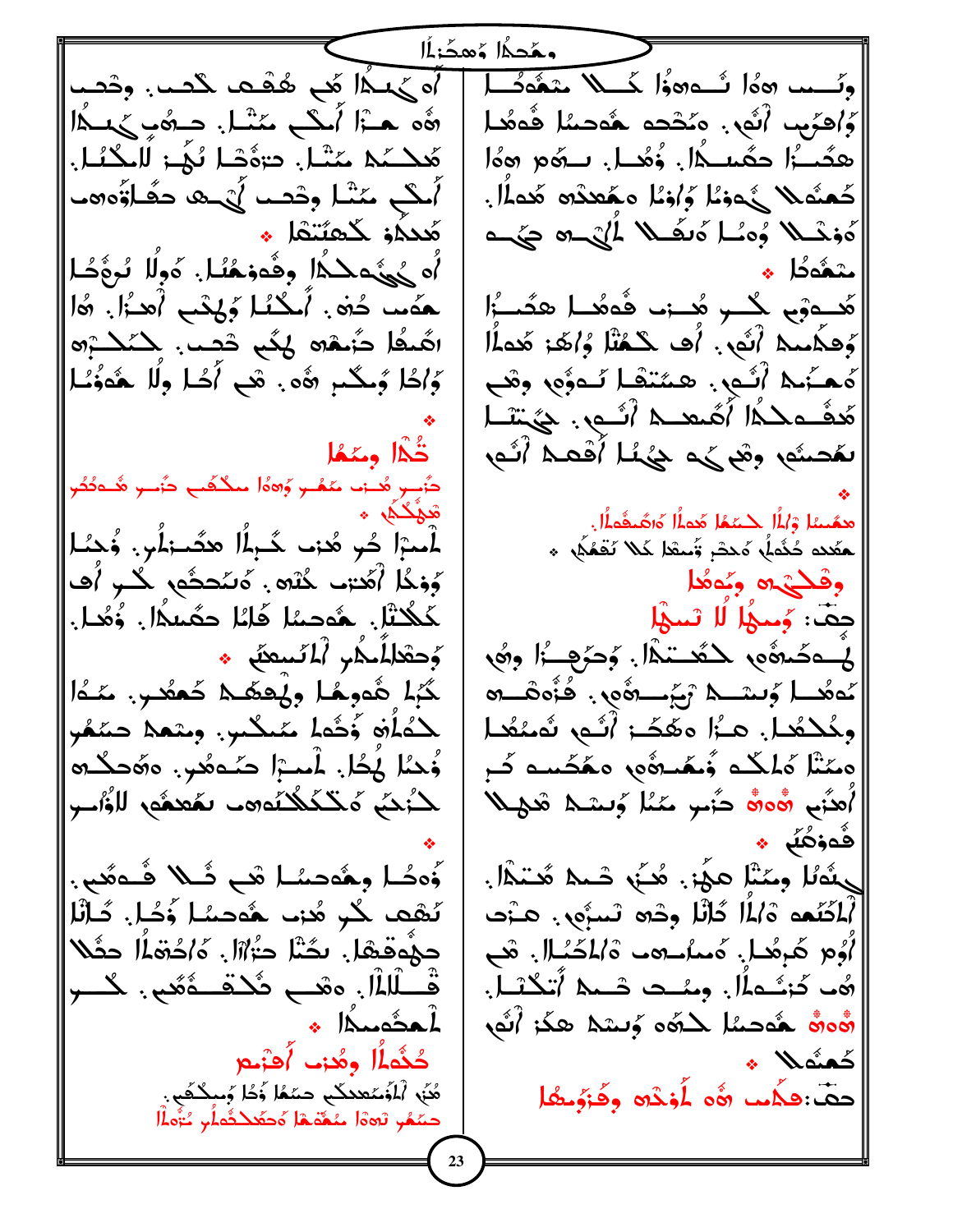وهَّجِدًا وَهِجَزَأَ  $\frac{1}{10}$ တံ တံ $\frac{1}{10}$   $\frac{1}{10}$   $\frac{1}{10}$   $\frac{1}{10}$   $\frac{1}{10}$ ھقَىدُّھلُاھ ھُـ;ٮ وۡمئلُــُـوِ. ممحَّـھــكَمِـر كْمِنْـــە\\. ەكمىكـــــە كــَـَـمُـــا دَيْتُ دَاهُمَا وَهُنْسُو. كَمَلا كَمْشُوه هُوْ؎ڲۦهُ/مُـَـــا لَلوُم هَكْتُكْــوُهِ ﴾ وكمكسئ ومكسده ولمكصلب لَلصُّوْمِلُونَ. كَوِلَا أَبْعَضْبِكْنِيهِمْ كَاوْجُا. ئگ ٥٥٥ت تُـدوُّى دُـــو ەلَٰاشُــەر. بِنْكُنْـا خَـــم لحشم مُتمَّال سماء مُعكَّناً ومن \* لَمْتَدَاثَلِ. كَمْحَقّْدَتُصُو وقَتْنِيْلًا ۖ قَدَوْتُمَكِّي. لَمْ لَمُتَعَمَّدَا وُورِهِ وَسَرِّهِ كَلَّمَهِ . حَكَـاوُا وَّاسِـدْ هُ٥ حرْجِئْسُـر. لِكَعــدْ هَــِماَا وِكْتُ أَآوُهُنَا وَوَى وَحَقَاءَ وَحَيْثَ وَالَّذِي شۇڭگە. كەستىكلىك ئەگى قىۋىلا بِمُعَمَّلُومٍ. وُورِهِ وَوَوَاه حَشَمَ شَمْعُونَ فُەۆكُلُم \* لَمْهِ هُوَهُو گُلُسُومُ ﴾. كُمْ جُمْدًا خُلال وحَمْل دَّبِــرِ هُـــزـــ مَعْــرِ وَهوَا مـحُـكَب دَّبــرِ هُـــوكُـر<br>هَدَّكُـكُـه م حكْمُنْتَبْ حْقُدُا وِمُعِيا غَلاَقْتَدُور دُّا وَلِحُدُّهُا وَاسْبَ حَعَداً هِ. حَعْدَلًا والمُخْمُكُ وَهنُــه لا نُـسْــم مُـــمهْملت و حَــُــم حقَّ: فَكِّفَ لَكُمْ لَمُؤْدُنَ وَمِثْلُو جَكْنُكِ وَالْمُسْمَا كَفْفُوْسَا وَاهْدَهُ عَتْمِهَا وَهُدْتَا وُإِسْعَةُ إِسْلاً . دَوَّى مُومُدا هُـهجمُـهِ لِحَـهُـهجمُ مَنْهَـْـلَ وَجَـنُـهِم لِلْكُحِبْرَهِ وِهُنَىٰ لِمُكْدِهِ. مِمْبُرْهِ 200 ۇملا ۈمىقىنگ » هُهِجْـهُنْزَا . وِنْجْزُهْنُــهِــهِ كَاهُـــزُهِـلَمْ . حسُرًا وُحِثْمِيْكُسِهِ فَزِعُسِفَ حَكَسِيلًاهِ . ةأالمسم هُاصباًه شَبْلاً وَمساه. هَه هَجْهُدِهِ وَصَلَّ هَذِيهِ مَعُهُ تَكْلُفُ هِ عَنَّهُ مَهْ وُهوك في مُهكنها مُ عُسم كَسر لكسفه إيدائكم المركي فتك هُ الْمُنَعِرِ. وَهُمْ يُكْتَ هُوَ يُعْمِلُهُ ﴾ حمَّعُــرِ الْعَــرْ! كَعُنــرٍ. مكــع كَبْتَعْـــر دهُلا مُوهُدا وِنُـب هُدُرَا. كُمُّتَحْدا ـَمَتَعْمَدُ الْأَاسِ \* دَيْتِ حُــدَدُهُ وَحَشَـدْلًا . وَوَتَـــب مَكْتُــا ومَكْتْـَــا همْــزًا وتُكْــرَةُى. رْجَ ِــرْهُم، نُــدْهوُّا. وَلِكَــعا مْعْدَكْــا هُـــَّزُهُاْ وَوَّەهُـــا مِنْهِعِمُــا. أَهِيُــا وقَصْدَاًا. مَغَّنُوبُ الْعَنُوبُ الْمُحَدِّدِمِلَاً. للكفب مكفا ممَسْل موَمَك لمستَهْهِ وَٱلْمُسْلَمَاتِ رَجِّسَةُوا وَمُسْتَمْرِ هَٰذُكُمْ وَهٰلًا مِثَوَكًا. دَهَٰىغُثُمَاً الْوُجُلِّ فَيْ تَرْمَثُمْ لِلْمَصْغَ مِسْرَحْدٍ مِنْ مِرْهُمْ تَرْمِيْ هُ مِنْ مِنْ الْمُسْتَمَرِ هُحكُنْه حَكَبِلُر حُحْدُه هِهُا هُـماًا. حُثُماً وهُن أُفْنَم كَحَرًّا مِّئْا وَكَذَهَا. 5َضْرِ لَا هِمْصْلًا هُنَٰهٖ ٱلۡاَوۡمَـۡقَدَلَٰٓبِ حَمَّعُلُ وَۡحُل وَۡمَدِكَٰٓهَٰٓىِ ۚ. حَمَّعُو ثَ96ا عُمَّةَهَا وَحَمَّلَكُمْ وُ الْأَوْمَارِ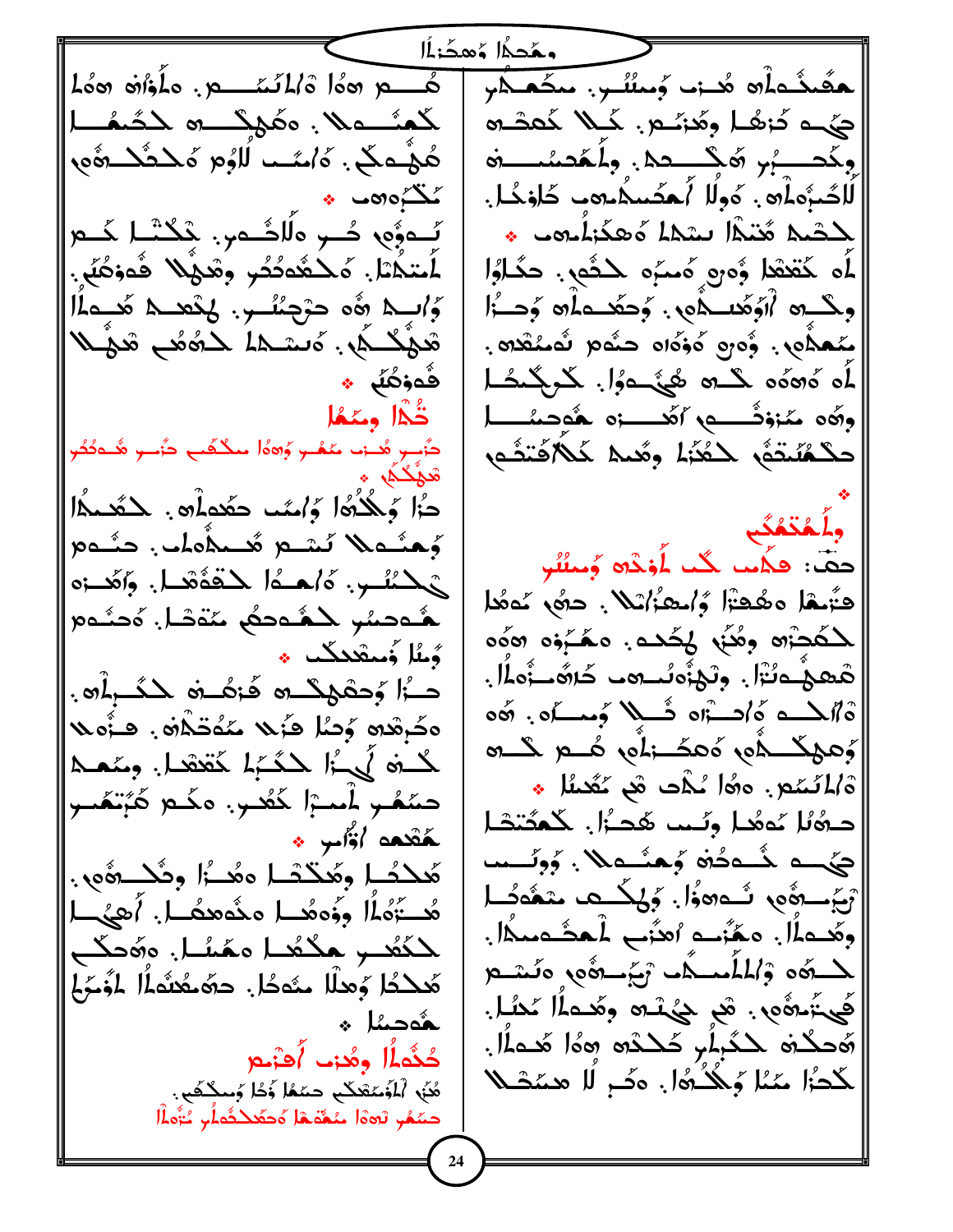وهَّجِدًا وَهِجَزَاً لَمَدُّهُا وِهُمم خَلاَقُمٍ. هُد كَمْ آَصُلَ هُوصنُا نُهْد كُلُّه الْأَخَا وتَعِيُّدو لْكَتُزَا. وَيُبْوَرُا لِكُنُّومِيا هُوَهُمَا. مَيْسِ وِلَمْحُمْلًا مَكْثَرِلَمٍ هُنِ مَكْنَكْثِرِ فِي. لْحَدُّهُا هُنُوْا كُلُّهُ الْمُحَْمَسَمَا \* هَسُا وقسُرِ هَيْجِ كُنْهِ. هُصْلُتُه هُلَا. وهُوجهُمْل. حقَّ: هُوهُمْا للكَلادُ أَنُّــه أَلَ. هَرَهُـــز مَنَّـــة وه كَشْلًا هُنَّى لْمُعْتَمَلُمْ ةَرْكَتْمَلَّى. أَسو كَرېڭىگو ھ ذَهِبْوْمٍ كَـزُلا وِكْـرِلَمْلِ. هَنُهُــز وُفِيُــا هُموْحُلُه وُاحْوُهُمْ وُسِعُسٍ وُٱلْمُحَـٰلا . وِدُهِنُما الْمَنْنَا وَبِيْدِ هُجِكَ; حَكَيْتِهِ ا ەكمىس لمُوْجُىر وتُسكىسر للىشقىگىلى. أسو وُهكَسكَسكَ هُـهوهَدَ كَـمُعْمَلِ. حَيَّـــوَدُو وَحَسَّـــولا . وُوها في اللَّهِ كَاسِبِ وْكُلْكُكُمْ ۞ أَهُمْ هُدَهْدِ وَاكْتِسًا } كَلاَقْتُمُوم. وَكُذّْبِبٍ وَهْتَصَدْ كَمَلًا هُدُّسٍ. هُوصيُل كُلسٍ هُدنٍ هُوصيُل وثعداكَ بنكم الله معالم الله من لكسر. وُحمُساً هُصًا ومُسْهَد نُعْقَسُهِ. ەَھەَمَا مُنْسِه مْعِ مُسْمَا. وَهَا ٱهْدُا كُعْصَا وِتُسْعْصَا وُهِكْسِسَة وَّةَ الْمَحْسُرَة كم الْمَدْ وَسَمَٰلِ مُنْ يَمْسُولِهِ لحَمُنُتْـا. هَصْــلا هُـــنّ انْحُــملّ وَحقهكس، أَحبَّك الوُم هَي هُـماً!. ەَھزُەھ مَفَكُمْ). وَثَــٰلا مُـٰـا وَسَهُب مَعْصًا مِيهَا وَكُلُّوصًا وَوَاضُـهُوب ەڭ بېلەشتۇر. مەكتىن ئىشكە ەُھھُەم مُسْلُر. ەْھگى كَى مەمُدا أەوڭتئې‰ \* وكْيْ هُدَدْهُمُ كَسُمُا وَوَعْدَدْكَتْ ەھْىلا ەتتلار ومئىم ھەئچ. ەلمىگىزما سَهْنِهِ حُبِ شَلْ حَسَّوُتُنَا مَصْلًا كَے لِگُلُاهُملُو ەۋْمئىو لگىزىما كُلى. كْتْملْب. ەَھشُەھ كْب ھَعْشُمْك ့ ၈၀၈ هُدِيُا هُنْزَا شَلا وُسْعِدِكُما ﴾ حِسَّرِ حَمَّحًا مِثَالَةٍ جُزِيَّا لِحُا وَإِيّ: كَسَبْدهَـ:. فَذَلًا حَكَّرْهُـا حھفُےؓ ومنفشا ہوُمموُّۃًا ہُا ھـکَھُھ وفُمكْسُدُه مكْتَلًا مَّرِ حَهَّةٍ مُصْلًا إِمَا. هَكُكْمُو يُكُمْ إِمَا ﴾ حَسَّمُا وْتَعْدَا مِئْتَيْݣَا. %ا مَكْسِفْ إِبْل هْلِـــــــــــ وُحِكْـــاوُاسِيْ وَكَــــــــمْ أَنْــــــــى . كُر ٱلْمُتَعْطِكَ ﴾ كَحَـــوكَمِ أَحَـــدُب لَــحَقَحَصُلًا. وَأَوْوَا لَّٰٓدِ خَلَا يُحَشَّمُو \* حكَوْمُـرِ هُـَنِّي نُصْـم إِنَّا. هِ صَــح صَــما لَّعْمُلْ ثُمَنْ الْمَحْمَدِينَ مَرْجَا انْمَعْ الْمُعْمَدِينَ مِنْ الْمُعَامَلِينَ مِنْ الْمُعَامَ لِّكِمْرٍ وَمُعَظَ هُلَكُمْ \* هُنِّي ومِنْـــهِ هَـــع كَــلُــكِي معهُكــا َهُ/حِكَمَا. )ُف شَاكَكْتُمْ ُ إِلَيْهِ تْكْلِكْــم. حنَّــهُوا ومشّــهصُر كَبَّمْــهــا.